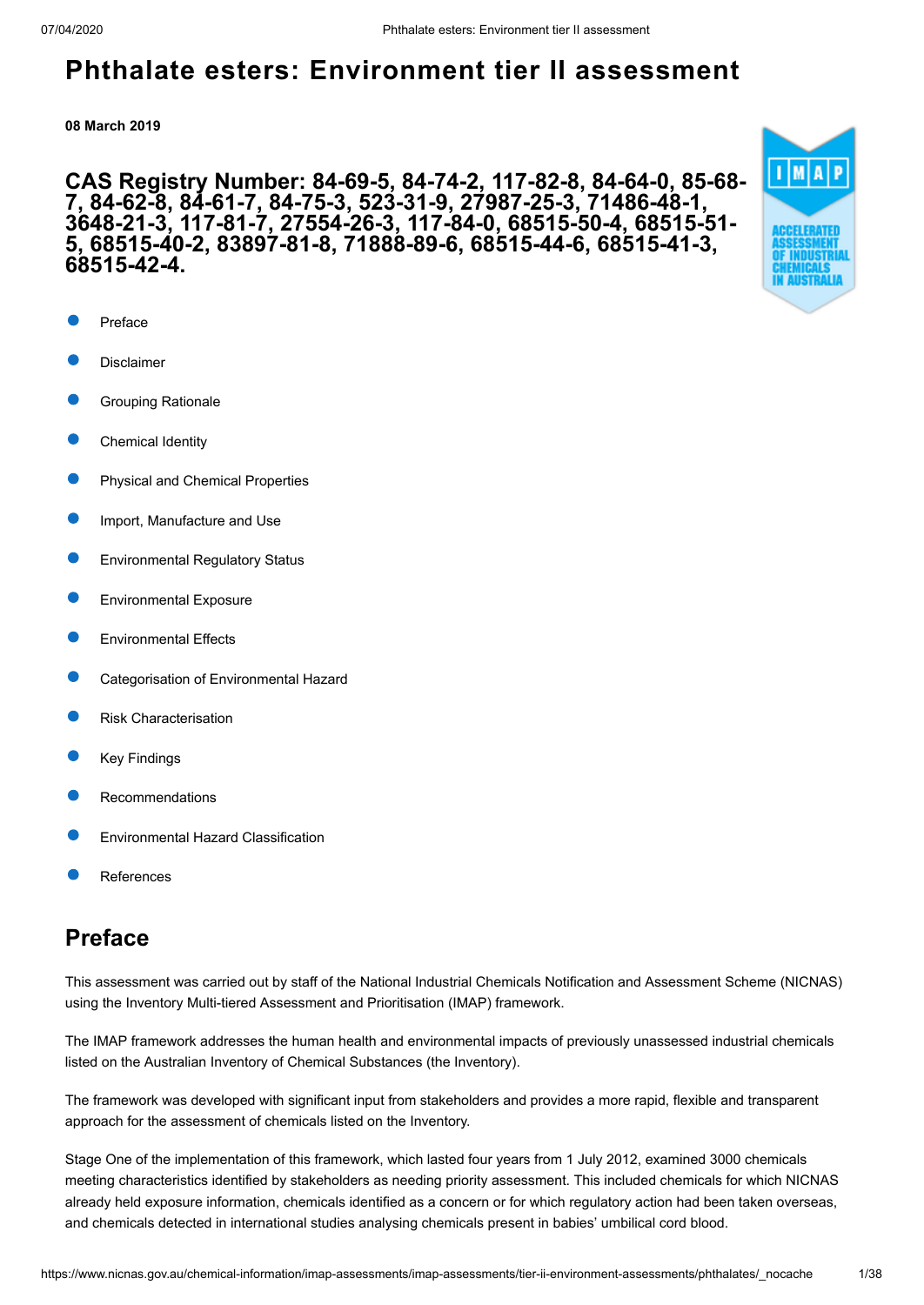Stage Two of IMAP began in July 2016. We are continuing to assess chemicals on the Inventory, including chemicals identified as a concern for which action has been taken overseas and chemicals that can be rapidly identified and assessed by using Stage One information. We are also continuing to publish information for chemicals on the Inventory that pose a low risk to human health or the environment or both. This work provides efficiencies and enables us to identify higher risk chemicals requiring assessment.

The IMAP framework is a science and risk-based model designed to align the assessment effort with the human health and environmental impacts of chemicals. It has three tiers of assessment, with the assessment effort increasing with each tier. The Tier I assessment is a high throughput approach using tabulated electronic data. The Tier II assessment is an evaluation of risk on a substance-by-substance or chemical category-by-category basis. Tier III assessments are conducted to address specific concerns that could not be resolved during the Tier II assessment.

These assessments are carried out by staff employed by the Australian Government Department of Health and the Australian Government Department of the Environment and Energy. The human health and environment risk assessments are conducted and published separately, using information available at the time, and may be undertaken at different tiers.

This chemical or group of chemicals are being assessed at Tier II because the Tier I assessment indicated that it needed further investigation.

For more detail on this program please visit: [www.nicnas.gov.au](https://www.nicnas.gov.au/).

## <span id="page-1-0"></span>**Disclaimer**

NICNAS has made every effort to assure the quality of information available in this report. However, before relying on it for a specific purpose, users should obtain advice relevant to their particular circumstances. This report has been prepared by NICNAS using a range of sources, including information from databases maintained by third parties, which include data supplied by industry. NICNAS has not verified and cannot guarantee the correctness of all information obtained from those databases. Reproduction or further distribution of this information may be subject to copyright protection. Use of this information without obtaining the permission from the owner(s) of the respective information might violate the rights of the owner. NICNAS does not take any responsibility whatsoever for any copyright or other infringements that may be caused by using this information.

[Acronyms & Abbreviations](http://www.nicnas.gov.au/chemical-information/imap-assessments/acronyms-and-abbreviations)

## <span id="page-1-1"></span>**Grouping Rationale**

This Tier II assessment considers the environmental risks associated with the industrial uses of twenty four chemicals and substances which are either discrete di-esters of *ortho*-phthalic acid (phthalate esters), or they are variable mixtures of these esters.

The majority of chemicals in this group are di-esters of linear or branched aliphatic alcohols containing four to eight carbon atoms. The assessment of these chemicals and substances has been conducted as a group because they are likely to be more hazardous to the environment than the homologous di-esters of shorter-chain alcohols (alcohols with one to three carbon atoms) or longer-chain alcohols (alcohols with nine or more carbon atoms). A similar grouping approach has been used by other regulatory agencies in their environmental risk assessments of these chemicals and substances.

It is also known that phthalates with ester groups containing a continuous chain of four to six carbon atoms have high reproductive toxicity. This toxicity diminishes rapidly when the continuous chain exceeds six carbon atoms. Some phthalate esters with continuous chains of seven or eight carbon atoms have been included in this assessment because they provide useful supporting evidence for conclusions regarding the trends in toxicity, other than specific reproductive toxicity, across this group of chemicals.

While di(methoxyethyl) phthalate (DMEP) does not strictly meet the above description, its close structural resemblance to dibutyl phthalate makes it appropriate to include in this assessment.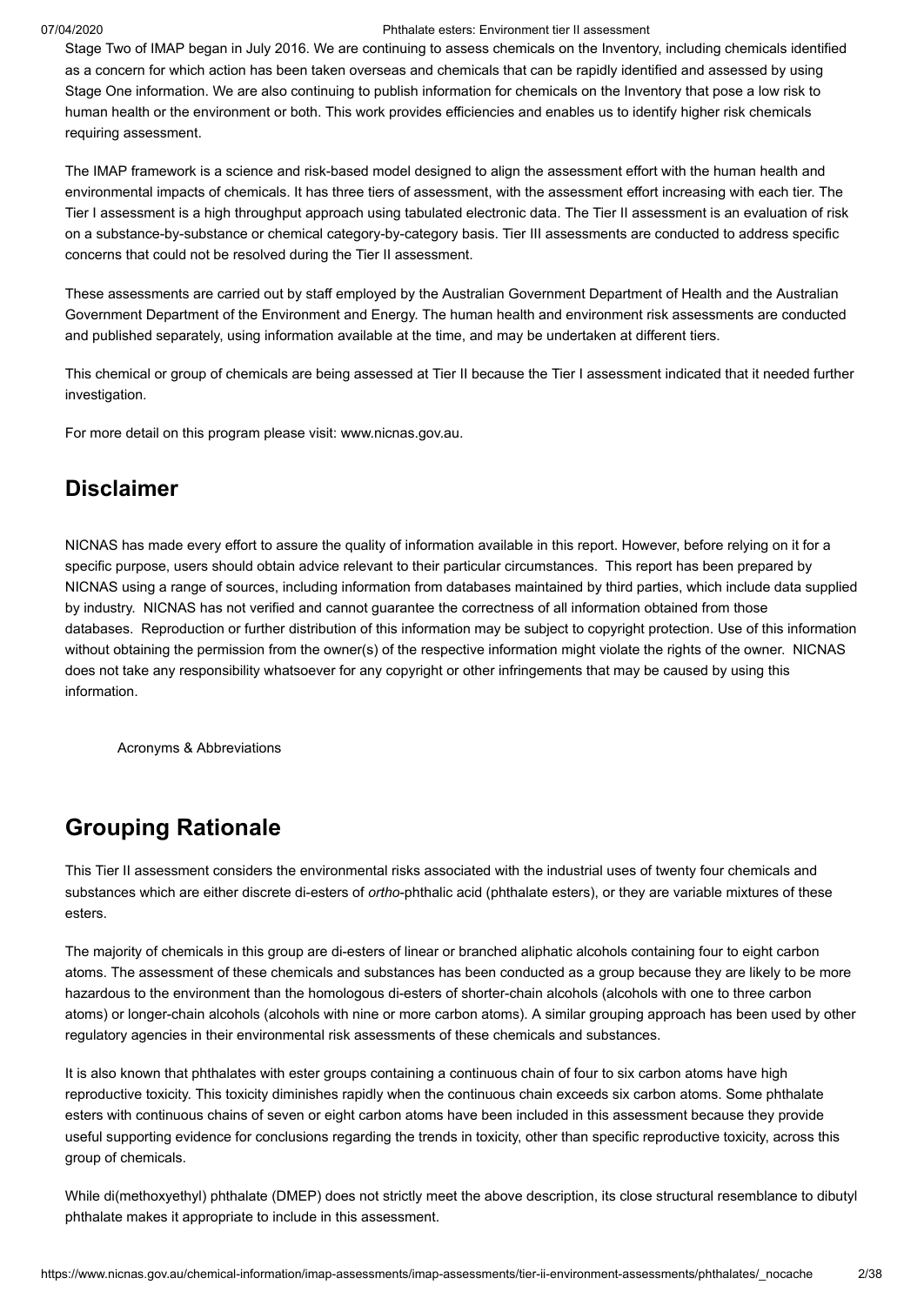The chemicals in this group share a common major use as plasticisers, particularly in polyvinyl chloride (PVC) products and articles. A variety of other uses have been identified, including construction materials, paints, and adhesives. Phthalate esters are used in significant volumes worldwide, and they are released into the environment as a result of their industrial uses.

Many of the phthalate esters in this group have been subject to regulatory action over the past two decades due to concerns about the risks they pose to human health, particularly to children. As a result, uses of chemicals in this group in cosmetics and in toys and childcare articles have been restricted or prohibited.

The Tier I assessments of chemicals in this group found that they are of potential concern to the environment based on unacceptably high risk quotients for emissions to surface waters in the treated effluent discharged from sewage treatment plants (STP), and because some have endocrine activity. A more in-depth assessment at Tier II level was recommended under the IMAP framework.

# <span id="page-2-0"></span>**Chemical Identity**

| <b>CAS RN</b>             | 84-69-5                                                                   |
|---------------------------|---------------------------------------------------------------------------|
| <b>Chemical Name</b>      | 1,2-Benzenedicarboxylic acid, bis(2-methylpropyl) ester                   |
| Synonyms                  | diisobutyl phthalate (DIBP)                                               |
| <b>Structural Formula</b> | CH <sub>3</sub><br>O<br>CH <sub>3</sub><br>Ο<br>$H_3C$<br>CH <sub>3</sub> |
| Molecular Formula         | $C_{16}H_{22}O_4$                                                         |
| Molecular Weight (g/mol)  | 278.34                                                                    |
| <b>SMILES</b>             | $C(=O)(c1c(C(=O)OCC(C)C)cccc1)OCC(C)C$                                    |
| CAS RN                    | 84-74-2                                                                   |
| <b>Chemical Name</b>      | 1,2-Benzenedicarboxylic acid, dibutyl ester                               |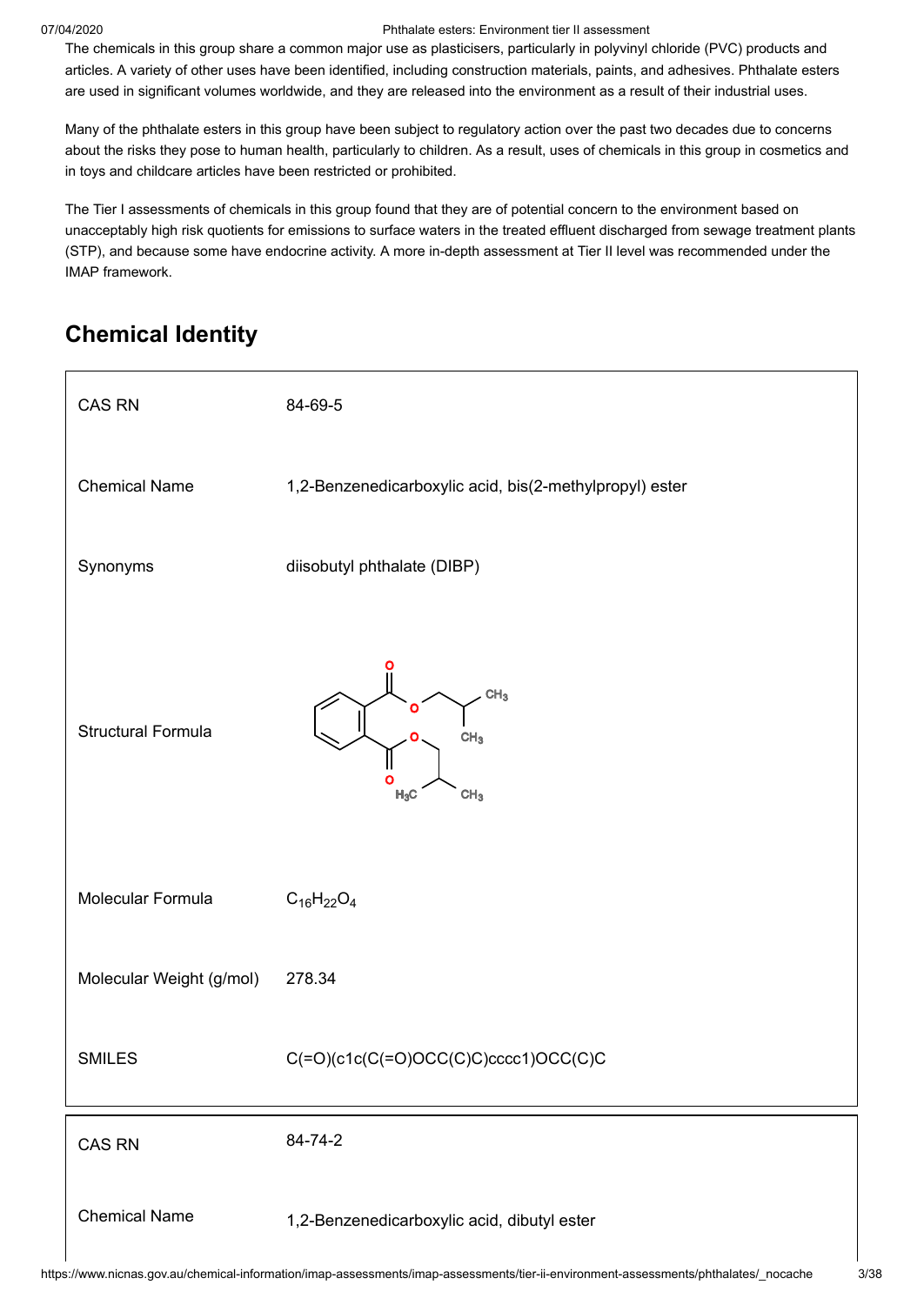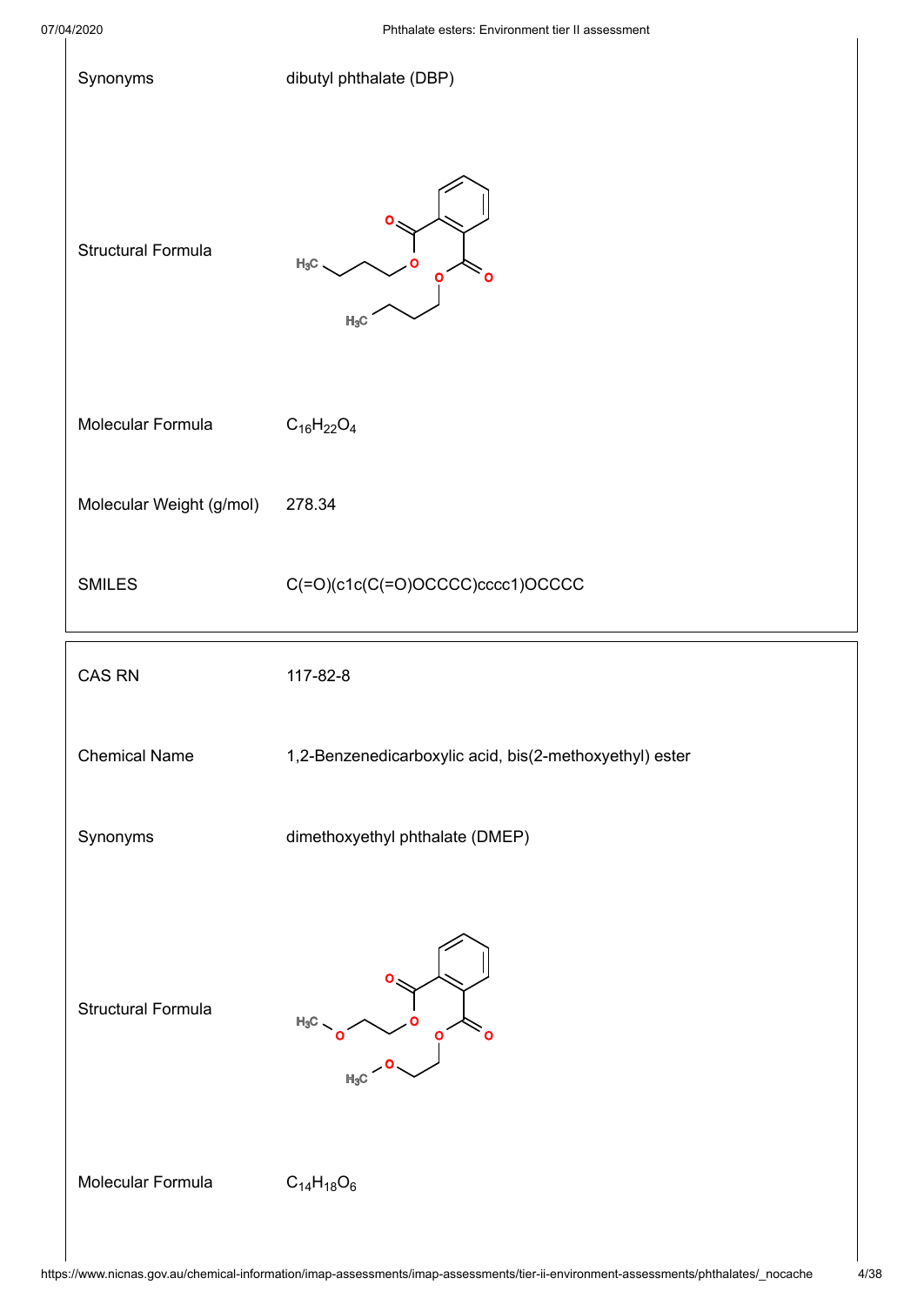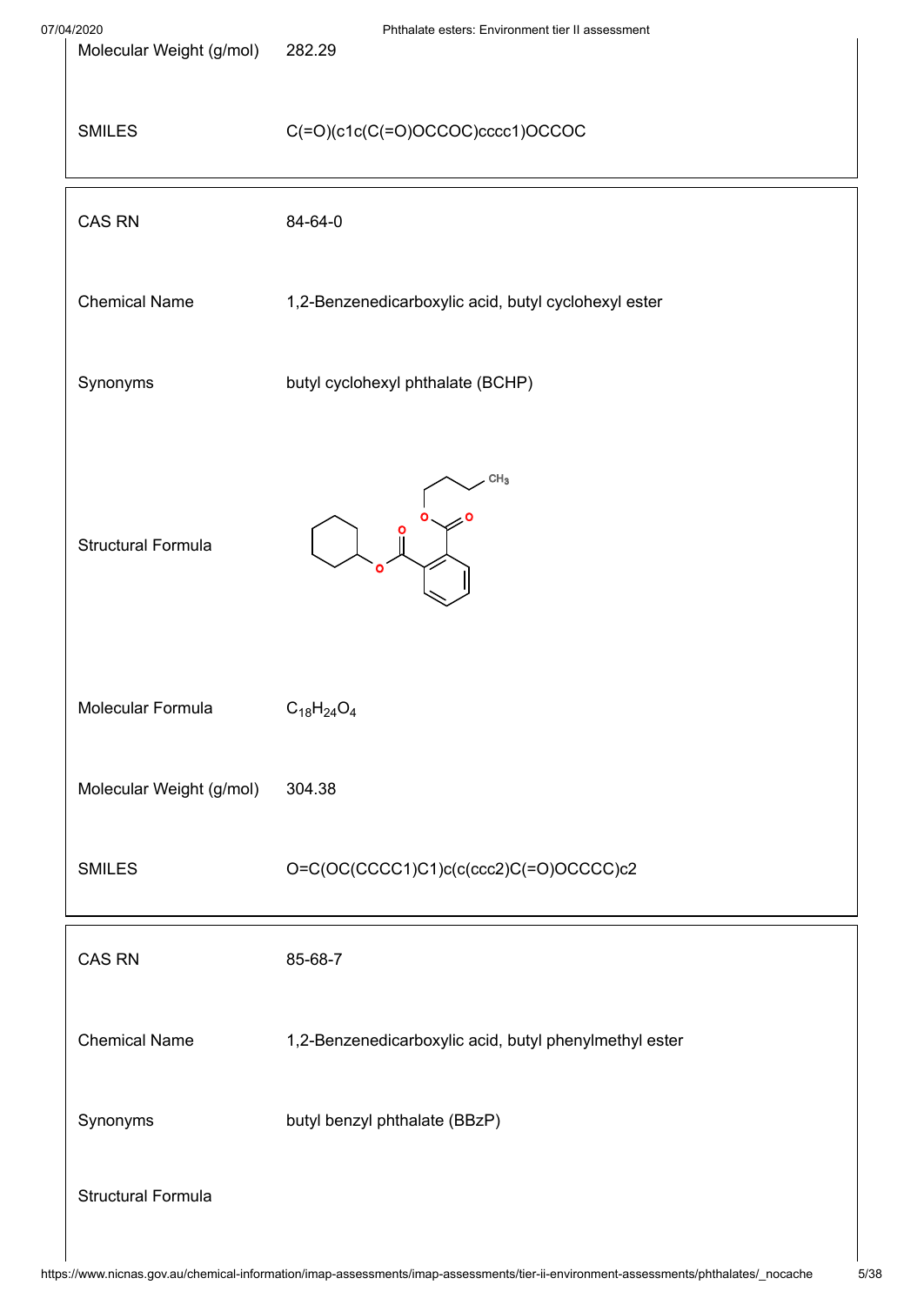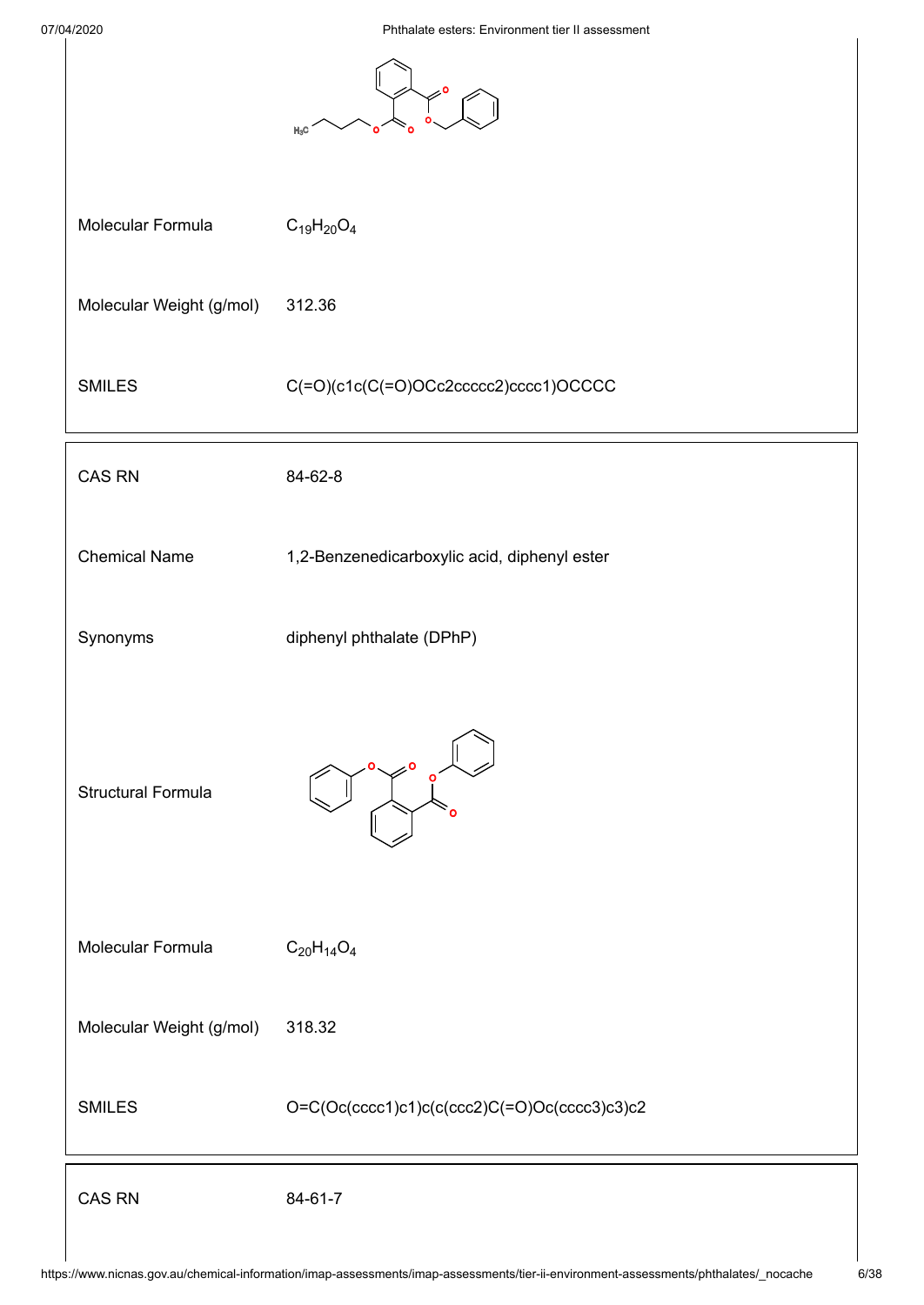

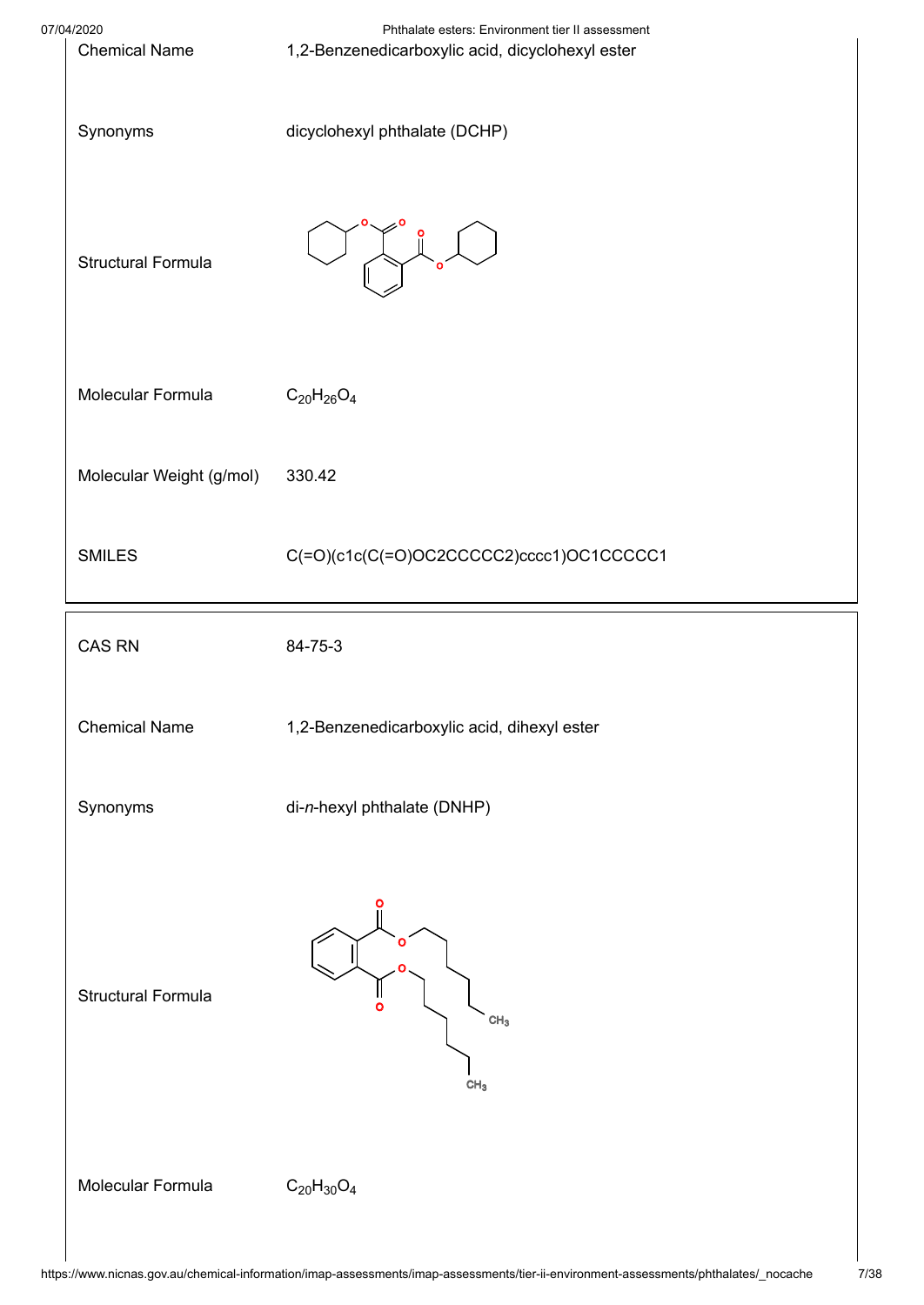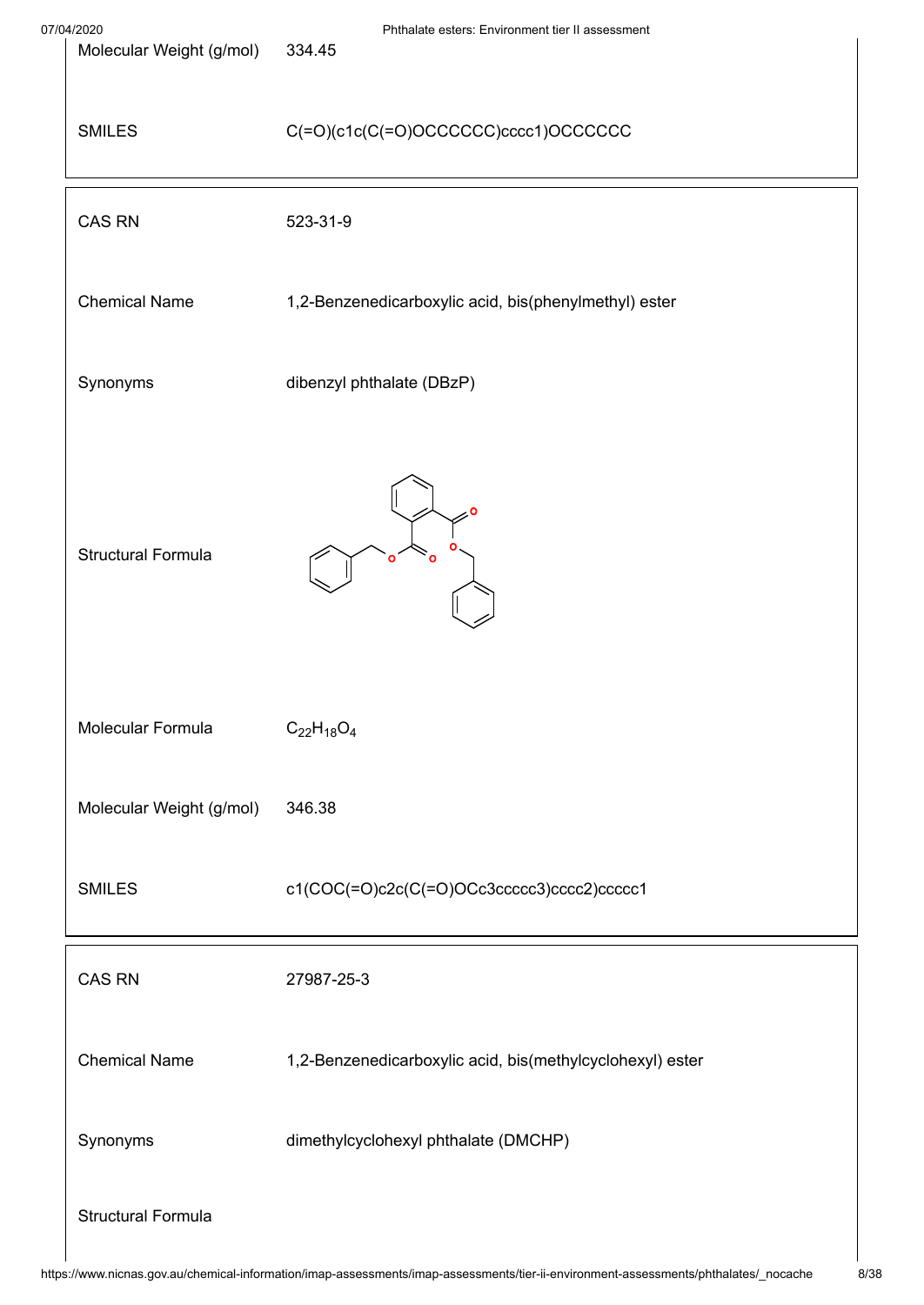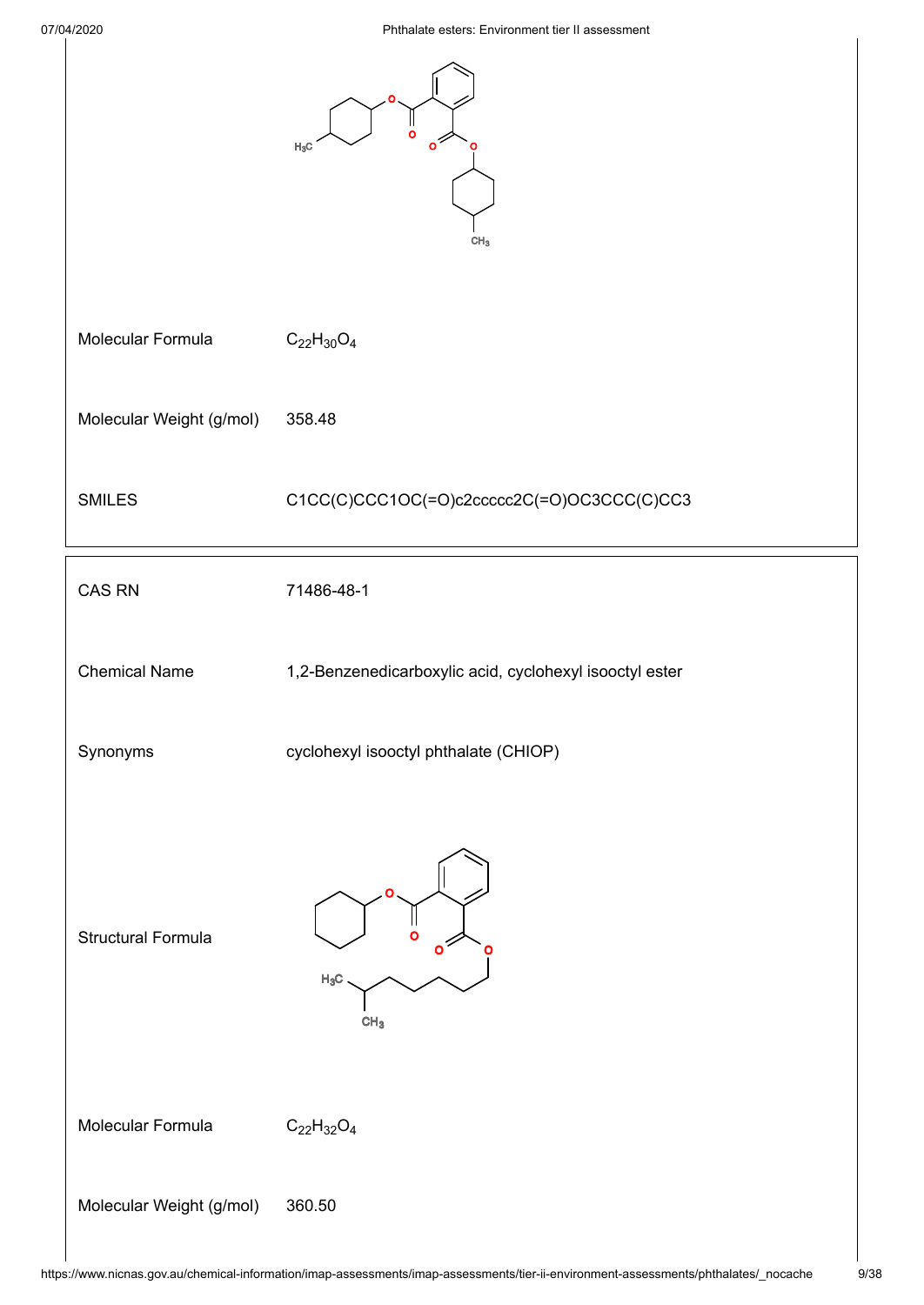SMILES O=C(c1ccccc1C(=O)OCCCCCC(C)C)OC2CCCCC2

| CAS RN                    | 3648-21-3                                             |
|---------------------------|-------------------------------------------------------|
| <b>Chemical Name</b>      | 1,2-Benzenedicarboxylic acid, diheptyl ester          |
| Synonyms                  | di-n-heptyl phthalate (DNHpP)                         |
| <b>Structural Formula</b> | Ο<br>O<br>$\text{CH}_3$<br>CH <sub>3</sub>            |
| Molecular Formula         | $C_{22}H_{34}O_4$                                     |
| Molecular Weight (g/mol)  | 362.50                                                |
| <b>SMILES</b>             | C(=O)(c1c(C(=O)OCCCCCCC)cccc1)OCCCCCCC                |
| <b>CAS RN</b>             | 117-81-7                                              |
| <b>Chemical Name</b>      | 1,2-Benzenedicarboxylic acid, bis(2-ethylhexyl) ester |
| Synonyms                  | diethylhexyl phthalate (DEHP)                         |
| <b>Structural Formula</b> |                                                       |
|                           |                                                       |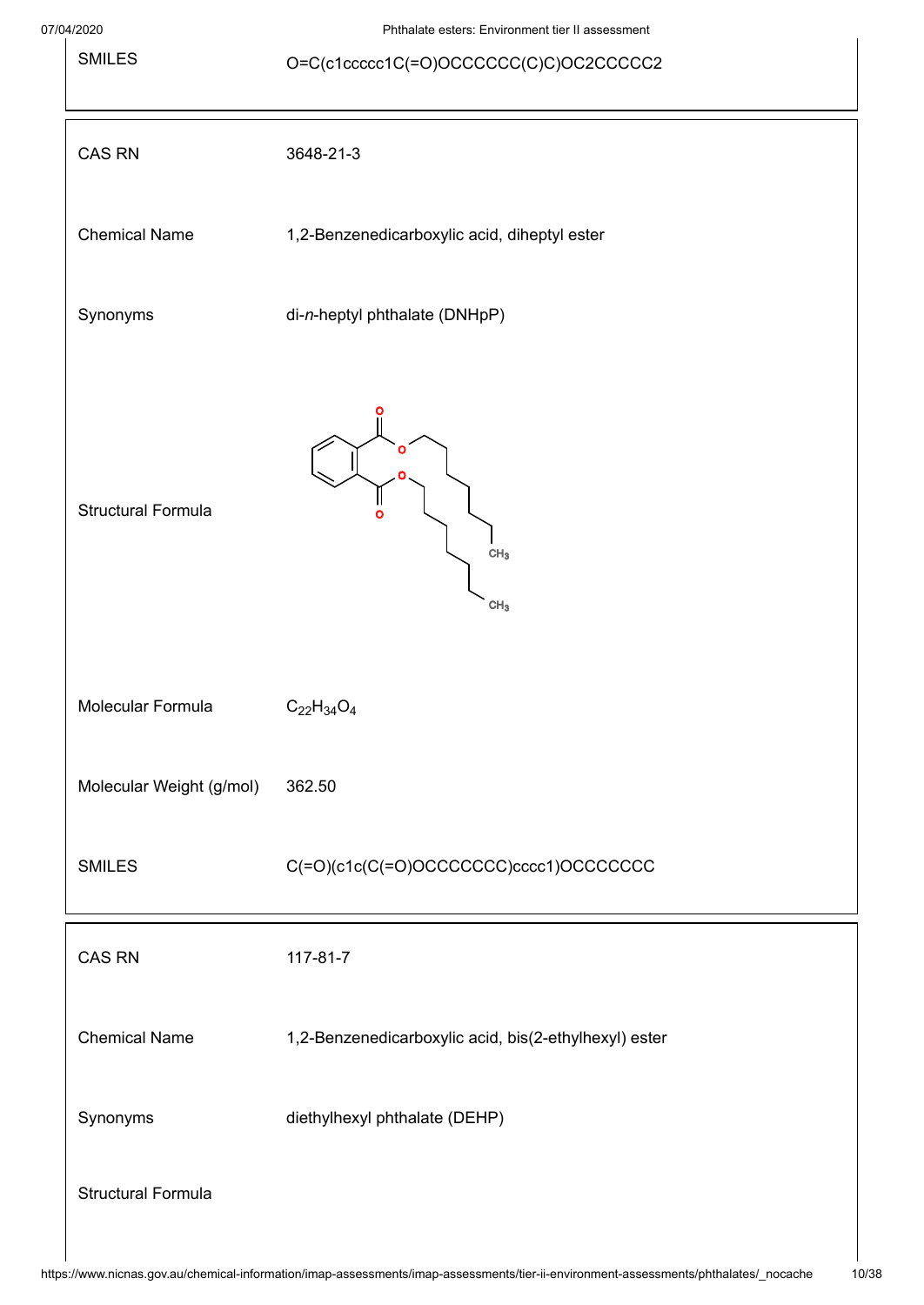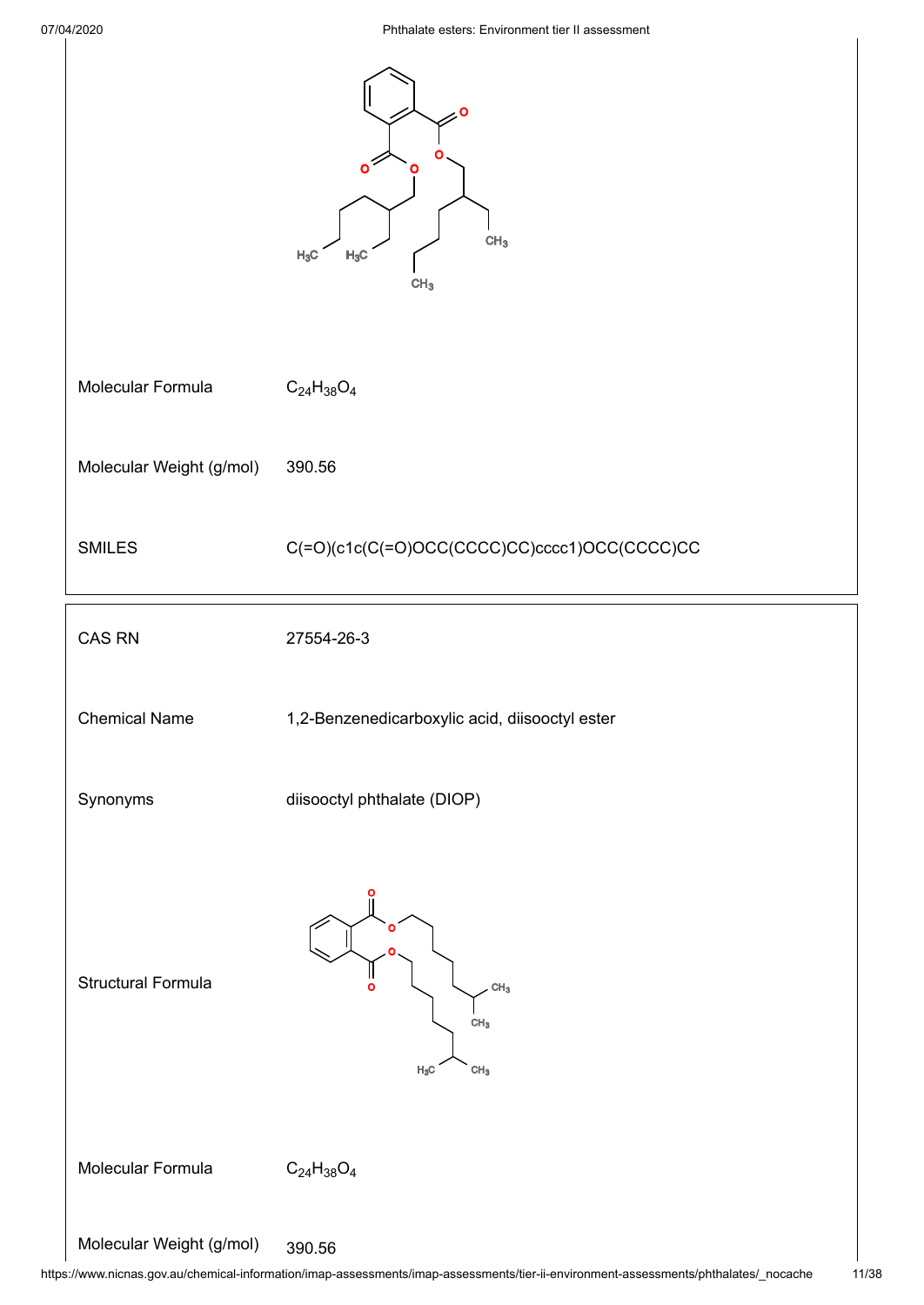$\mathbf l$ 

| <b>SMILES</b>                        | C(=O)(c1c(C(=O)OCCCCCC(C)C)cccc1)OCCCCCC(C)C        |  |
|--------------------------------------|-----------------------------------------------------|--|
| <b>CAS RN</b>                        | 117-84-0                                            |  |
| <b>Chemical Name</b>                 | 1,2-Benzenedicarboxylic acid, dioctyl ester         |  |
| Synonyms                             | di-n-octyl phthalate (DNOP)                         |  |
| <b>Structural Formula</b>            | $H_3C$<br>$H_3C$                                    |  |
| Molecular Formula                    | $C_{24}H_{38}O_4$                                   |  |
| Molecular Weight (g/mol)             | 390.56                                              |  |
| <b>SMILES</b>                        | C(=O)(c1c(C(=O)OCCCCCCCC)cccc1)OCCCCCCCC            |  |
| <b>CAS RN</b>                        | No CAS RN                                           |  |
| <b>Chemical Name</b>                 | 1,2-Benzenedicarboxylic acid, isooctyl capryl ester |  |
| Synonyms                             | <b>IOCP</b>                                         |  |
| Representative Structural<br>Formula |                                                     |  |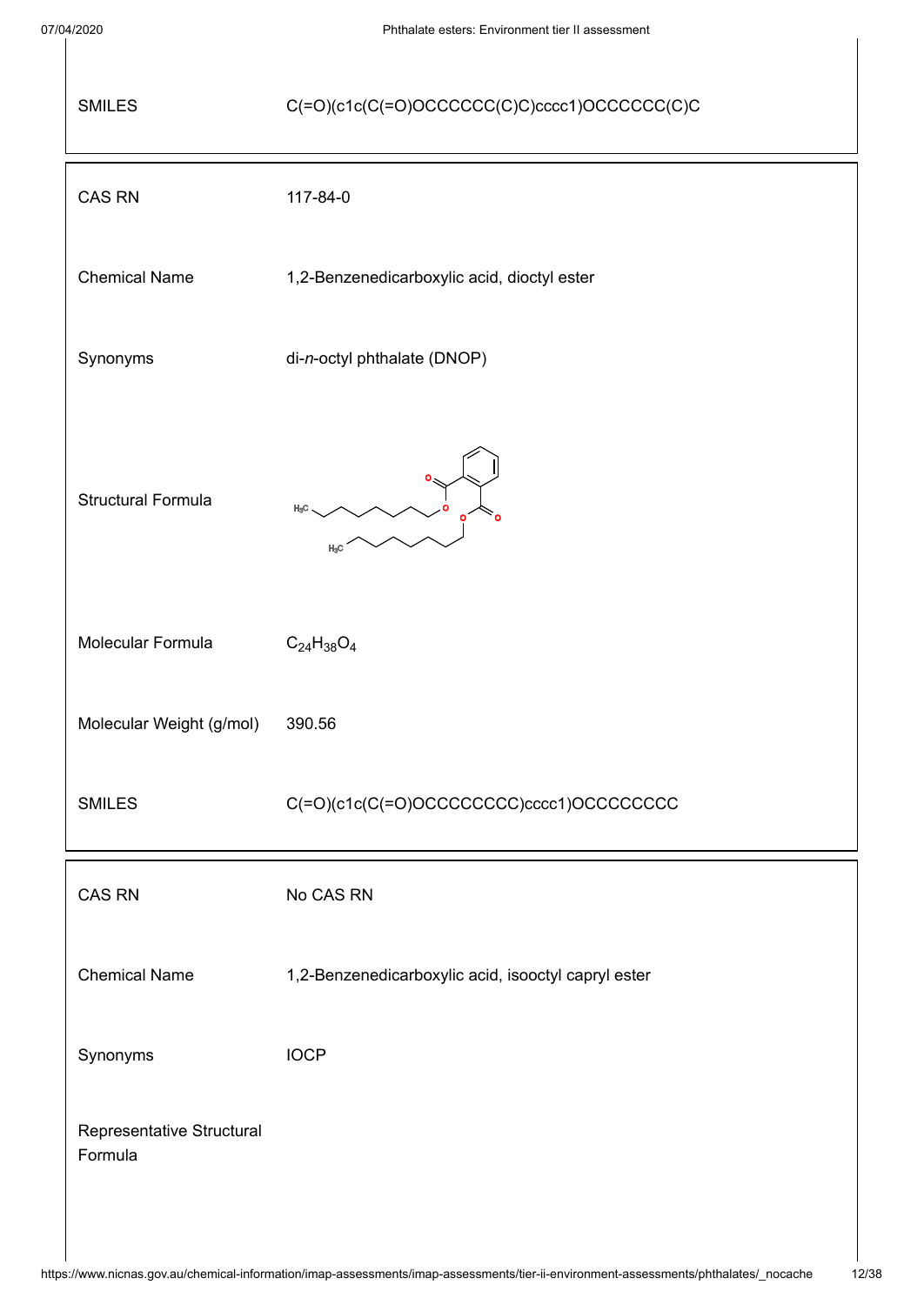

The following group of substances are all substances of unknown or variable composition, complex reaction products, or of biological origin (UVCBs). Representative chemical identify information is provided, but it should be noted that each substance will include a mixture of discrete *ortho*-phthalic acid di-ester isomers and/or homologues.

| CAS-RN                               | 68515-50-4                                                       |
|--------------------------------------|------------------------------------------------------------------|
| <b>Chemical Name</b>                 | 1,2-Benzenedicarboxylic acid, dihexyl ester, branched and linear |
| Synonyms                             | dihexyl phthalate (DHP)                                          |
| Representative Structural<br>Formula | ი<br>$\Omega$<br>CH <sub>3</sub><br>CH <sub>3</sub>              |
| Molecular Formula                    | $C_{20}H_{30}O_4$                                                |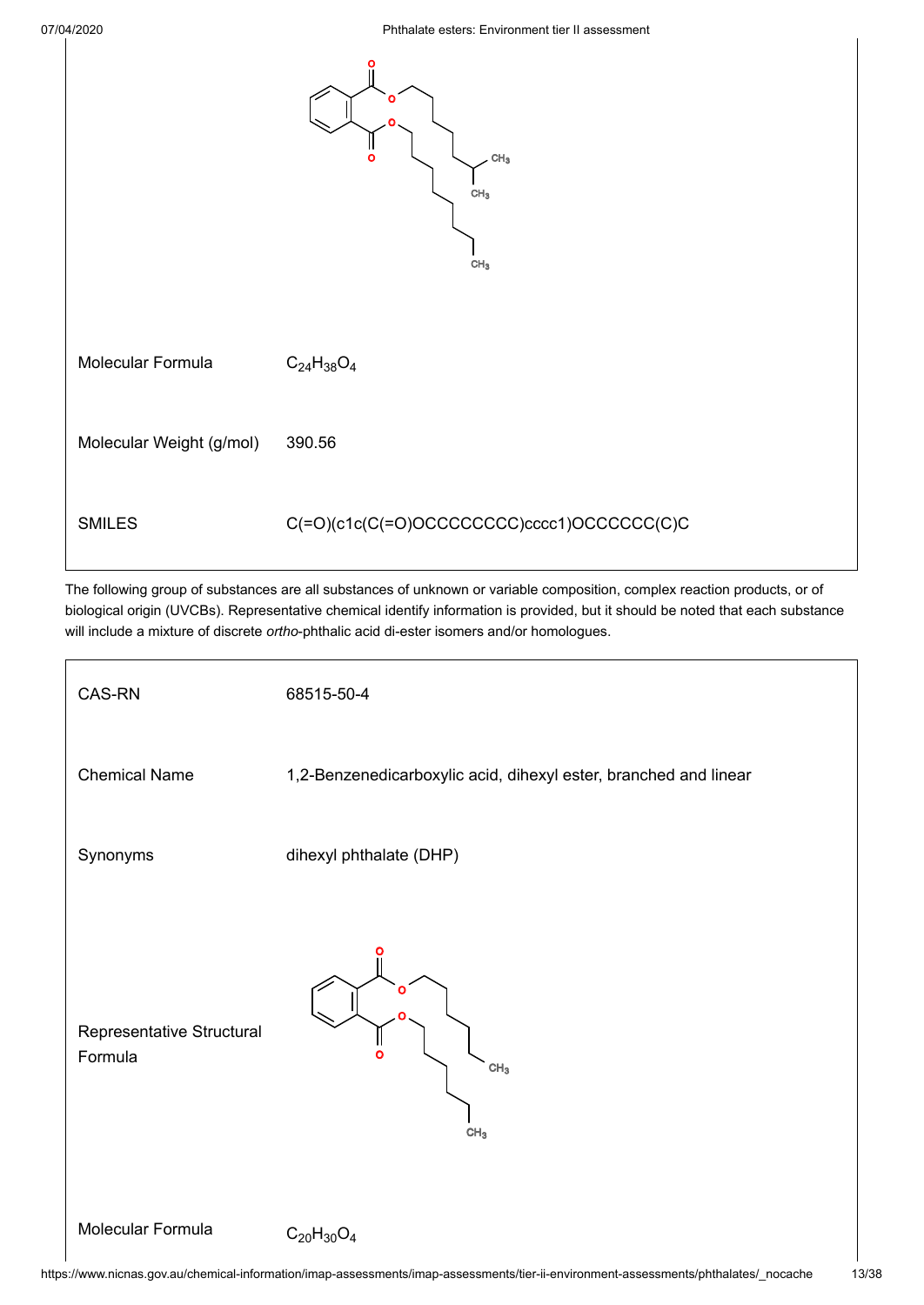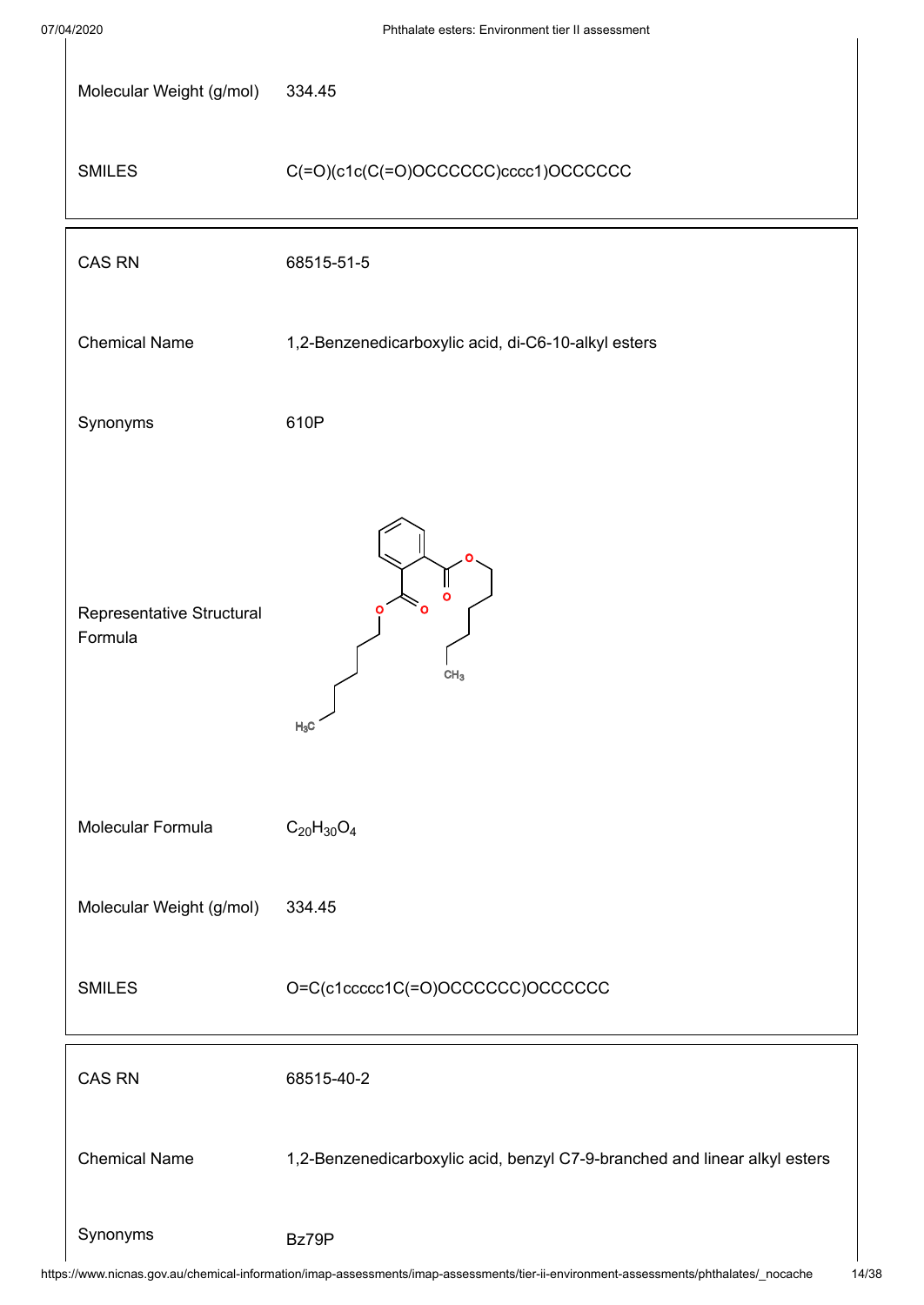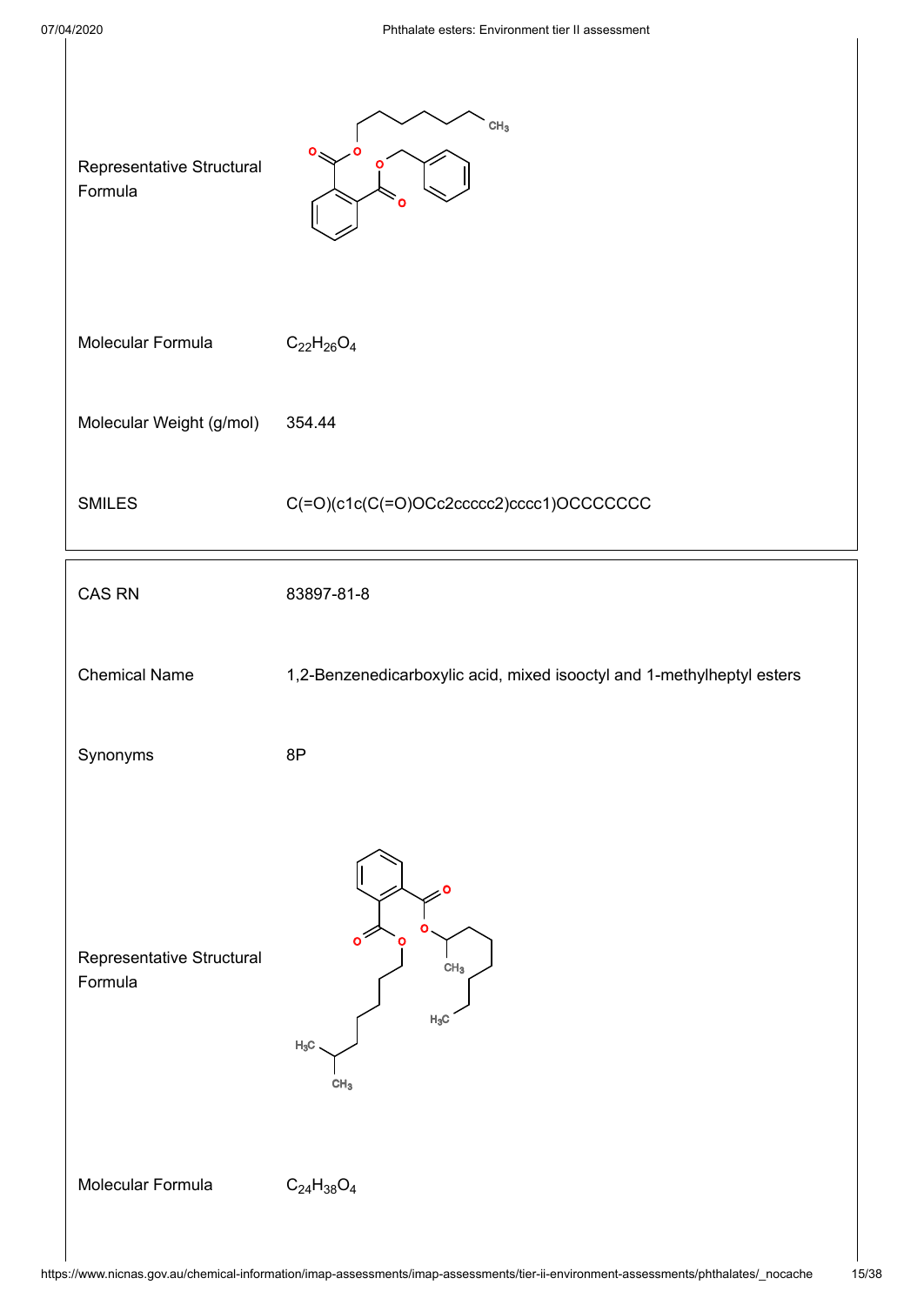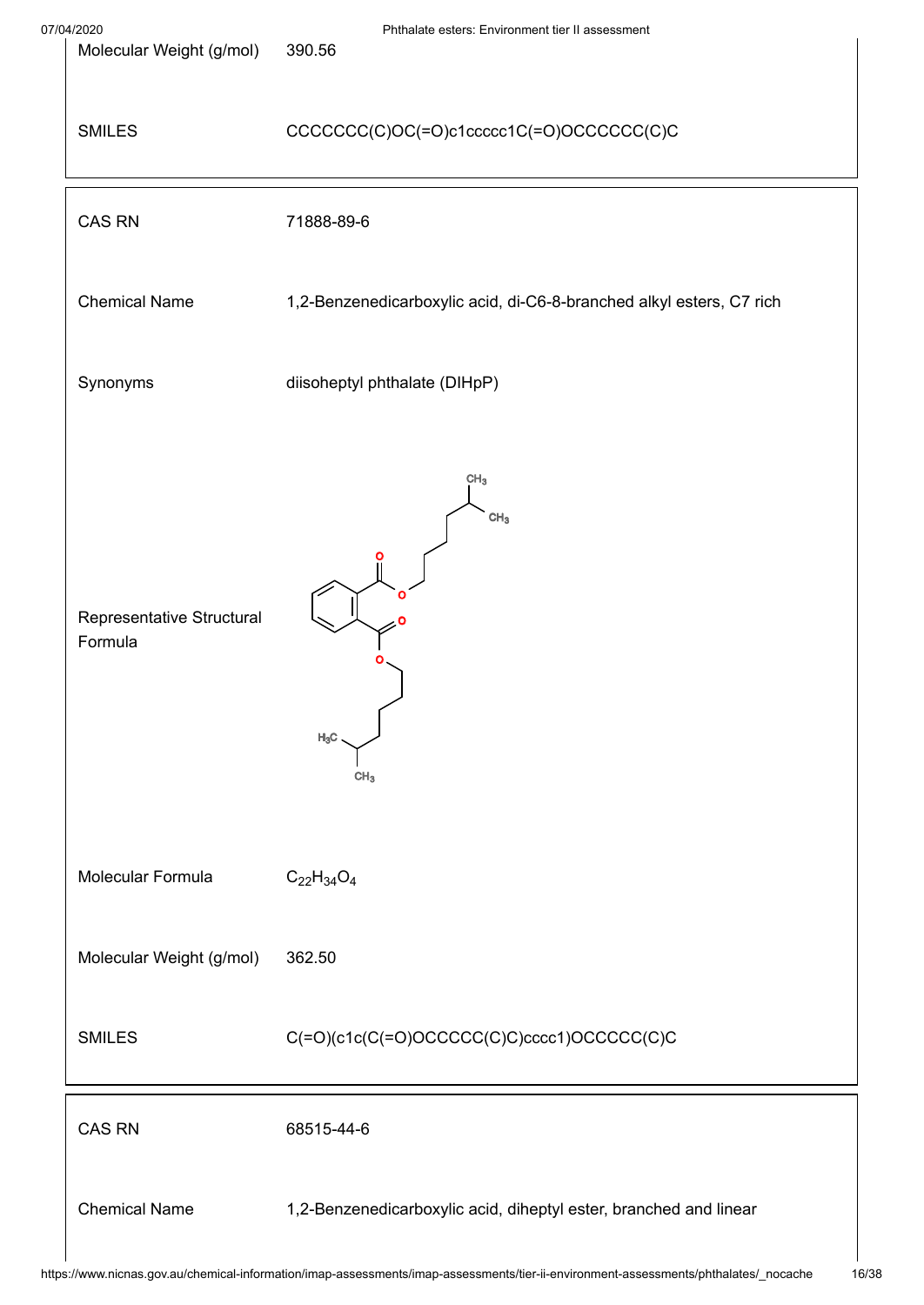| 07/04/2020 |                                      | Phthalate esters: Environment tier II assessment                       |  |
|------------|--------------------------------------|------------------------------------------------------------------------|--|
|            | Synonyms                             | diheptyl phthalate (DHpP)                                              |  |
|            | Representative Structural<br>Formula | $\mathbf{o}$<br>Ο<br>$H_3C$<br>CH <sub>3</sub>                         |  |
|            | Molecular Formula                    | $C_{22}H_{34}O_4$                                                      |  |
|            | Molecular Weight (g/mol)             | 362.50                                                                 |  |
|            | <b>SMILES</b>                        | O=C(c1ccccc1C(=O)OCCCCCCC)OCCCCCCC                                     |  |
|            | CAS RN                               | 68515-41-3                                                             |  |
|            | <b>Chemical Name</b>                 | 1,2-Benzenedicarboxylic acid, di-C7-9-branched and linear alkyl esters |  |
|            | Synonyms                             | 79P                                                                    |  |
|            | Representative Structural<br>Formula |                                                                        |  |
|            |                                      |                                                                        |  |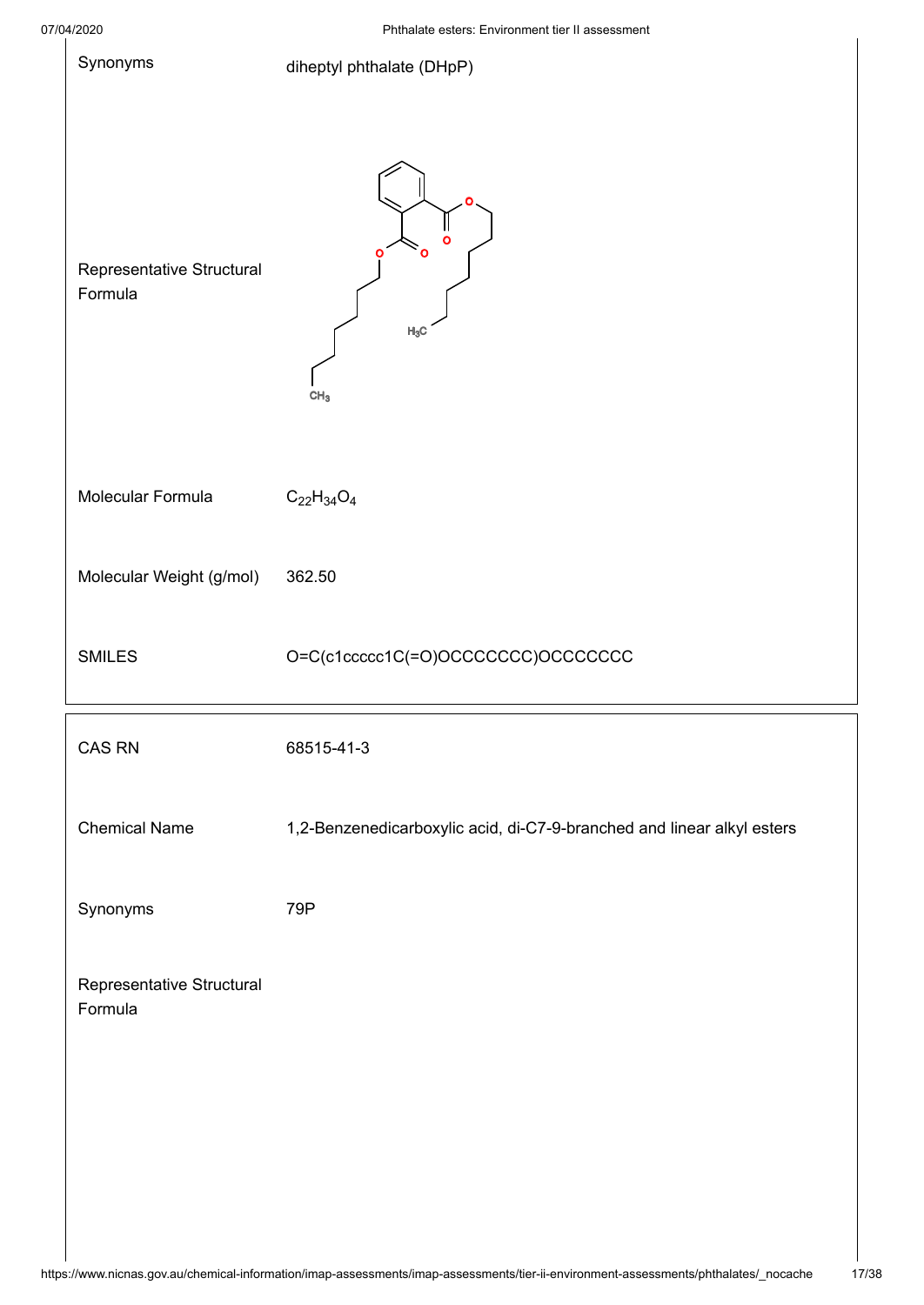

The substance represented by CAS RN 68515-42-4 is a commercial mixture of 6 different phthalate esters, including CAS RN 68515-44-6, which is another chemical in this group. Two of the chemicals, represented by CAS RNs 3648-20-2 and 68515-45- 7, are on the Inventory but are not included in this group.

| <b>CAS RN</b>                        | 68515-42-4                                                              |  |  |
|--------------------------------------|-------------------------------------------------------------------------|--|--|
| <b>Chemical Name</b>                 | 1,2-Benzenedicarboxylic acid, di-C7-11-branched and linear alkyl esters |  |  |
| Synonyms                             | di-(heptyl, nonyl, undecyl) phthalate (DHNUP)                           |  |  |
| Representative Structural<br>Formula | ົ<br>CH <sub>3</sub><br>CH <sub>3</sub>                                 |  |  |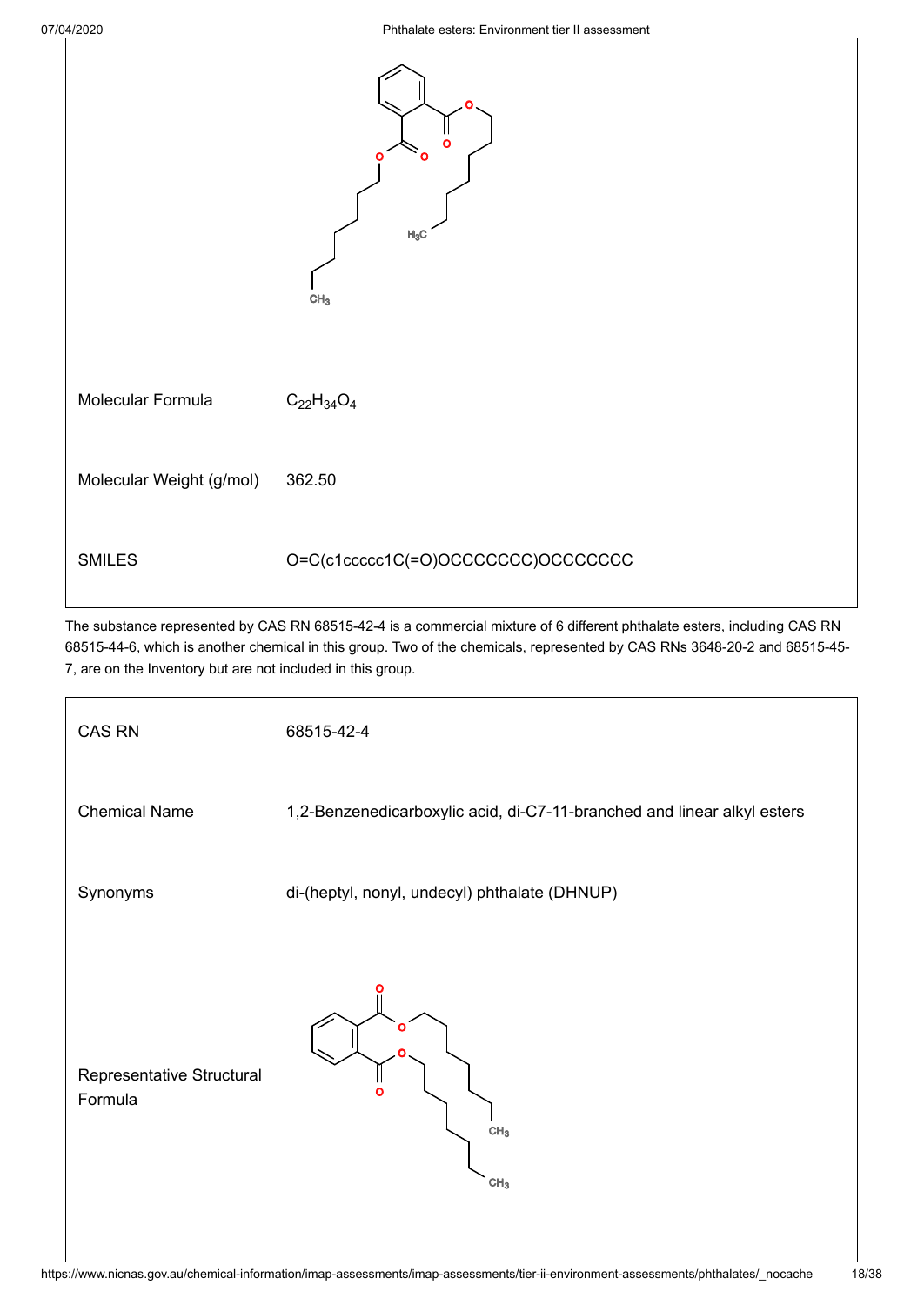| ◡┭៸∠◡∠◡                  | T TRIGIQIU USIUTS. EITYITUITIUITI IIUT II QOSUSSITIUTII |
|--------------------------|---------------------------------------------------------|
| <b>Molecular Formula</b> | $C_{22}H_{34}O_4$                                       |
| Molecular Weight (g/mol) | 362.50                                                  |
| <b>SMILES</b>            | O=C(c1ccccc1C(=O)OCCCCCCC)OCCCCCCC                      |

# <span id="page-18-0"></span>**Physical and Chemical Properties**

The physical and chemical property data for the chemicals in this group were retrieved from the databases included in the OECD QSAR Toolbox [\(LMC, 2013](#page-35-0)), and the scientific literature [\(Sugimoto, et al., 1986;](#page-36-0) [Thomsen, et al., 2001\)](#page-36-1), or they were calculated [\(US EPA, 2008\)](#page-36-2). Experimental data for a selection of representative di-alkyl esters and a mixed alkyl-aryl di-ester of *ortho*-phthalic acid are presented below:

| Chemical                      | dibutyl<br>phthalate<br>(DBP)                    | butyl benzyl<br>phthalate<br>(BBzP) | diethylhexyl<br>phthalate<br>(DEHP) | di-n-octyl<br>phthalate<br>(DNOP) |
|-------------------------------|--------------------------------------------------|-------------------------------------|-------------------------------------|-----------------------------------|
| <b>Physical Form</b>          | liquid                                           | liquid                              | liquid                              | liquid                            |
| <b>Melting Point</b>          | $-35^{\circ}$ C                                  | $-35^{\circ}$ C                     | $-55^{\circ}$ C                     | $-4^{\circ}$ C                    |
| <b>Boiling Point</b>          | 340°C                                            | 370°C                               | 384°C                               | 390°C                             |
| Vapour Pressure               | $2.68 \times 10^{-3}$ Pa $1.1 \times 10^{-3}$ Pa |                                     | 1.89 $\times$ 10 <sup>-5</sup> Pa   | 1.33 × 10 <sup>-5</sup> Pa        |
| <b>Water Solubility</b>       | 14.6 mg/L                                        | 2.69 mg/L                           | 0.017 mg/L                          | 0.002 mg/L                        |
| Ionisable in the Environment? | no                                               | no                                  | no                                  | no                                |
| $log K_{ow}$                  | 4.5                                              | 4.73                                | 7.6                                 | 8.1                               |

With some exceptions, the chemicals in this group differ by the length and branching of their respective ester alkyl groups. Based on experimental and calculated values for key chemical properties, the water solubility decreases and log K $_{\rm ow}$  increases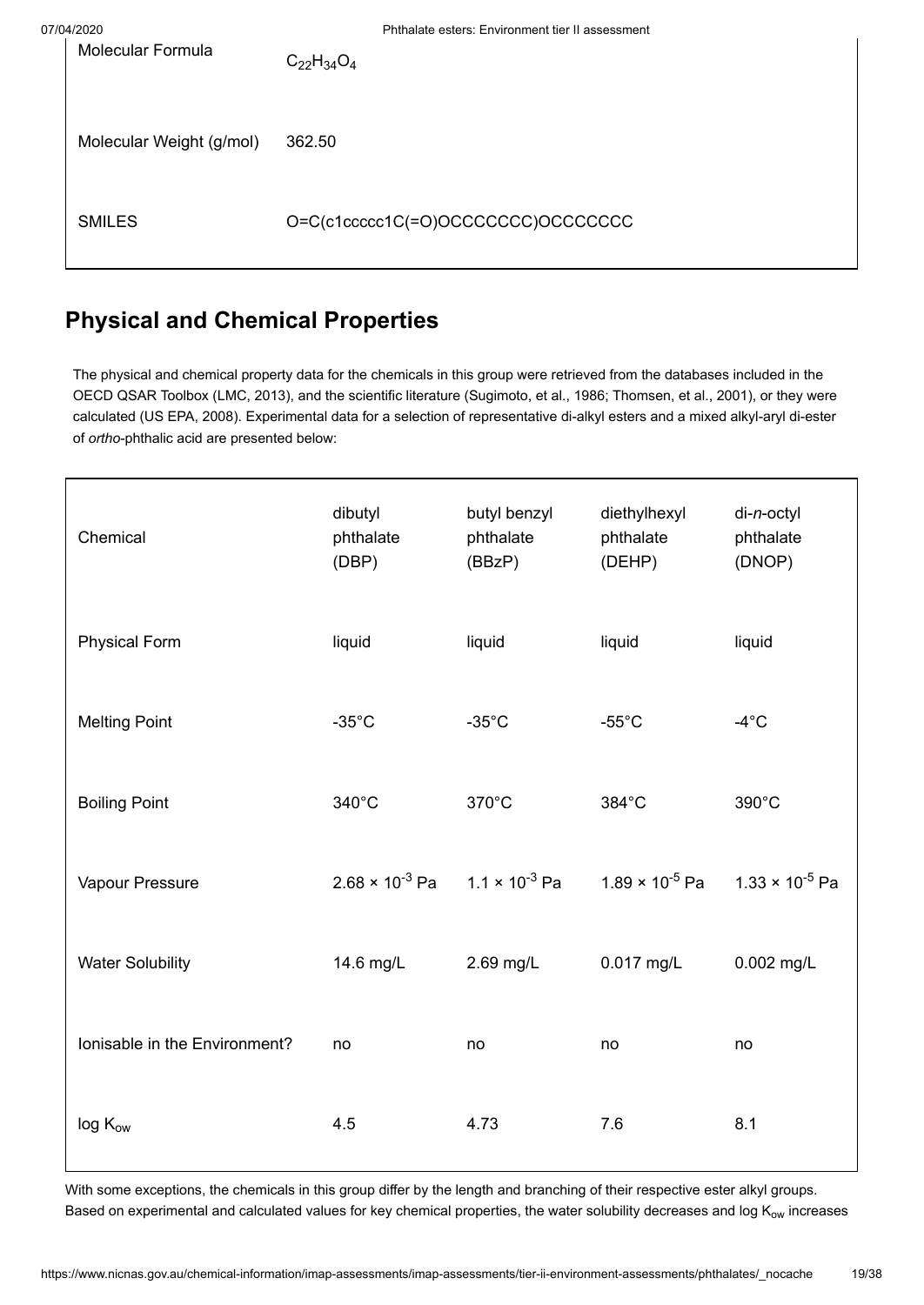as the length of the alkyl chain increases. The longer chain end-members of this series are very hydrophobic chemicals which are only very slightly soluble in water.

The di-methoxyethyl ester of *ortho*-phthalic acid, DMEP, has a calculated log K<sub>ow</sub> of 1.11 and a measured water solubility of 8500 mg/L. This chemical is much less hydrophobic than the other members of the group because the methoxyethyl ester chain is more polar than the comparable alkyl ester chain.

Several members of this group are esters of aryl or cycloaliphatic alcohols. The physical and chemical properties of these chemicals are broadly represented by the range of values in the table above.

## <span id="page-19-0"></span>**Import, Manufacture and Use**

### **Australia**

[A range of uses for the chemicals in this group were identified in information collected by NICNAS in 2004 and 2006 \(NICNAS,](#page-35-1) 2018). Following recommendations arising from Priority Existing Chemical (PEC) reviews of these chemicals, some uses were restricted or prohibited.

DMEP, DIBP, DBP and DEHP are listed on Schedule 10 of the Poisons Standard [\(Therapeutic Goods Administration, 2017\)](#page-36-3), which prohibits their use in cosmetic products. There is a permanent ban on toys, childcare articles, eating vessels, and utensils that are intended for use by children up to and including 36 months of age, where the concentration of DEHP in the article or a component of the article exceeds 1% by weight ([ACCC, 2011\)](#page-33-1).

DEHP, DBP, BBzP and DNOP have the highest reported annual introduction volume of the chemicals in this group. DEHP has a reported annual introduction volume between 10 000 and 99 000 tonnes ([NICNAS, 2006\)](#page-35-2), while introduction volumes in the range of 100 to 999 tonnes, with volumes decreasing in the order DBP>BBzP>DNOP.

DEHP has reported Australian uses as a plasticiser in PVC products, and in other polymers for coatings, adhesives and resins. A number of companies identified possible use of DEHP in cosmetic products, toys and child care articles. These uses are now prohibited or heavily restricted.

DBP, BBzP and DNOP share a number of reported uses, including as plasticisers in PVC products, and in adhesives, sealants and coatings. Use of DBP in cosmetics and fragrances has also been identified, though these uses are now prohibited.

DMEP, DIBP, DCHP, DHP, 610P, DNHP, DMCHP, DIHpP, DNHpP, DIOP and 79P do not have reported introduction volumes of more than 100 tonnes. Reported uses include as a plasticiser in PVC and in adhesives and sealants. DHP has a reported use in gear box lubricants.

While the import volumes discussed above are only for the chemicals as pure chemicals or in formulations, and not in articles, they are considered likely to reflect the relative extent of use of the chemicals in articles. This does not affect the Predicted Environmental Concentration (PEC) estimates in this assessment, which are derived from monitoring data.

No specific Australian use, import, or manufacturing information has been identified for the other chemicals in this group.

## **International**

Phthalate esters have a wide variety of uses, but are primarily used as plasticisers, especially in polyvinyl chloride (PVC) products and articles. They are also commonly used in adhesives, sealants, paints, filling materials and other construction materials [\(Nordic Council of Ministers, 2016](#page-35-3)). These uses are consistent with reported uses in Australia. There is a significant non-industrial use of DEHP in medical devices, such as blood bags and dialysis equipment ([Lorz, et al., 2000\)](#page-35-4).

A number of phthalate esters have also been used in cosmetic products, but these uses have declined as a result of regulatory action at both national and international levels.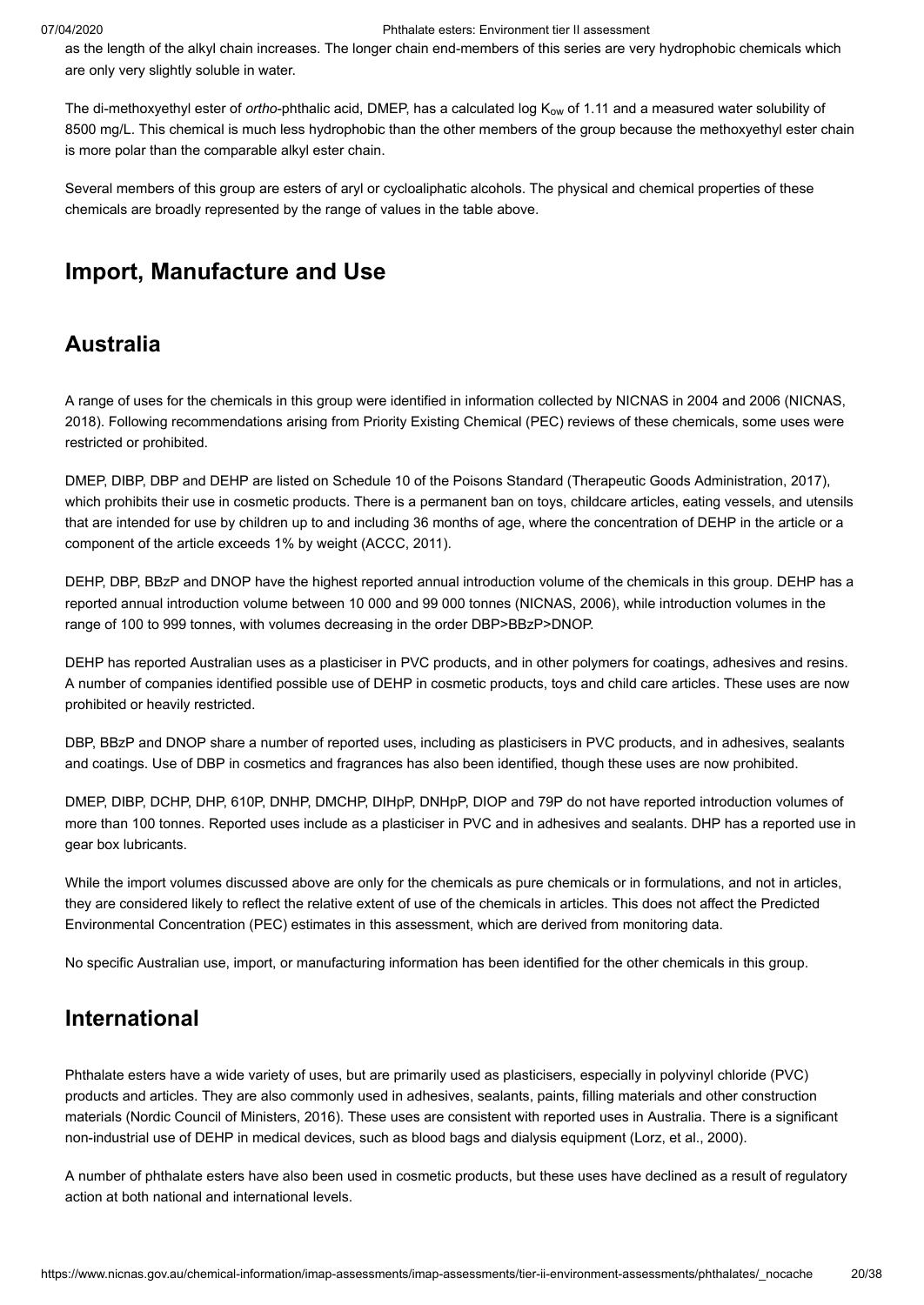DHNUP, DMEP, DEHP, and BBzP are on Annex II of the EU Cosmetics Directive ([European Commission, 2017c](#page-34-0)), prohibiting their use in cosmetic products. DIHpP and DIBP are also prohibited in cosmetic products under Article 15 of the EU Cosmetics Directive ([European Commission, 2017b](#page-34-1)).

The remaining chemicals in this group are not listed on the CosIng database, indicating they are not used in cosmetics in the European Union ([European Commission, 2017a](#page-34-2)).

DEHP is listed on the Canadian Cosmetic Ingredient Hotlist ([Health Canada, 2015\)](#page-35-5) as prohibited for use in cosmetics.

There is evidence that the industrial use of some of the chemicals in this group is declining. In Japan, the total annual manufactured and/or imported quantity of DEHP consistently decreased between 1996 and 2003, from 285 300 tonnes down to 189 000 tonnes. Between 2012 and 2015, the total annual manufactured and/or imported quantity decreased from 159 599 tonnes to 101 138 tonnes [\(NITE, 2017](#page-35-6)).

In 1997, a total of 595 000 tonnes of DEHP was manufactured in Western Europe. In 2007, 187 000 tonnes was manufactured [in Western Europe, while the total manufactured volume of DEHP in the EU in the same year was 341 000 tonnes \(ECHA,](#page-33-2) 2009a). In 1994, the manufactured volume of DBP in the EU was 49 000 tonnes, while in 2007 the volume was less than 10 000 tonnes [\(ECHA, 2009b\)](#page-33-3). The annual manufactured volume of BBzP in Western Europe was 45 000 tonnes between 1994 and 1997, while the volume in 2007 was below 18 000 tonnes ([ECHA, 2009c](#page-33-4)).

## <span id="page-20-0"></span>**Environmental Regulatory Status**

## **Australia**

Under the Australian National Pollutant Inventory (NPI), emissions of both DEHP and DBP are required to be reported annually [by facilities that use or emit more than 10 tonnes of either chemical during a reporting year \(Department of the Environment and](#page-33-5) Energy, 2018). The emissions may be intentional, accidental or incidental releases arising through industrial processes. Additionally, emissions of these chemicals from diffuse sources, such as landfills, are also periodically estimated by state environment authorities. Diffuse emissions data are updated much less frequently than facility data.

The guideline concentration for DEHP in Australian drinking is 0.01 milligrams per litre (mg/L) (10 micrograms per litre (µg/L)) ([NHMRC, 2011\)](#page-35-7). The trigger value for protection of 95% of freshwater species is 26 µg/L for DBP under the National Water Quality Management Strategy ([ANZECC, 2000\)](#page-33-6).

The use of the remaining chemicals in this group is not subject to any specific national environmental regulations.

## **United Nations**

No chemicals in this group are currently identified as a Persistent Organic Pollutant ([UNEP, 2001\)](#page-36-4), ozone depleting substance ([UNEP, 1987\)](#page-36-5), or hazardous substance for the purpose of international trade ([UNEP & FAO, 1998](#page-36-6)).

### **OECD**

DBP, DMEP, BBzP, 79P, DNHpP, DHNUP, DIHpP and DEHP have been sponsored under the Cooperative Chemicals Assessment Programme (CoCAP) ([OECD, 2017\)](#page-35-8).

DEHP was sponsored by Sweden for assessment at the 20<sup>th</sup> Screening Information Dataset (SIDS) Initial Assessment Meeting (SIAM 20). The SIDS Initial Assessment Profile (SIAP) concluded that an exposure assessment should be performed for DEHP, focusing specifically on potential for secondary poisoning, due to a combination of bioaccumulation, low NOAEL for reproductive toxicity, and evidence of effects in fish after dietary exposure.

DBP was sponsored by The Netherlands for assessment at SIAM 12. The SIAP indicated that more information is needed on the potential risks of exposure of plants to DBP in the atmosphere.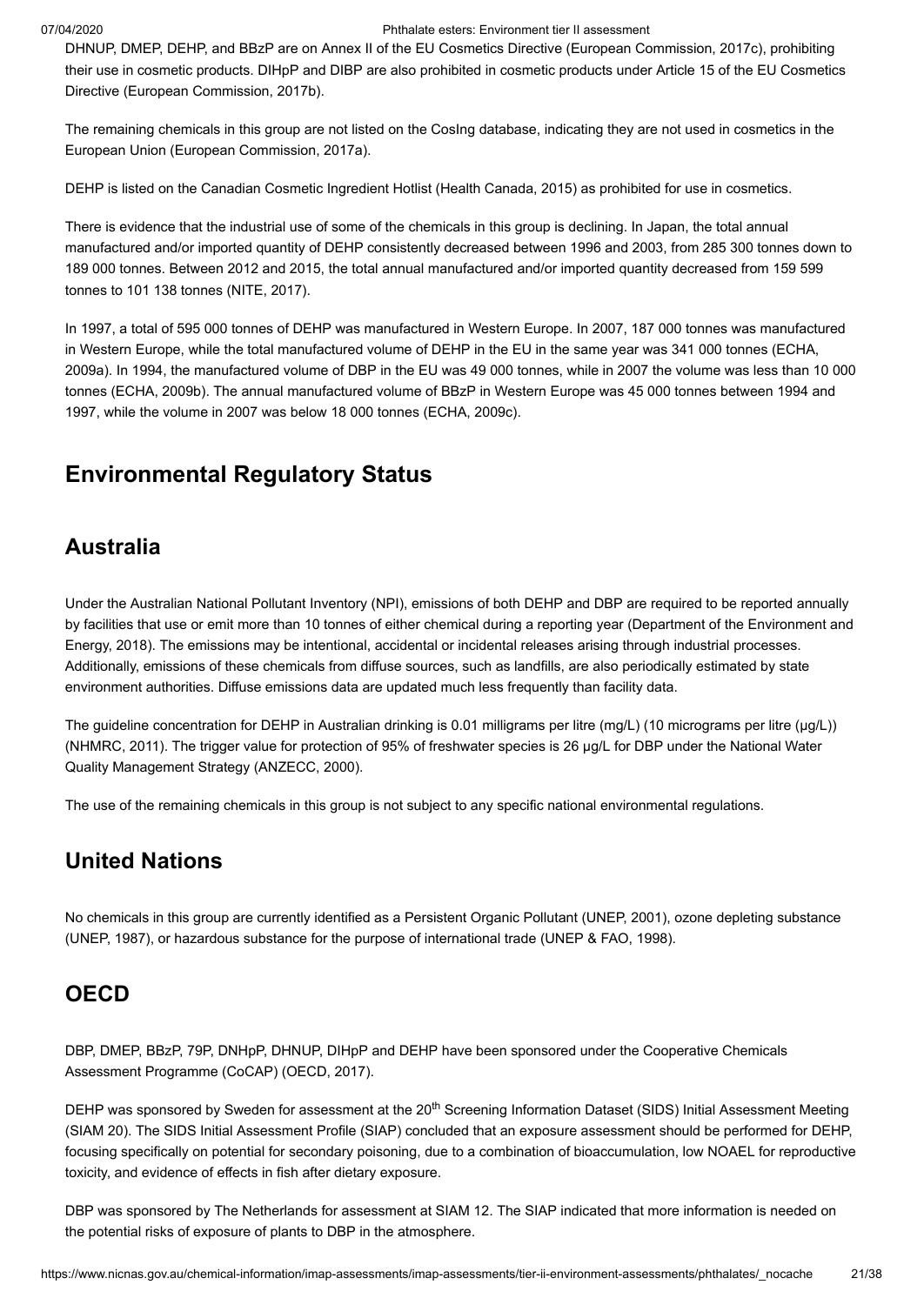Publications available for 79P and DIHpP conclude that these chemicals are low priorities for future work based on low hazard profiles for the environment. Publications for DMEP and DHNUP were predominantly focused on human health, and no environmental risk assessment was presented for either chemical. BBzP and DNHpP have been sponsored for assessment, but no publication is currently available.

The other chemicals in this group have not been sponsored for assessment under CoCAP.

## **Canada**

DEHP, DBP and DNOP were assessed as part of the First Priority Substances List (PSL1). It was concluded that both DBP and [DNOP were not entering the environment under conditions that would have a harmful effect on the environment \(Environment](#page-34-3) Canada and Health Canada, 1993; [1994b\)](#page-34-4). There was insufficient information available at the time to conclude whether DEHP [was entering the environment under conditions that would have a harmful effect on the environment \(Environment Canada and](#page-34-5) Health Canada, 1994a).

The environmental hazards of BCHP, BBzP, Bz79P, DBzP, DCHP and DMCHP were categorised as Not Persistent (Not P), Bioaccumulative (B), and Inherently Toxic to the Environment (iT<sub>E</sub>) during the Categorization of the Domestic Substances List (DSL) ([Environment Canada, 2013\)](#page-34-6).

DIBP, DBP, DNHP, DHP, 79P, DHNUP, DHpP, DIHpP, DEHP, DIOP, and DNOP were categorised as Not P, Not Bioaccumulative (Not B), and iT $_{\mathsf{E}}$  [\(Environment Canada, 2013](#page-34-6)).

DMEP was categorised as Not P, Not B, and Not Inherently Toxic to the Environment (Not iT<sub>E</sub>) [\(Environment Canada, 2013](#page-34-6)).

The remaining chemicals in this group were not categorised.

## **European Union**

DEHP, BBzP, DBP, DIBP, DIHpP, DHNUP, DMEP, DHP, DNHP and 610P are all listed on the Candidate List for Eventual Inclusion in Annex XIV of the Registration, Evaluation, Authorisation and Restriction of Chemicals (REACH) legislation. These chemicals are identified by the EU as Substances of Very High Concern (SVHC) ([ECHA, 2017f](#page-34-7)). These chemicals are identified as SVHCs due to concerns about their endocrine activity and presumed human reproductive toxicity. DEHP has been identified as an SVHC based on probable serious effects to the environment.

DEHP, BBzP, DBP, DIBP, DIHpP, DHNUP and DMEP have subsequently been listed on Annex XIV (Authorisation) of the REACH legislation ([ECHA, 2017e](#page-34-8)). Authorisation must be obtained for these chemicals to be used in the European Union.

DEHP, DBP, BBzP and DNOP are listed on Annex XVII (Restriction) of the REACH legislation. The use of DBP, BBzP and DEHP in all toys and childcare articles, and the use of DNOP in toys and childcare articles which can be placed in the mouth by children, is restricted to concentrations not exceeding 0.1% by weight of plasticised material ([ECHA, 2015a](#page-33-7); [2015b](#page-34-9); [2017g](#page-34-10)).

The remaining chemicals in this group are not listed on the Candidate List for Eventual Inclusion in Annex XIV, Annex XIV (Authorisation) or Annex XVII (Restriction) of the REACH legislation. Therefore, these chemicals are not subject to authorisation or restriction, and are not currently identified by the European Union as SVHCs ([ECHA, 2017e;](#page-34-8) [2017f](#page-34-7); [2017g](#page-34-10)).

DBP, BBzP, DEHP, DIBP, 610P, DCHP and Bz79P are all registered under REACH. With the exception of IOCP, all of the other chemicals in this group are pre-registered under REACH [\(ECHA, 2017a;](#page-34-11) [2017d\)](#page-34-12).

DCHP and Bz79P are currently listed on the Community Rolling Action Plan (CoRAP), indicating that these chemicals are considered as priorities for evaluation by a Member State [\(ECHA, 2017b](#page-34-13)). In addition, DBP, 610P and DCHP are listed on the Public Activities Coordination Tool (PACT) as appropriate for informal hazard assessment and/or risk management option analysis (RMOA) under the SVHC Roadmap [\(ECHA, 2017c\)](#page-34-14).

## **United States of America**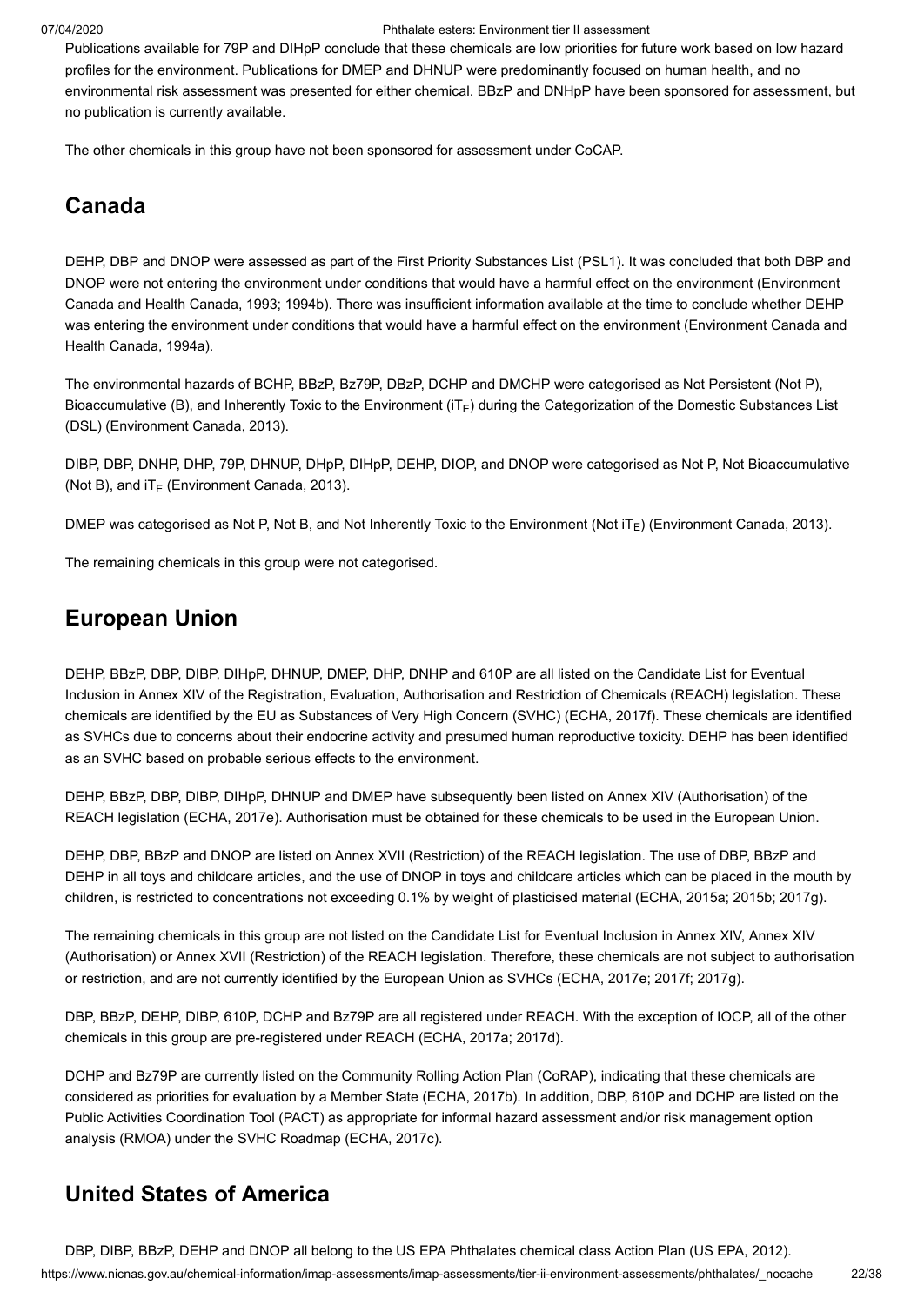DBP, DIBP, BBzP, DEHP, DCHP, DNOP, DIOP, Bz79P, 79P, 610P, DNHP, DHNUP, DHpP, DHP, DNHpP and DIHpP are all on the United States (US) High-production Volume (HPV) chemicals list [\(US EPA, 2018b\)](#page-36-8).

DBP and DEHP are both on the US EPA Toxics Release Inventory [\(US EPA, 2018a\)](#page-36-9).

## <span id="page-22-0"></span>**Environmental Exposure**

The major industrial use of the chemicals in this group is as plasticisers in synthetic rubbers and plastics, and in polyvinyl chloride plastics in particular. Release of these chemicals into the environment is expected from the migration of these chemicals to the surface of rubber and plastic articles, including imported articles, as well as from abrasion and wear of these articles during their normal use. At the end of their service life, these articles are likely to be disposed of in landfill. The environmental exposure resulting from the use of these chemicals in articles can be significant, as plasticised PVC articles have been variously reported to be composed of 30–60% plasticiser by weight ([Mersiowsky, et al., 2001;](#page-35-9) [Thornton, 2002\)](#page-36-10).

The use of agricultural plastics can result in direct release of these chemicals to the soil compartment ([Gao and Wen, 2016](#page-34-15)).

Environmental release may also result from use at industrial sites. Information from the NPI indicates several sites in Victoria, NSW and Queensland that report emissions of DEHP and DBP, though at low total volumes (well below the 10 tonne threshold) ([Department of the Environment and Energy, 2014](#page-33-8)).

Frequent indoor use of articles containing phthalate ester plasticisers has led to the high occurrence of these chemicals in household dust. In one study, DEHP is noted to be the predominant phthalate ester in dust, occurring at concentrations up to 10 milligrams per gram (mg/g), while BBzP is present at up to 1.3 mg/g [\(Kolarik, et al., 2008\)](#page-35-10). Phthalate esters in household dust can be released to waste water through cleaning and washing of surfaces and fabrics.

## **Environmental Fate**

The environmental fate assessment of DEHP, DBP and BBzP, the highest volume members of this group, is provided below. As these chemicals broadly cover the range of structural and physicochemical properties of the rest of the chemicals in this group, it is expected that the remaining chemicals will have an environmental fate similar to these three representative members. Exceptions are noted and discussed.

#### **Partitioning**

The chemicals in the group are neutral organic chemicals that are expected to partition mostly to soil, with increasing partitioning to the sediment compartment and decreasing partitioning to the water compartment as the hydrophobicity increases.

Most of the chemicals and substances in this group are oily liquids at room temperature. DBP is moderately soluble and slightly volatile, BBzP is slightly soluble and slightly volatile, and DEHP is very slightly soluble and very slightly volatile. DBP, BBzP and DEHP are expected to be moderately volatile from water and moist soil ([LMC, 2013;](#page-35-0) [US EPA, 2008](#page-36-2)).

Calculations with a standard multimedia partitioning (fugacity) model assuming equal and continuous distributions to air, water and soil compartments (Level III approach) predict that, for DBP, BBzP and DEHP under steady state conditions, partitioning to the soil compartment predominates (65–72%), followed by the water compartment (16–26%), with minor partitioning to the air compartment (0.5–2.9%). Partitioning to the sediment compartment was most variable, with 0.7% partitioning for DBP increasing to 18% for DEHP. When released solely to water, partitioning to the sediment compartment increases with increasing log K $_{\rm ow,}$ from DBP (2.7%) through BBzP (18%) to DEHP (53%) ([US EPA, 2008\)](#page-36-2).

#### **Degradation**

The hydrophilic members of this group are not expected to be persistent in the environment. The more hydrophobic chemicals in this group are expected to be persistent in sediment and under anaerobic conditions.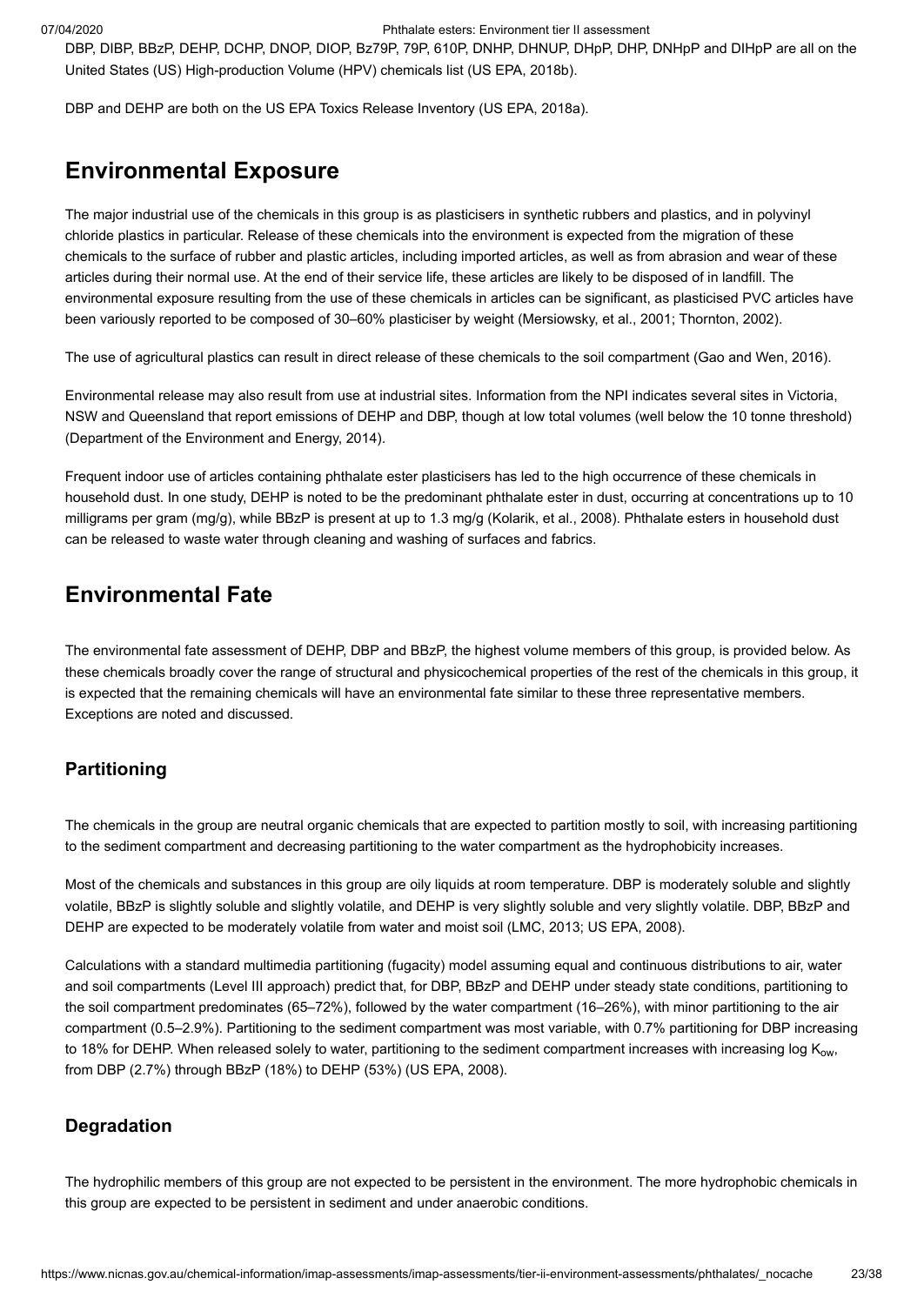A study investigated rates of degradation of phthalate esters under sunlight irradiation in water [\(Lertsirisopon, et al., 2009\)](#page-35-11). Primary degradation half-lives at pH 7 of 360 days, 480 days and 1600 days were observed for DBP, BBzP and DEHP, respectively. The rate of degradation increased under both acidic and basic conditions: half-lives of 50 and 57 days observed for DBP at pH 5 and 9, respectively; 58 and 68 days for BBzP at pH 5 and 9, respectively; and 390 and 460 days for DEHP at pH 5 and 9, respectively. These findings suggests that abiotic degradation will not contribute significantly to environmental transformation of these chemicals.

The chemicals in this group are expected to degrade rapidly in the atmosphere. In air, the chemicals in this group are calculated to have half-lives of approximately 1 day or less due to oxidation by hydroxyl radicals ([US EPA, 2008](#page-36-2)).

A number of screening biodegradation studies have been conducted for DEHP, BBzP and DBP. Studies conducted according to OECD Test Guideline (TG) 301C found that 69% of DEHP was degraded after 28 days, while 81% of BBzP and 69% of DBP were mineralised after 14 days as measured by biological oxygen demand. The same experiment showed 89% primary degradation of DEHP, 98% primary degradation of BBzP, and 100% primary degradation of DBP ([NITE, 2017\)](#page-35-6). Two replicate tests with DEHP and four replicate tests with DBP according to OECD TG 301B found an average of 82% and 81% degradation over 28 days respectively; all results met the 60% degradation within a 10-day window requirement for ready biodegradability ([Scholz, et al., 1997\)](#page-36-11). A non-standard test using lake water as the inoculant found that DEHP was mineralised to between 35% and 71% after 40 days [\(Subba-Rao, et al., 1982\)](#page-36-12).

These studies indicate that DEHP, BBzP and DBP are likely to be rapidly degradable in water under aerobic conditions. However, the more hydrophobic chemicals in this group are likely to partition to sediment and suspended solids during STP processes, and therefore may be present in river sediment or in agricultural soils treated with biosolids.

The rate of primary degradation in creek sediment was investigated for several phthalate esters ([Kickham, et al., 2012\)](#page-35-12). Measured sediment half-lives for DBP, BBzP, DEHP and DNOP were reported to be 46, 2.9, 347 and 173 days, respectively. The reported sediment half-life for DEHP exceeds the domestic threshold for persistence in the sediment compartment (half-life ≥ 6 months). The study found that the rate of degradation tended to decrease with increasing lipophilicity, and suggested that the inherent biodegradation rate constants for the phthalate esters are comparable, but that the higher sorption of the more lipophilic phthalate esters to sediment reduces their bioavailability to microorganisms, which results in slower biodegradation.

A study [\(Ejlertsson, et al., 1997\)](#page-34-16) investigated the degradation of a number of phthalate esters in water under methanogenic conditions at 37°C. The more water-soluble phthalate esters such as DBP, BBzP and DNHP were degraded under these conditions, with primary degradation of DBP and BBzP complete within 30 days of incubation; the more hydrophobic phthalate esters such as DEHP and DNOP did not degrade. The concentration of DEHP was largely unchanged after 92 days of incubation.

A study was conducted to measure degradation of DEHP in moist agricultural soils amended with sludge from an STP located in Denmark [\(Madsen, et al., 1999\)](#page-35-13). Soil was combined with sewage sludge in a 58:1 ratio and spiked with radiolabelled DEHP to several different concentrations, and DEHP mineralisation was calculated based on  $^{14} \rm CO_2$  release. Under aerobic conditions, mineralisation half-lives in soil were calculated to be 150 days at 20°C, 337 days at 10°C and much greater than 1 year at 5°C. Mineralisation was slower under anaerobic conditions, with a mineralisation half-life of much greater than 1 year at 10°C.

These studies indicate that the more hydrophilic phthalate esters such as DBP and BBzP are degradable in sediment and under anaerobic conditions. DEHP undergoes slow mineralisation in soil, and it may be persistent in sediment and under anaerobic conditions.

However, a study conducted by [Chang, et al. \(2005\)](#page-33-9) measuring the primary degradation of phthalate esters in Taiwanese river sediment under anaerobic conditions found the primary degradation half-life of DEHP to be between 25.7 and 34.7 days when incubated at 30°C. This is not consistent with the above studies. The difference in degradation rate may be due to adaptation of the inoculum to phthalate esters or the high incubation temperature used in this study. A study by [Tabak, et al. \(1981\)](#page-36-13) found negligible degradation of DEHP in the first week of a culture using settled domestic wastewater as an inoculum, but subsequent cultures which were inoculated with the previous culture showed adaptation to the substrate such that with the fourth culture, 95% primary degradation of DEHP occurred after 7 days.

The chemicals in this group are expected to degrade in water and soil under aerobic conditions. In sediment and under anaerobic conditions, DBP and the more hydrophilic phthalate esters are expected to degrade, while there is evidence that DEHP and other phthalate esters containing chains with eight carbon atoms degrade slowly. The rate of degradation varies with both temperature and inoculum. Abiotic degradation process are not expected to be a major degradation pathway for the chemicals in this group.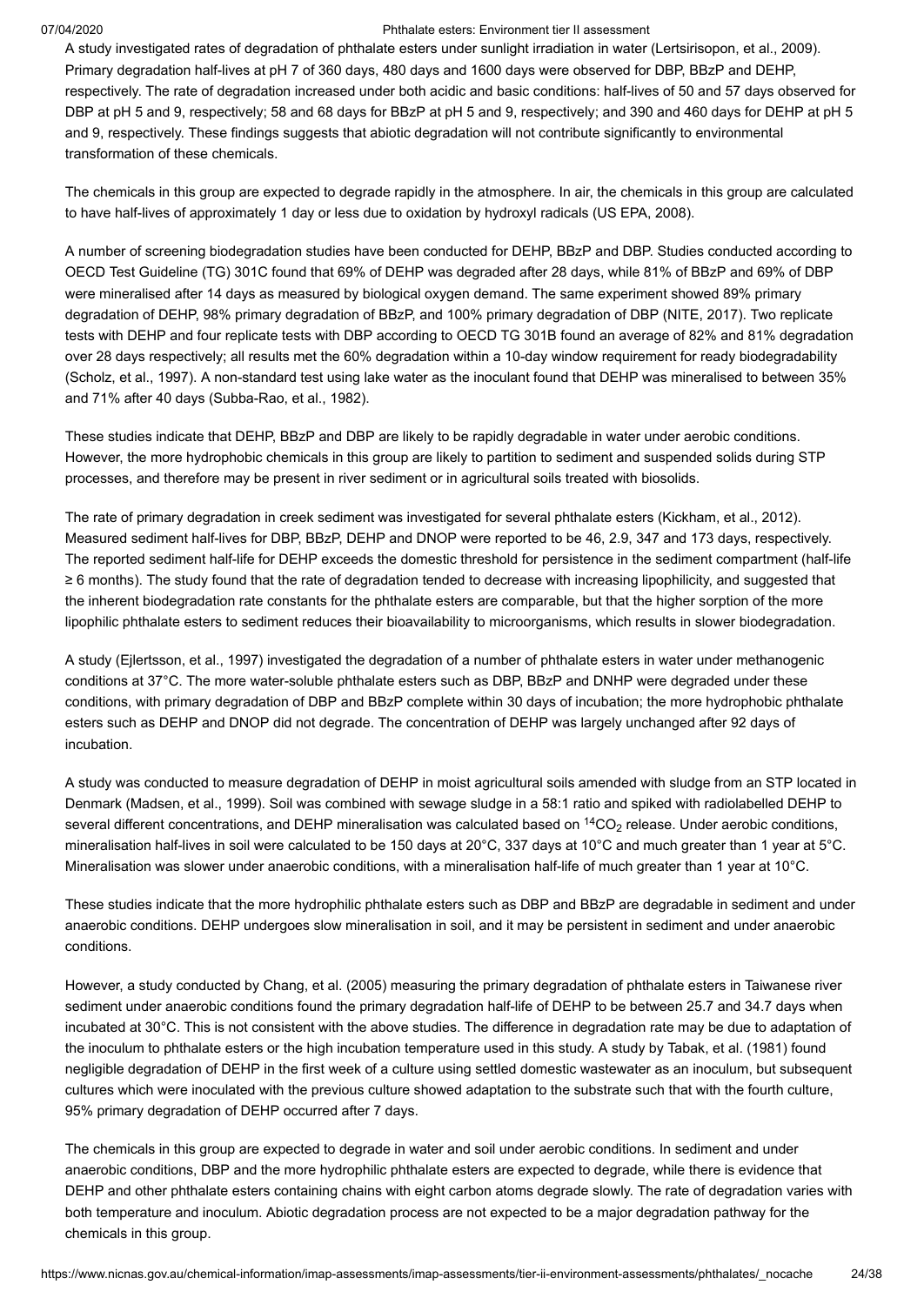### **Bioaccumulation**

The chemicals in this group are not expected to bioaccumulate.

Experimental values for the bioconcentration factor (BCF) for DBP and DEHP of 176 L/kg and 30 L/kg respectively in the Japanese rice fish (*Oryzias latipes*) were determined according to a MITI bioaccumulation test method ([LMC, 2013;](#page-35-0) NITE, [2017\). In the cases of BBzP, BCF values in the range 135–663 L/kg are reported in the European Union Risk Assessment](#page-35-6) Report for this chemical [\(ECB, 2007](#page-33-10)). One study investigated the temperature dependence of DEHP bioaccumulation, with measured concentrations of DEHP in sheepshead minnow (*Cyprinodon variegatus*) increasing 6-fold over the temperature range of 10°C to 35°C in a short-term exposure experiment with this marine species ([Barron, et al., 1987\)](#page-33-11). Calculated BCF values based on this experiment ranged from 45 L/kg at 10°C to 6510 L/kg at 35°C. However, the model used by the study author predicts that the BCF for DEHP would not exceed the domestic threshold for bioaccumulation (BCF ≥ 2000 L/kg) until the water temperature exceeds 30°C, which is not considered relevant for categorisation purposes.

A study investigating the bioaccumulation potential of phthalates esters in a marine aquatic food web found either no relationship between trophic level and lipid concentration for lower molecular weight phthalate esters, or a negative correlation (Food Web Magnification Factor < 1) for higher molecular weight phthalate esters ([Mackintosh, et al., 2004\)](#page-35-14). The phthalate esters detected include DBP, BBzP, DIHP, DIHpP, DEHP, DNOP, and DIOP. The authors concluded that phthalate esters have low potential to biomagnify.

Phthalate esters undergo biotransformation in biota, which typically increases with increasing trophic level (Staples, et al., [1997\). In fish, rapid metabolism of DEHP has been observed in the gills of rainbow trout through esterase conversion to th](#page-36-14)e corresponding anionic monoester ([Berg, et al., 2003](#page-33-12)).

While the log K<sub>ow</sub> of the majority of chemicals in this group are above that of the domestic categorisation threshold for bioaccumulation (log K<sub>ow</sub> ≥4.2), experimental evidence suggests low potential for these chemicals to bioaccumulate. There is evidence of rapid biotransformation of these chemicals, especially in biota of higher trophic levels. Therefore, the chemicals in this group are not expected to bioaccumulate.

### **Transport**

The chemicals in this group have low potential for long-range transport.

The expected rapid degradation of these chemical in the troposphere indicates that they will be unlikely to undergo long-range transport through the atmosphere. In addition, the chemicals in this group are expected to have only moderate volatility from water and moist soil [\(US EPA, 2008\)](#page-36-2), resulting in limited partitioning to the air compartment.

## **Predicted Environmental Concentration (PEC)**

Environmental concentrations of the chemicals in this group were estimated from available domestic and international monitoring data, as well as calculated data. Based on domestic monitoring data, the most abundant chemical in the environment is expected to be DEHP with a maximum concentration of 0.93 µg/L in Australian rivers.

A number of phthalate esters have been detected in the Australian environment, with DEHP, DBP and BBzP being some of the most commonly detected members of this group [\(Clara, et al., 2010;](#page-33-13) [Gao and Wen, 2016](#page-34-15); [Peijnenburg and Struijs, 2006](#page-36-15); [Suzuki, et al., 2001\)](#page-36-16). A study of influent and effluent waters in five STPs in Queensland from 2007 quantified BBzP, DBP and DEHP in effluents. DEHP was generally present at higher concentrations than BBzP or DBP, with a maximum effluent concentration (the mean concentration plus one standard deviation) of 0.93 µg/L. DBP and BBzP had maximum effluent concentrations of 0.12 µg/L and 0.14 µg/L respectively ([Tan, et al., 2007](#page-36-17)). At one STP, water samples were also taken 1 km downstream of the effluent discharge site, giving similar phthalate ester concentrations in surface waters to the effluent samples.

Based on these maximum measured concentrations, the riverine PECs for DEHP, DBP and BBzP are taken to be 0.93, 0.12 and 0.14 µg/L, respectively.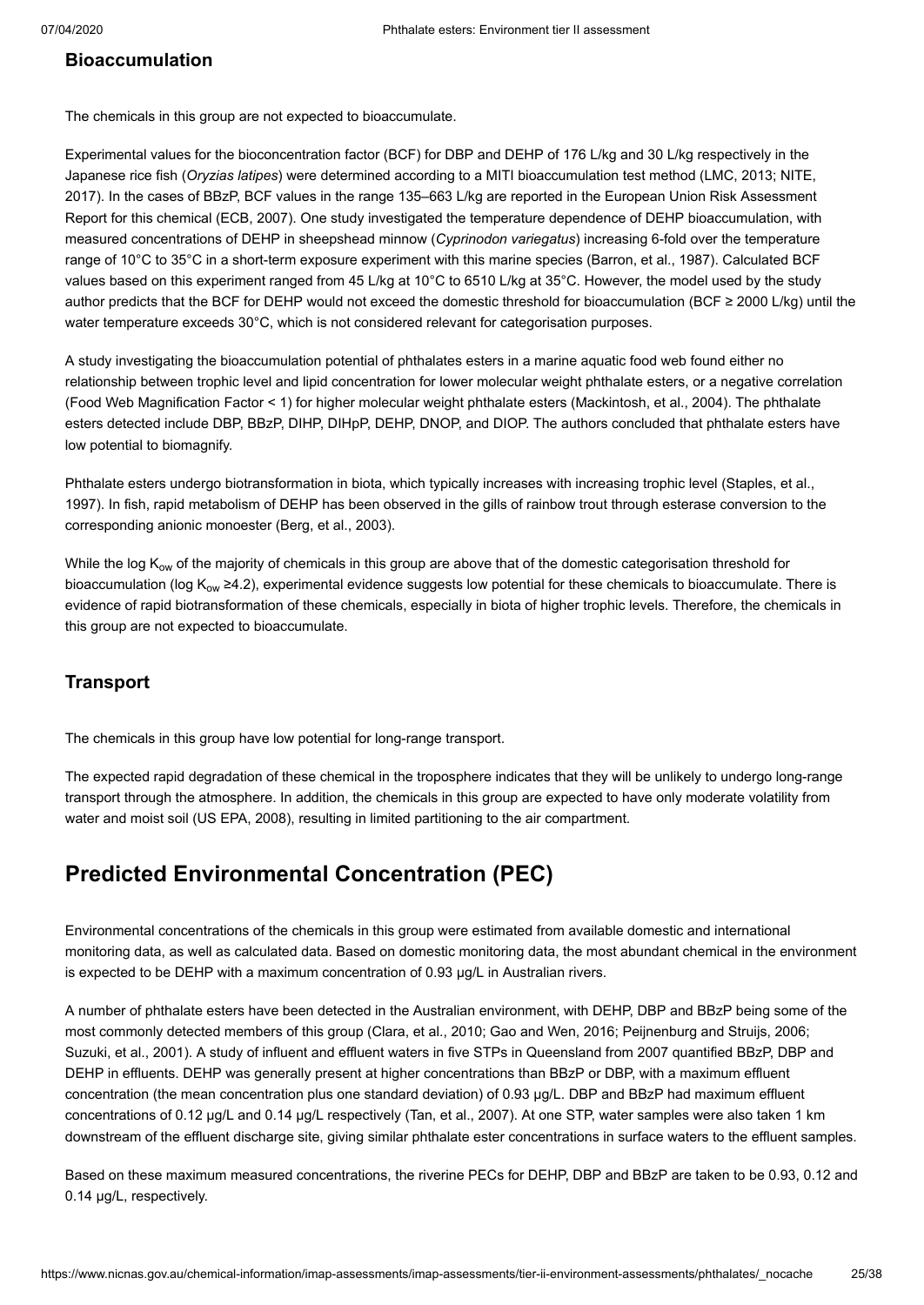DEHP, DBP and BBzP have, respectively, the highest, second highest and third highest reported annual introduction volumes among the chemicals in this group, and it is considered unlikely that the other chemicals in this group will be present at higher concentrations in the Australian riverine environment. This is reflected in international monitoring studies: monitoring of a number of phthalate esters in water samples taken from the Tama River in Japan found DEHP, DBP and BBzP at respective concentrations up to 3.6, 0.54, and 0.06 µg/L. In the same study, DIBP was found at up to 0.03 µg/L, while DCHP and DNOP were not detected [\(Suzuki, et al., 2001\)](#page-36-16). Another study analysing phthalate esters in treated wastewater in Austria found DEHP, [DBP and BBzP at concentrations up to 6.6, 2.4 and 1.4 µg/L, respectively, while DNOP was found at up to 0.26 µg/L \(Clara, et](#page-33-13) al., 2010). Based on these monitoring data, the other chemicals in this group are not expected to be present in the Australian riverine environment at concentrations exceeding those for DBP (0.12 µg/L).

Phthalate ester concentrations in sludge samples taken from two STPs in Australia were also investigated in a study from 2007 ([Tan, et al., 2007](#page-36-17)). DEHP was present in sludge taken from the aerobic and anaerobic bioreactors up to a maximum (mean concentration plus one standard deviation) of 12 micrograms per gram (µg/g) (12 milligrams per kilogram (mg/kg)), while the less lipophilic DBP and BBzP were present at low nanograms per gram (ng/g) levels. Following application of biosolids to land, the maximum concentration of DEHP predicted in soil is 0.37 mg/kg ([Langdon, et al., 2010](#page-35-15)).

# <span id="page-25-0"></span>**Environmental Effects**

# **Effects on Aquatic Life**

Experimental acute and chronic ecotoxicity data are presented below for DBP, BBzP and DEHP. With the exception of the fish chronic toxicity study, the acute and chronic ecotoxicity values for DEHP all exceed the water solubility of this hydrophobic chemical. [Parkerton and Konkel \(2000\)](#page-36-18) report that acute effects of phthalate esters appear to result from a narcotic mode of toxic action, with very hydrophobic phthalate esters not exhibiting acute aquatic toxicity up to the limit of their solubility in water. [The toxicity data presented in the tables below were obtained from databases included in the OECD QSAR Toolbox \(LMC,](#page-35-0) 2013) and from the scientific literature [\(Zanotelli, et al., 2010](#page-37-0)).

## **Acute toxicity**

| Taxon        | Endpoint                      | Method                                                                        |
|--------------|-------------------------------|-------------------------------------------------------------------------------|
| Fish         | DBP: 96 h LC50 = $0.48$ mg/L  | Lepomis macrochirus (bluegill)<br><b>Static</b><br>EPA-660/3-75-009           |
|              | DEHP: 96 h LC50 > 0.16 mg/L   | Pimephales promelas (fathead minnow)<br><b>Static</b><br>EPA-660/3-75-009     |
|              | BBzP: 96 h LC50 = $0.51$ mg/L | Cymatogaster aggregata (shiner perch)<br>Flow-through<br>Saltwater conditions |
| Invertebrate | DBP: 96 h LC50 = $0.50$ mg/L  | Mysidopsis bahia (mysid shrimp)<br><b>Static</b><br>EPA-660/3-75-009          |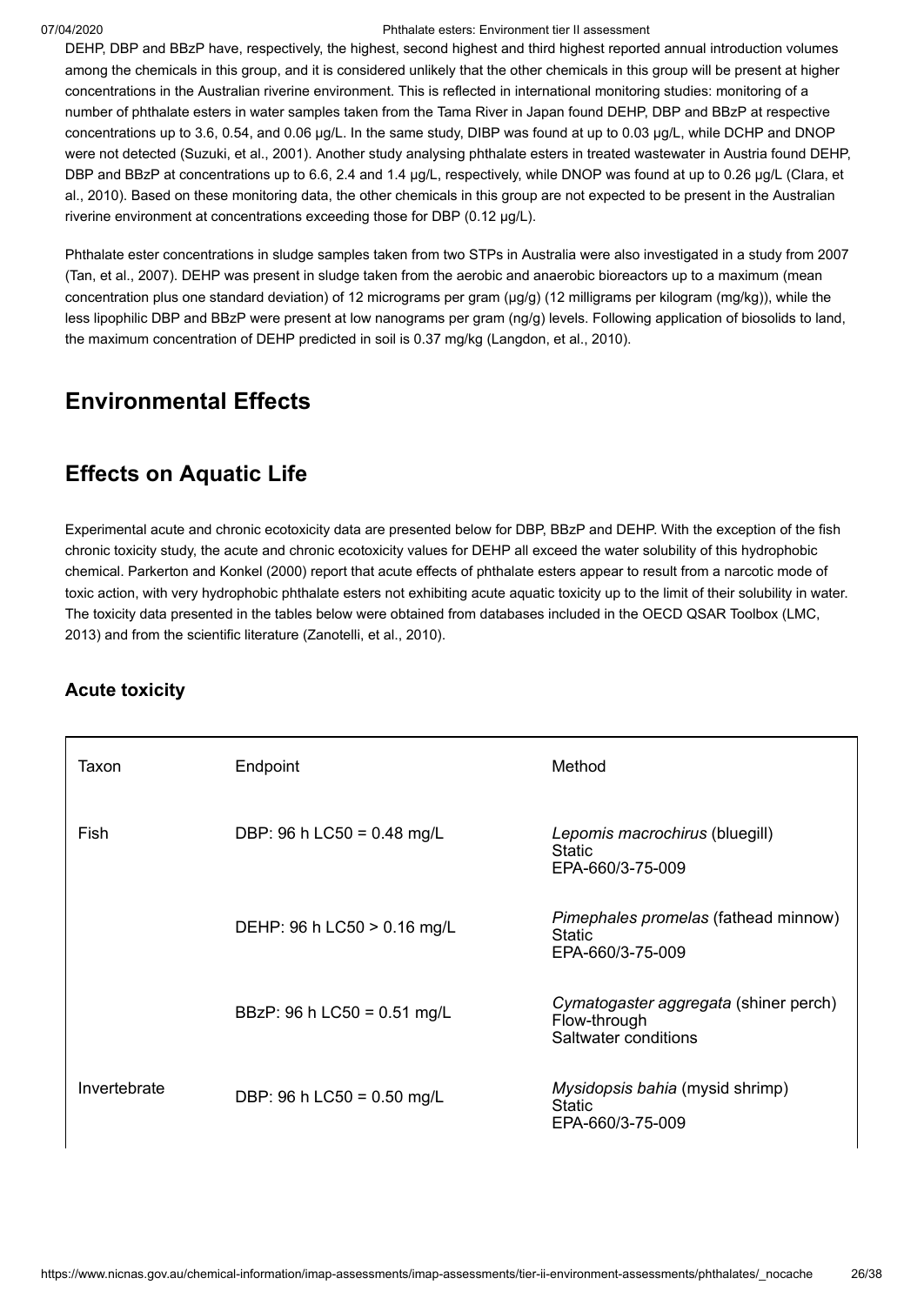| Taxon | Endpoint                     | Method                                                               |
|-------|------------------------------|----------------------------------------------------------------------|
|       | DEHP: 48 h EC50 = 0.133 mg/L | Daphnia pulex<br><b>Static</b><br>Immobilisation test                |
|       | BBzP: 96 h LC50 = 0.9 mg/L   | Mysidopsis bahia (mysid shrimp)<br><b>Static</b><br>EPA-660/3-75-009 |
| Algae | DBP: 96 h EC50 = 0.4 mg/L    | Selenastrum capricornutum<br>Static                                  |
|       | DEHP: 96 h EC50 > 0.10 mg/L  | EPA-600/9-78-018                                                     |
|       | BBzP: 96 h EC50 = 0.21 mg/L  |                                                                      |
|       |                              |                                                                      |

It has been reported that monoester compounds resulting from partial degradation of the chemicals in this group are generally less acutely toxic than the parent compound [\(Jonsson and Baun, 2003\)](#page-35-16).

### **Chronic toxicity**

| Taxon         | Endpoint                            | Method                                                                                             |
|---------------|-------------------------------------|----------------------------------------------------------------------------------------------------|
| Fish          | DBP: 99 d NOEC = $0.1 \text{ mg/L}$ | Oncorhynchus mykiss (rainbow trout)<br>Semi-static<br><b>ASTM E1241-90</b>                         |
|               | DEHP: 91 d LOEC = 0.001 mg/L        | Poecilia reticulata (guppy fish)<br>Semi-static - weekly replacement<br>Growth inhibition observed |
|               | BBzP: 30 d NOEC = 0.15 mg/L         | Oryzias latipes<br>OECD TG 210                                                                     |
| Invertebrates | DBP: 21 d NOEC = 0.33 mg/L          | Daphnia magna<br>OECD TG 211                                                                       |
|               | DEHP: 21 d NOEC = 0.077 mg/L        | Daphnia magna<br><b>ASTM E-1193</b>                                                                |
|               | BBzP: 21 d NOEC = 0.28 mg/L         |                                                                                                    |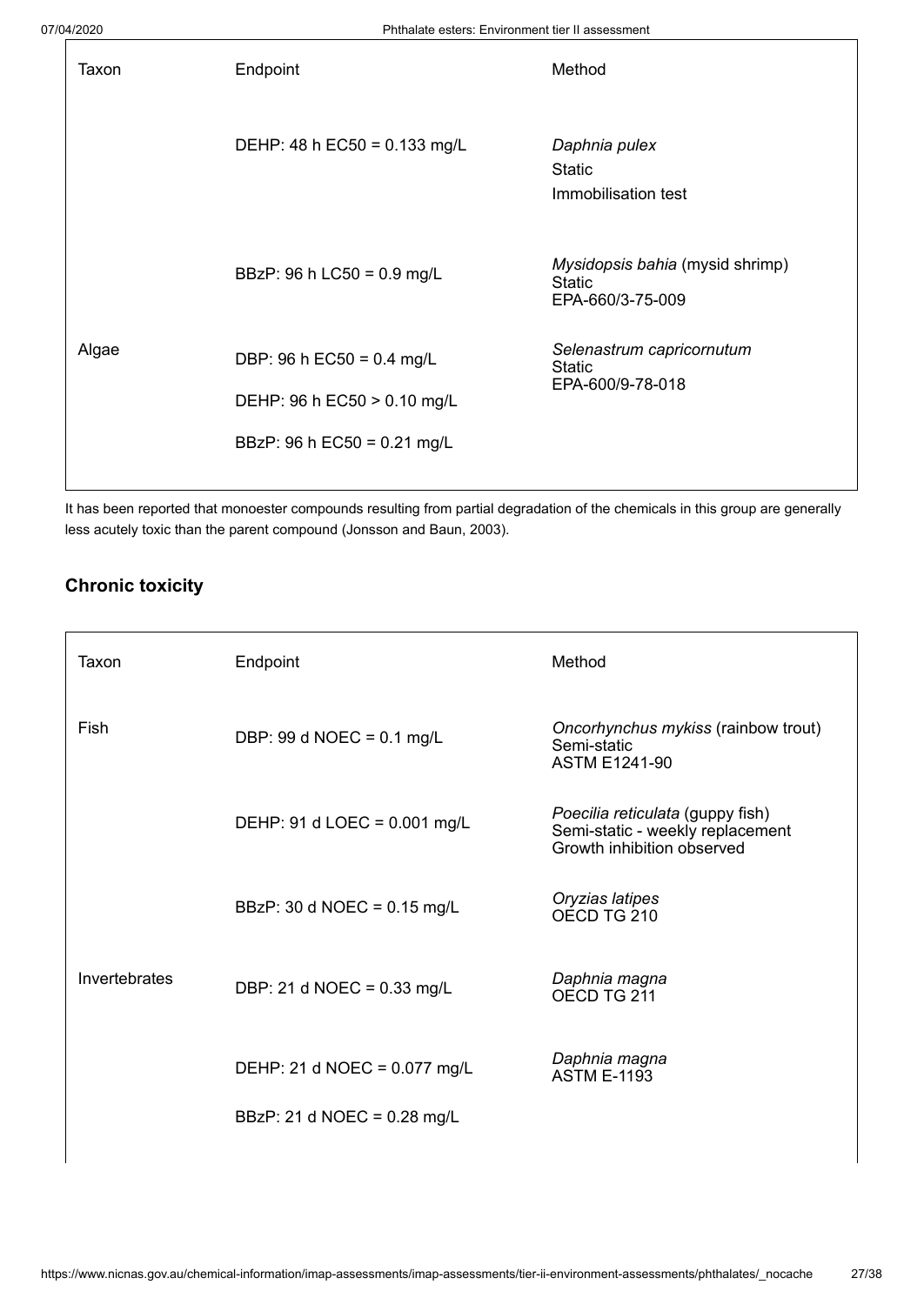| Taxon | Endpoint                             | Method                                                  |
|-------|--------------------------------------|---------------------------------------------------------|
| Algae | DBP: 96 h NOEC = 0.21 mg/L           | Selenastrum capricornutum<br>Static<br>EPA-600/9-78-018 |
|       | DEHP: 96 h NOEC = $0.1 \text{ mg/L}$ |                                                         |
|       | BBzP: 96 h NOEC < 0.1 mg/L           |                                                         |
|       |                                      |                                                         |

Several other members of this group have been shown to have high aquatic toxicity. The 72 h EC50 for DIBP is 0.64 mg/L for *Pseudokirchneriella subcapitata* in a study conducted according to OECD TG 201. The 21 d NOECs for DNHP and DIOP in an invertebrate study with *Daphnia magna* conducted according to ASTM E-1193 are 0.084 mg/L and 0.062 mg/L, respectively. These values are used in the domestic categorisation of environmental hazard.

The fish chronic toxicity endpoint value for DEHP in the table above was derived from an early life-stage test conducted with *Poecilia reticulata* (guppy fish), which revealed significant dose-responsive effects of DEHP upon growth when exposure began while the fish were less than 1 week old ([Zanotelli, et al., 2010\)](#page-37-0). After 91 days, guppies had significantly reduced body length and weight at both 1 and 10 µg/L DEHP nominal concentrations. In addition, mortality had increased relative to the control at 10 µg/L DEHP, with 35% survival compared to 85% survival in the control. The sexual development of the fish appeared to be unaffected.

# **Endocrine Activity**

There is evidence that endocrine activity of DEHP results in adverse outcomes in fish exposed to this chemical. Long-term exposure to the chemical led to reproductive effects in Chinese rare minnow, while zebrafish were highly susceptible to inhibition of both male and female germ cell development, leading to decreases in reproductive ability. These effects occurred at DEHP exposure concentrations that have previously been measured in the Australian aquatic environment. There is also evidence of endocrine activity for BBzP and DBP in fish.

A study investigated mechanisms of toxicity in fish both *in vitro* and *in vivo* for several phthalate esters, including DEHP, DBP and BBzP, ([Mankidy, et al., 2013](#page-35-17)). Toxicity mechanisms investigated included (o)estrogenic activity, oxidative stress, steroidogenesis, and aryl hydrocarbon receptor (AhR) activation. DEHP, DBP and BBzP were all found to weakly activate the AhR. DEHP was able to significantly affect concentrations of 17-β estradiol in media, while both DEHP and DBP were able to decrease the concentration of testosterone, though DEHP was more potent. Oxidative stress was identified as the critical mechanism of toxicity for DEHP.

[Wang, et al. \(2013\)](#page-36-19) conducted a study of the endocrine effects of DEHP on *Gobiocypris rarus* (Chinese rare minnow) over a 21 day period. The majority of effects on plasma sex hormone concentration and transcription of related genes was seen at concentrations in excess of 39.4 µg/L, which exceeds the water solubility of DEHP. A second study ([Guo, et al., 2015](#page-34-17)) was conducted as a long-term study on the effects of DEHP on reproduction in Chinese minnow over 6 months. Concentrations in exposure water were measured to be 0 µg/L, 4.2 µg/L, 13.3 µg/L and 40.8 µg/L. At an exposure concentration of 13.3 µg/L, egg production was decreased by 32.7% relative to the control and ovarian germ cell development was inhibited.

[Carnevali, et al. \(2010\)](#page-33-14) conducted a study exposing female zebrafish to several environmentally relevant concentrations of DEHP. Exposure resulted in a significant increase in serum vitellogenin levels, indicating (o)estrogenic activity. Significant decreases in embryo production at all concentrations of DEHP tested was also observed. At 0.02 µg/L DEHP, embryo production decreased to roughly 50% of the control, decreasing further to less than 10% of control at 20 µg/L. The study identified a number of factors affecting oocyte development and maturation that were negatively affected by DEHP exposure, contributing to the large decrease in reproductive success.

Another series of tests was conducted to study the effects of DEHP in male zebrafish ([Corradetti, et al., 2013\)](#page-33-15). Male zebrafish were exposed to 0.2 and 20 µg/L of DEHP for three weeks before being mated with untreated females in a separate tank. Reproductive capacity was substantially decreased at both exposure levels. The authors observed an inhibition of germ cell development from spermatogonia to spermatocytes in the fish testes, and evidence of oxidative stress leading to DNA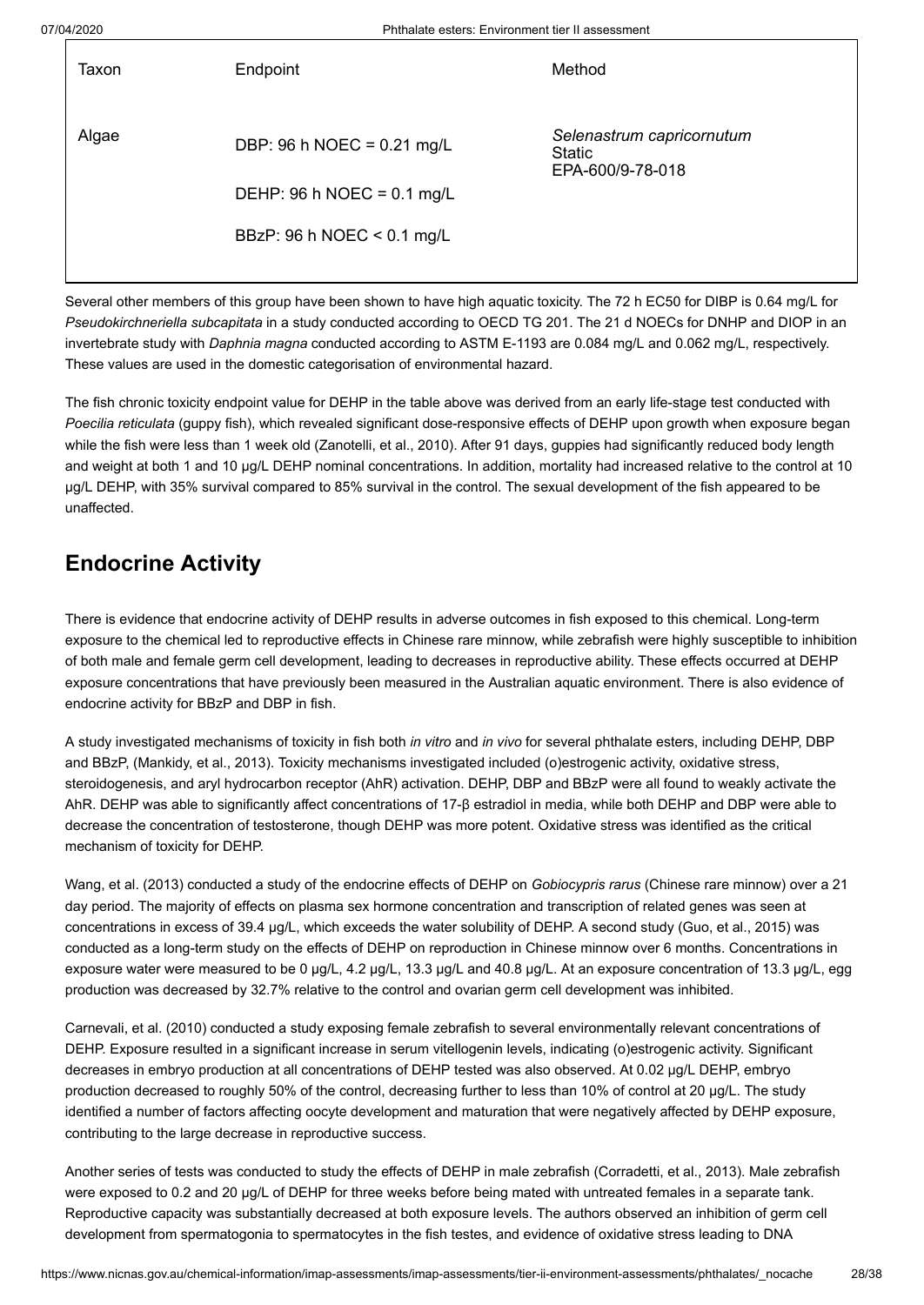fragmentation after DEHP exposure. When DEHP exposure was halted, the reproductive ability of the male zebrafish recovered within 2 weeks, suggesting that the inhibition of spermatogenesis was temporary.

[Harries, et al. \(2000\)](#page-34-18) conducted a reproductive performance test for BBzP using breeding pairs of fathead minnow(*Pimephales promelas*). After 3 weeks of exposure to BBzP at measured concentrations between 69 and 82 µg/L, no effects on fish growth or survival were observed compared to the control, nor were the total number of eggs spawned by breeding pairs affected. No vitellogenin induction was observed in male or female fish, though it was noted that vitellogenin induction in fish has previously been observed at higher concentrations of BBzP.

A study investigated the effects of DBP in female Murray rainbowfish (*Melanotaenia fluviatilis*) [\(Bhatia, et al., 2013](#page-33-16)). After 7 days of exposure at DBP concentrations in the range 250–1000 µg/L, effects on a number of reproductive biomarkers including circulating vitellogenin concentrations and ovary histology were observed, indicating an anti(o)estrogenic effect. Exposure at 125 µg/L did not produce significant effects on these biomarkers and did not affect the survival of the adult fish. A second study ([Bhatia, et al., 2014](#page-33-17)) used similar methodology to investigate the effect of DBP on male Murray rainbowfish. Effects on a number of reproductive biomarkers including circulating vitellogenin concentrations, size of germ cells and a number of transcriptional markers were observed, which the authors attributed to an (o)estrogenic mode of action for DBP. At the lowest measured DBP concentration of 62 µg/L, the main effect observed was a decrease in the size of germ cells (spermatogonia, spermatocytes A and B and spermatids).

[A follow-up study was conducted to assess the effects of long-term DBP exposure on juvenile Murray rainbowfish \(Bhatia, et al.,](#page-33-18) 2015). Fish that were at least 44 days old were exposed to 5, 15 and 50 µg/L DBP for up to 90 days. After 90 days at 5 µg/L DBP, reduced body length and bodyweight was observed along with a change to Fulton's condition factor. Further effects included feminisation of the gonad, increase in E2 (estradiol), and a decrease in 11-KT (11-ketotestosterone) and thus a change in the ratio of sex hormones (E2/11-KT ratio). At higher exposure concentrations, these effects were either more severe or apparent after shorter timeframes. Although fish survival was unaffected, this study demonstrates that low concentrations of DBP can cause significant physiological effects following prolonged exposure.

## **Effects on Terrestrial Life**

In terrestrial mammals exposure through ingestion is likely to be the main exposure pathway [\(Smith, et al., 2007\)](#page-36-20). Toxicity in model terrestrial organisms has been well characterised for several members of this group, with noted reproductive and developmental toxicity of DBP, DEHP and BBzP occurring through a likely antiandrogenic mode of action involving alteration of steroidogenesis and gene expression critical for development of the reproductive system ([NICNAS, 2008;](#page-35-18) [2015\)](#page-35-19). However, effects were generally seen at higher exposures than would be expected in the environment, especially given the low potential for bioaccumulation and low predicted soil concentration of this group of chemicals.

## **Predicted No-Effect Concentration (PNEC)**

The PNECs for select members of this group were calculated using the range of available ecotoxicity endpoints and the appropriate assessment factor.

An assessment factor of 50 was used for DEHP. A range of acute and chronic ecotoxicity data were available for these chemicals across three trophic levels. Standard ecotoxicity screening tests for DEHP generally gave endpoints beyond the water solubility of this chemical, but chronic effects on fish development and reproduction were observed in several studies over extended timeframes at concentrations below the water solubility. A threshold effect concentration for DEHP of 1 µg/L was selected based on the weight of evidence from available studies. A PNEC of 0.02 µg/L was derived for DEHP.

An assessment factor of 50 was used for DBP. A range of acute and chronic toxicity data are available for this chemical across three trophic levels. A PNEC of 0.1 µg/L was derived for this chemical based on the effects observed on juvenile Murray rainbowfish.

An assessment factor of 50 was used for BBzP. A range of acute and chronic toxicity data are available for this chemical across three trophic levels. It was considered appropriate to use a more conservative assessment factor as the chronic toxicity endpoint selected was the lowest concentration used in the study ([Adams, et al., 1995](#page-33-19)), and still elicited a significant effect on the test organism compared to the control. A PNEC of 2 µg/L was derived for this chemical.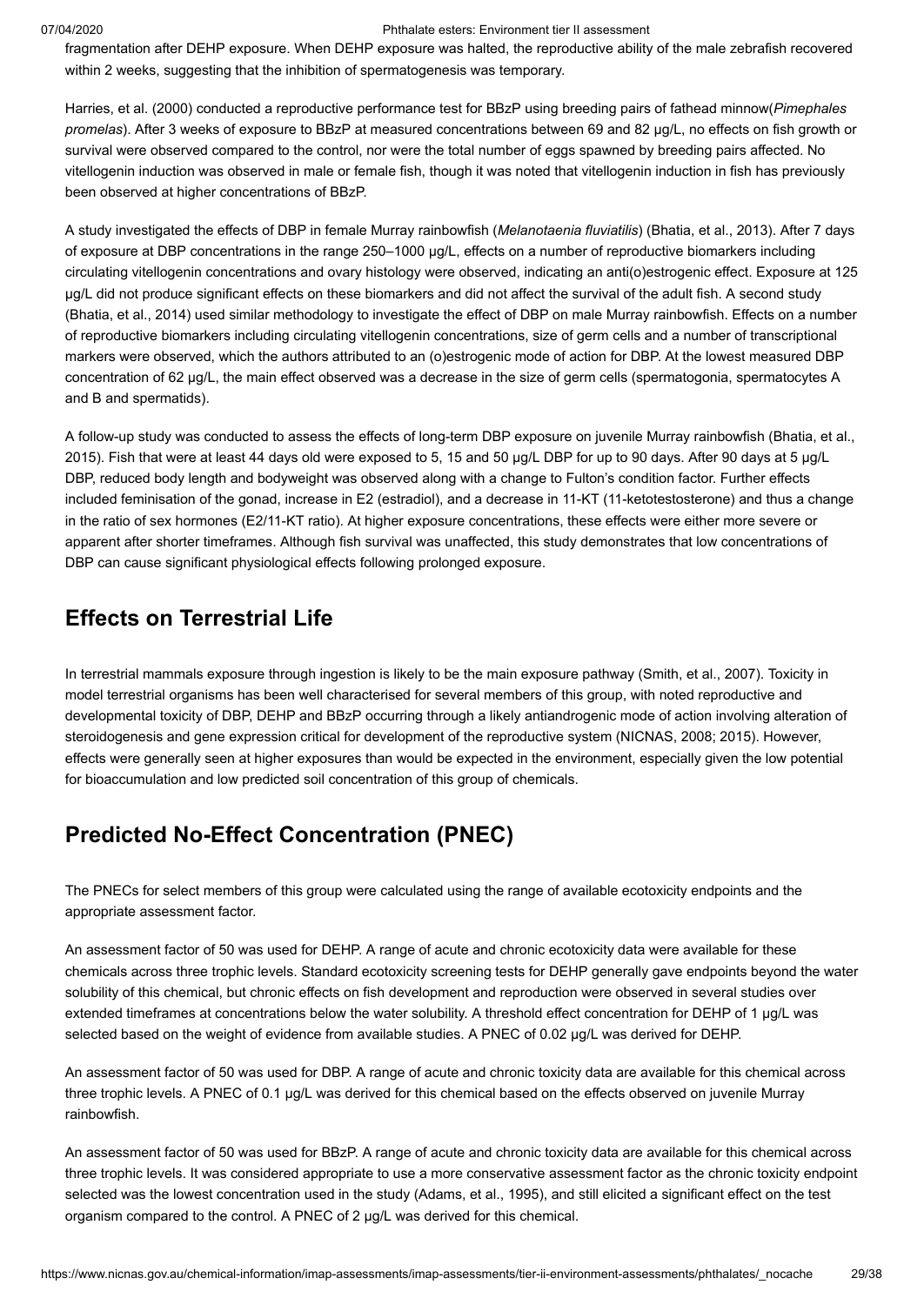# <span id="page-29-0"></span>**Categorisation of Environmental Hazard**

The categorisation of the environmental hazards of the chemicals in this group according to domestic environmental hazard thresholds is presented below ([EPHC, 2009;](#page-34-19) [NICNAS, 2017\)](#page-35-20):

## **Persistence**

### **DEHP, DNOP**

Persistent (P). Based on a measured sediment half-life greater than 6 months for DEHP, and very slow degradation under anaerobic conditions, DEHP and DNOP are categorised as Persistent.

### **DIOP, 8P, DHNUP, 79P, 610P, IOCP, Bz79P, CHIOP**

Persistent (P). Based on the recalcitrance towards degradation of representative C8 alkyl chain-containing members of this group in sediment and under anaerobic conditions these chemical are all categorised as Persistent.

### **DBP, BBzP, DNHP**

Not Persistent (Not P). Based on rapid biodegradation under both aerobic and anaerobic conditions all three chemicals are categorised as Not Persistent.

### **All remaining chemicals**

Not Persistent (Not P). Based on observed degradability of representative members of this group in a number of media under both aerobic and anaerobic conditions all remaining chemicals are categorised as Not Persistent.

## **Bioaccumulation**

Not Bioaccumulative (Not B). While measured or calculated log K<sub>ow</sub> values are greater than the domestic categorisation threshold for bioaccumulation (log K<sub>ow</sub> ≥4.2) for many of the chemicals in this group, low measured BCF values and evidence of rapid metabolism in biota for representative members of this group indicate low potential for bioaccumulation.

## **Toxicity**

### **DIBP, DBP, DNHP, BBzP, DEHP, DIOP**

Toxic (T). Based on measured acute toxicity values less than 1 mg/L, or measured chronic toxicity values less than 0.1 mg/L, these chemicals are categorised as Toxic.

### **All remaining chemicals**

Uncertain (Uncertain T). There is currently insufficient information to conclude whether these chemicals have acute or toxic effects. There are some concerns that they may have chronic toxicity based on the chronic toxicity and endocrine activity of other chemicals in this group. Therefore, the toxicity of these chemicals is categorised as Uncertain.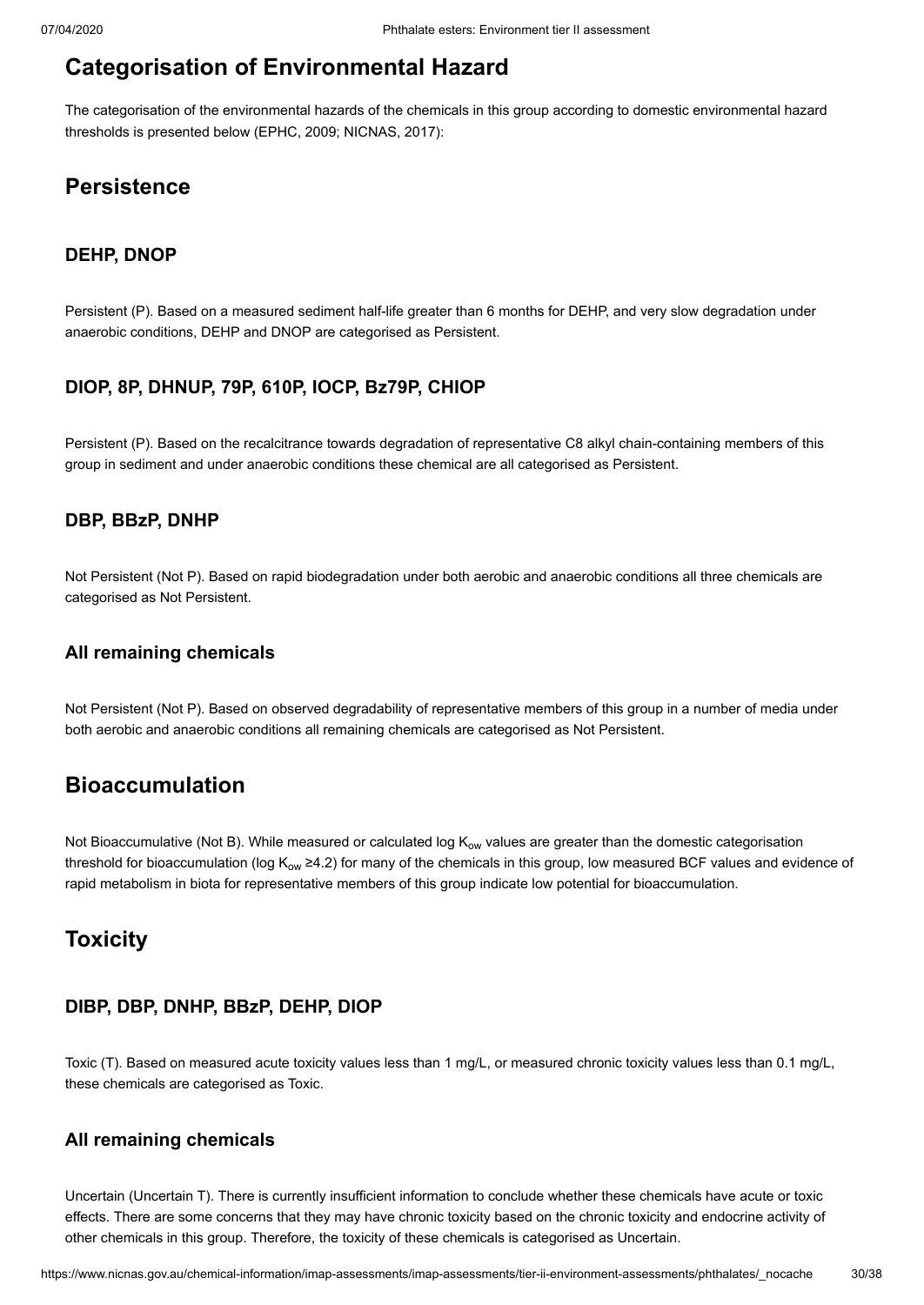## **Summary**

1,2-Benzenedicarboxylic acid, bis(2-ethylhexyl) ester (DEHP); and 1,2-benzenedicarboxylic acid, diisooctyl ester (DIOP) are categorised as:

- P
- Not B
- T

1,2-Benzenedicarboxylic acid, dioctyl ester (DNOP); 1,2-benzenedicarboxylic acid, di-C7-9-branched and linear alkyl esters (79P); 1,2-benzenedicarboxylic acid, di-C7-11-branched and linear alkyl esters (DHNUP); 1,2-benzenedicarboxylic acid, di-C6- 10-alkyl esters (610P); 1,2-benzenedicarboxylic acid, mixed isooctyl and 1-methylheptyl esters (8P); 1,2-benzenedicarboxylic acid, benzyl C7-9-branched and linear alkyl esters (Bz79P); 1,2-benzenedicarboxylic acid, cyclohexyl isooctyl ester (CHIOP); and 1,2-benzenedicarboxylic acid, isooctyl capryl ester (IOCP) are categorised as:

- P
- Not B
- Uncertain T

1,2-Benzenedicarboxylic acid, bis(2-methylpropyl) ester (DIBP); 1,2-benzenedicarboxylic acid, dibutyl ester (DBP); 1,2 benzenedicarboxylic acid, dihexyl ester (DNHP); and 1,2-benzenedicarboxylic acid, butyl phenylmethyl ester (BBzP) are categorised as:

- Not P
- Not B
- T

1,2-Benzenedicarboxylic acid, diphenyl ester (DPhP); 1,2-benzenedicarboxylic acid, dicyclohexyl ester (DCHP); 1,2 benzenedicarboxylic acid, diheptyl ester (DNHpP); 1,2-benzenedicarboxylic acid, bis(methylcyclohexyl) ester (DMCHP); 1,2 benzenedicarboxylic acid, diheptyl ester, branched and linear (DHpP); 1,2-benzenedicarboxylic acid, dihexyl ester, branched and linear (DHP); 1,2-benzenedicarboxylic acid, di-C6-8-branched alkyl esters, C7 rich (DIHpP); 1,2-benzenedicarboxylic acid, butyl cyclohexyl ester (BCHP); 1,2-benzenedicarboxylic acid, bis(2-methoxyethyl) ester (DMEP); and 1,2-benzenedicarboxylic acid, bis(phenylmethyl) ester (DBzP) are categorised as:

- Not P
- Not B
- Uncertain T

# <span id="page-30-0"></span>**Risk Characterisation**

Based on the PEC and PNEC values determined above, the following Risk Quotients (RQ = PEC ÷ PNEC) have been calculated for release into rivers:

| Chemical    | PEC (µg/L) | $PNEC$ ( $\mu$ g/L) | <b>RQ</b> |
|-------------|------------|---------------------|-----------|
| <b>DEHP</b> | 0.93       | 0.02                | 46        |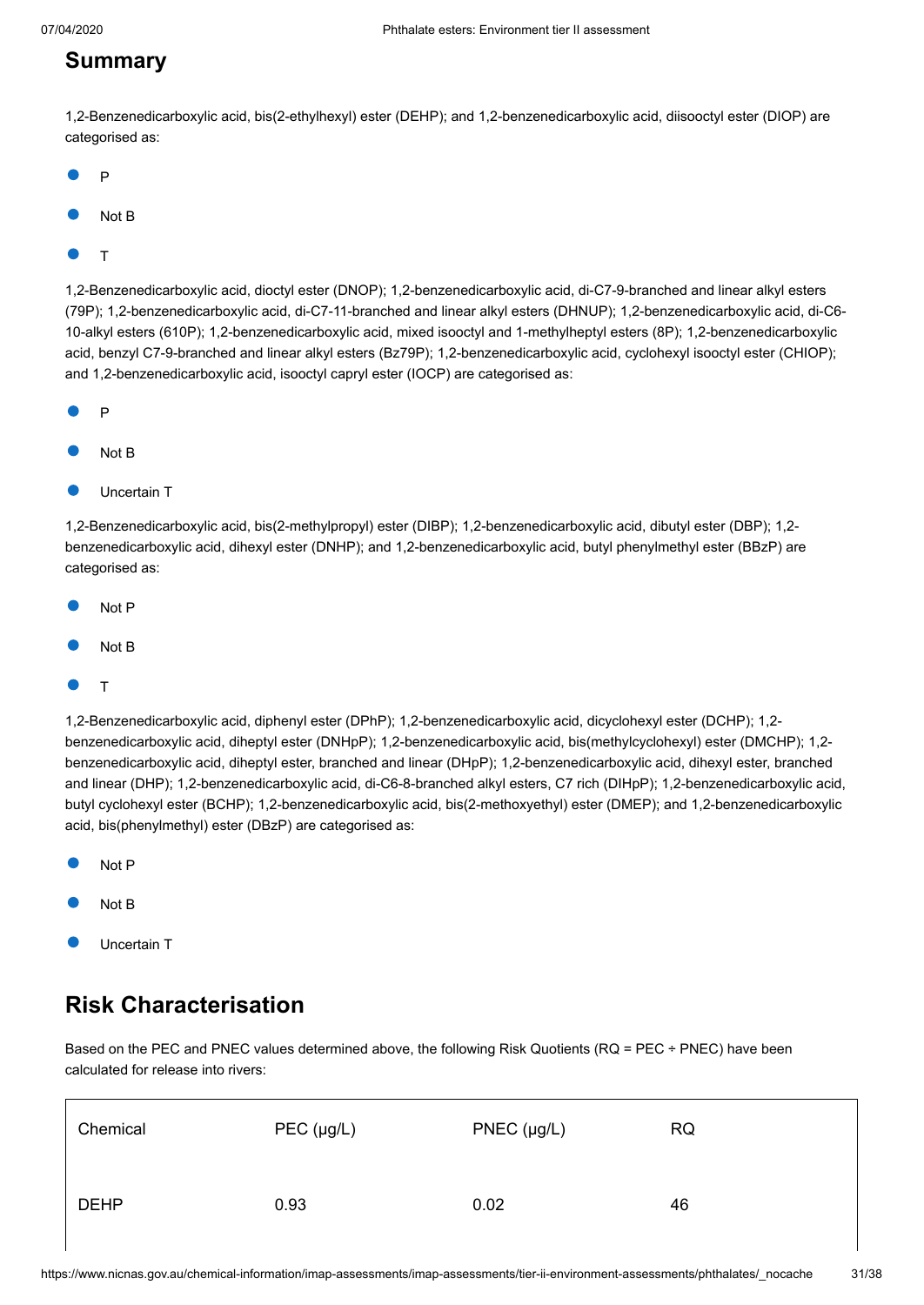| Chemical    | $PEC$ (µg/L) | $PNEC$ (µg/L)  | <b>RQ</b> |
|-------------|--------------|----------------|-----------|
| <b>BBzP</b> | 0.14         | $\overline{2}$ | 0.07      |
| <b>DBP</b>  | 0.12         | 0.1            | 1.2       |

The RQ value for BBzP is below 1. This indicates that environmental concentrations are unlikely to exceed levels which cause ecotoxic effects in exposed organisms. The RQ value for DBP is slightly in excess of 1, which suggests a marginal risk to aquatic life in rivers. However, the estimated exposure concentration for this chemical is conservative and the risk may be overestimated at current exposure levels. Studies investigating possible endocrine effects of these chemicals indicated that DBP and BBzP may have endocrine activity, but effects were only observed at concentrations well beyond the expected Australian environmental concentrations.

The RQ value for DEHP is significantly greater than 1, indicating that this chemical may pose an unreasonable risk to the environment, as the environmental concentration may exceed levels that cause harmful effects. These harmful effects include growth inhibition and reduction of reproductive success by a number of proposed mechanisms, including oxidative damage and alteration of gene transcription.

It is noted that Australian monitoring data for DEHP were obtained in 2007, and that a number of uses for DEHP have since been restricted. Internationally, use of DEHP is being phased out by some industries, usually in favour of very hydrophobic phthalate esters with alkyl chains containing nine or more carbon atoms. In Australia, voluntary initiatives are in place to reduce uses of this chemical in PVC applications. Some environmental release of DEHP may also be due to non-industrial uses in medical equipment. Taking these factors into consideration, the PEC used in this assessment may overestimate the current typical concentrations of DEHP in the riverine environment in Australia. Nevertheless, current environmental monitoring information for DEHP is considered necessary to quantify the risks arising from on-going industrial uses of this chemical in Australia.

Based on currently available information, the remaining chemicals in this group are expected to have lower potential for exposure to the Australian environment, and have equivalent or lower hazard than the chemicals covered in more detail above. Therefore, these chemicals are not expected to pose an unreasonable risk to the environment.

# <span id="page-31-0"></span>**Key Findings**

Phthalate esters are widely used plasticisers with a large variety of alternate uses. Available data indicate industrial uses of some of the chemicals in this group in Australia include in PVC materials and products, in construction materials, paints, and adhesives. These chemicals can be released to the environment as a result of these uses.

Many phthalate esters, including DBP and BBzP, are degradable, have low bioaccumulation potential, and have moderate acute and chronic aquatic toxicity. They are also weakly endocrine active.

Some phthalate esters, including DEHP and DNOP, are persistent in sediments, but they are degradable under aerobic conditions in water, soil and air. They also have low bioaccumulation potential. These chemicals are expected to have no acute aquatic toxicity at water saturation.

DEHP has high chronic toxicity to fish and it has endocrine activity that is sufficient to cause adverse outcomes in fish at environmentally relevant exposure concentrations. The concentrations of DEHP in river water measured in Australia in 2007 significantly exceed the PNEC for this chemical. It is uncertain whether emissions of DEHP are continuing at these levels, and it is therefore unclear what the current risks are to the aquatic compartment.

The absence of current aquatic monitoring data for DEHP in Australia is a significant gap in the available environmental information for this chemical which would inform the application of effective risk reduction measures. It is recommended that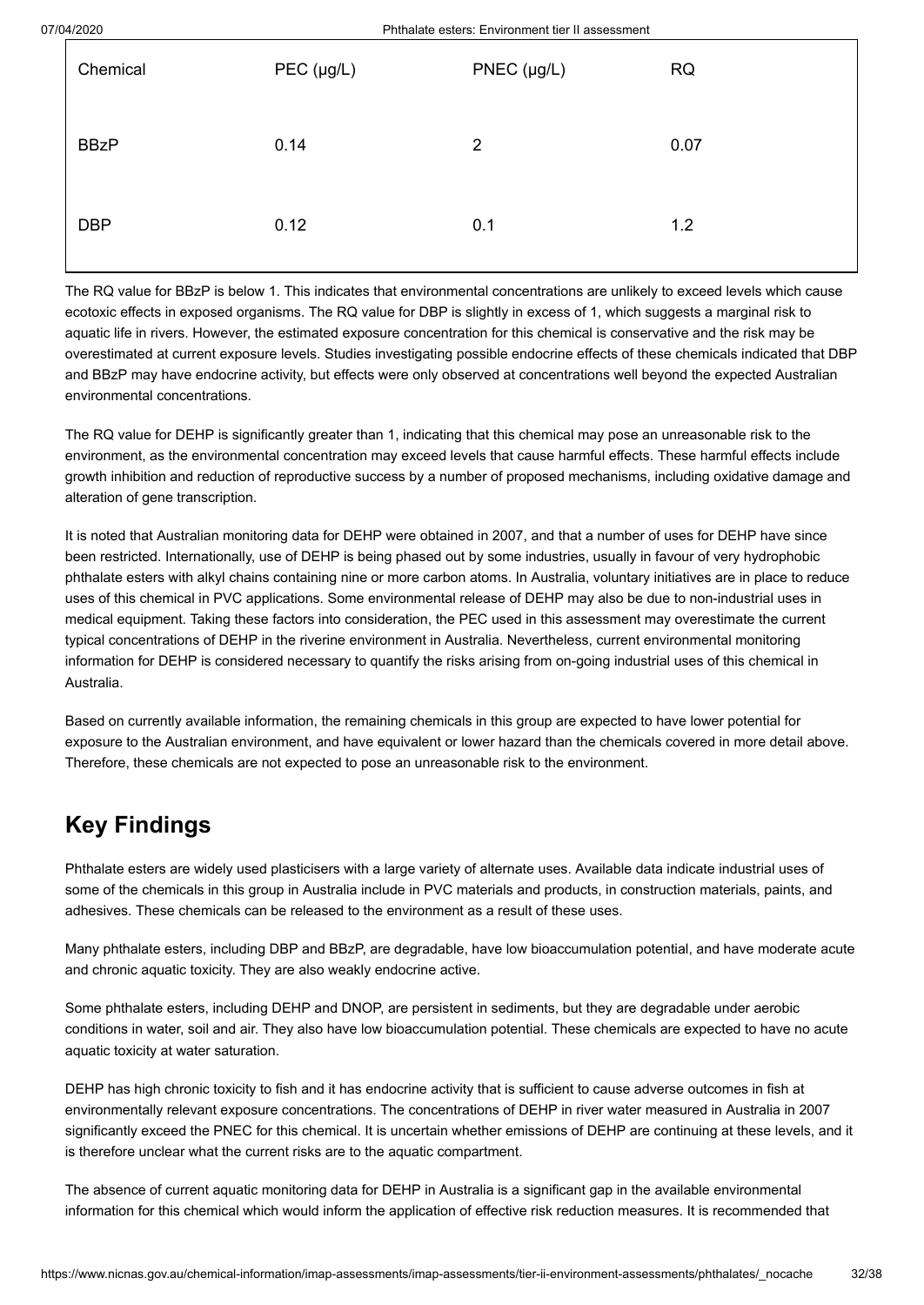agencies and organisations responsible for water quality management in Australia prioritise addressing this information gap by conducting environmental monitoring of DEHP in STP effluents and surface waters receiving effluents from STPs.

Further assessment of DEHP may be required under the IMAP framework if information becomes available to indicate that the concentrations of this chemical in surface waters are comparable with the levels measured in 2007.

The chemicals in this group are not PBT substances according to domestic environmental hazard criteria.

## <span id="page-32-0"></span>**Recommendations**

It is recommended that DEHP be added to the list of organic contaminants that are routinely monitored in sewage treatment effluents and surface waters in Australia.

# **Advice for industry**

There are many alternative plasticisers to DEHP available for specific uses, and there has been ongoing international research into alternatives to this chemical. Considering the environmental hazards of this chemical, it is recommended that companies evaluate safer, viable alternatives to DEHP.

## <span id="page-32-1"></span>**Environmental Hazard Classification**

In addition to the categorisation of environmental hazards according to domestic environmental thresholds presented above, the classification of the environmental hazards of the chemicals in this group according to the third edition of the United Nations' Globally Harmonised System of Classification and Labelling of Chemicals (GHS) is presented below ([UNECE, 2009\)](#page-36-21).

1,2-Benzenedicarboxylic acid, bis(2-ethylhexyl) ester:

| Hazard                 | <b>GHS Classification (Code)</b> | <b>Hazard Statement</b>                              |
|------------------------|----------------------------------|------------------------------------------------------|
| Acute Aquatic          | Not classified                   | $\overline{\phantom{0}}$                             |
| <b>Chronic Aquatic</b> | Category 1 (H410)                | Very toxic to aquatic life with long lasting effects |

1,2-Benzenedicarboxylic acid, dibutyl ester; and 1,2-benzenedicarboxylic acid, butyl phenylmethyl ester:

| Hazard                 | <b>GHS Classification (Code)</b> | <b>Hazard Statement</b>                         |
|------------------------|----------------------------------|-------------------------------------------------|
| Acute Aquatic          | Category 1 (H400)                | Very toxic to aquatic life                      |
| <b>Chronic Aquatic</b> | Category 2 (H411)                | Toxic to aquatic life with long lasting effects |

These classifications have been made based on the ecotoxicity data presented in this assessment.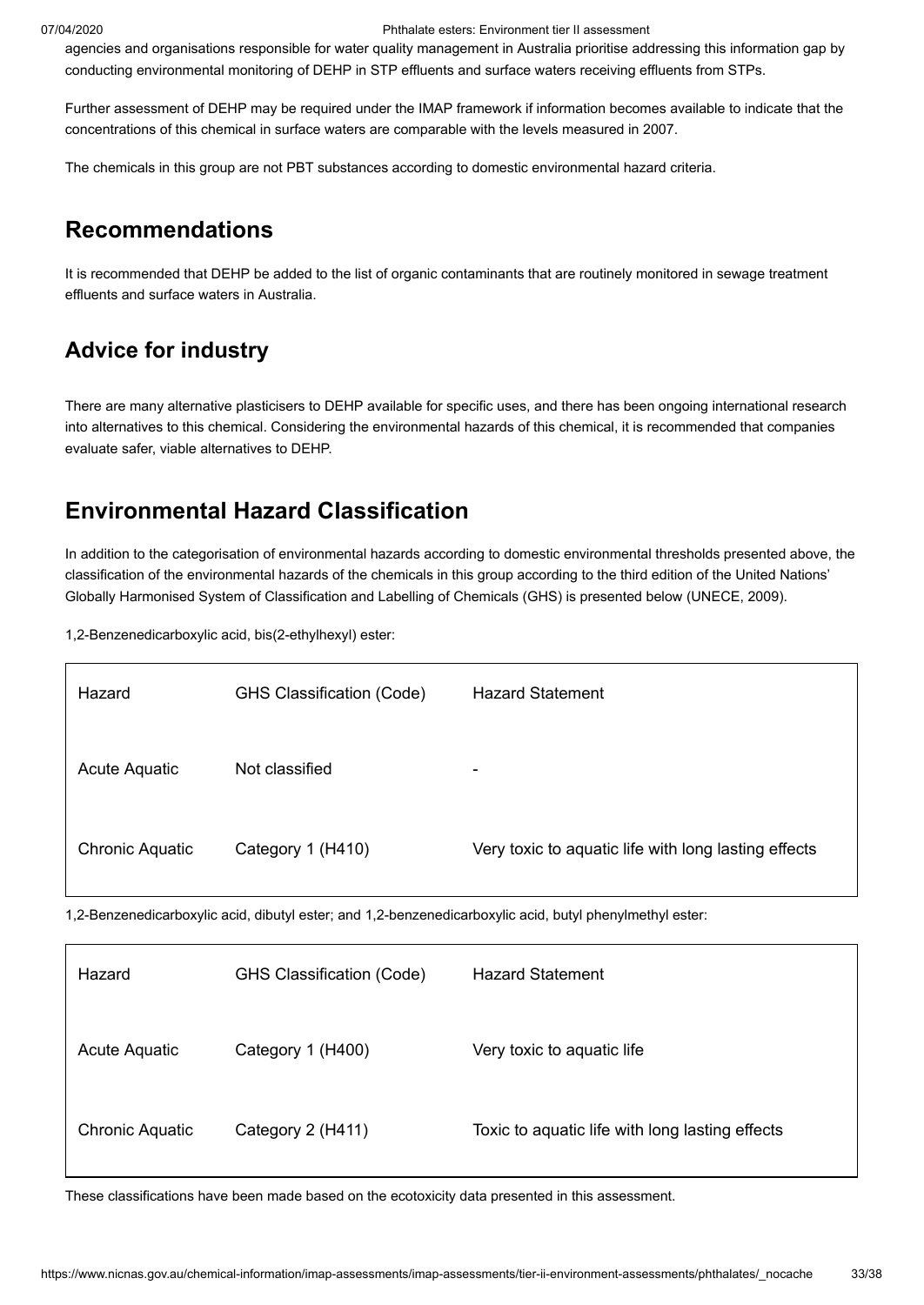## <span id="page-33-0"></span>**References**

<span id="page-33-1"></span>ACCC (2011). *Competition and Consumer Act 2010 - Consumer Protection Notice No. 11 of 2011 - Permanent ban on children's products containing more than 1% diethylhexyl phthalate (DEHP) - F2011L00192*. at [https://www.legislation.gov.au.](https://www.legislation.gov.au/Details/F2011L00192)

<span id="page-33-19"></span>Adams WJ, Biddinger GR, Robillard KA and Gorsuch JW (1995). A summary of the acute toxicity of 14 phthalate esters to representative aquatic organisms. *Environmental Toxicology and Chemistry,* **14**(9),pp 1569-1574.

<span id="page-33-6"></span>ANZECC (2000). *Australian and New Zealand Guidelines for Fresh and Marine Water Quality Paper 4*. Canberra. [http://www.agriculture.gov.au.](http://www.agriculture.gov.au/SiteCollectionDocuments/water/nwqms-guidelines-4-vol1.pdf)

<span id="page-33-11"></span>Barron MG, Tarr BD and Hayton WL (1987). Temperature dependence of di-2-ethylhexyl phthalate (DEHP) pharmacokinetics in rainbow trout. *Toxicology and Applied Pharmacology,* **88**(3),pp 305-312.

<span id="page-33-12"></span>Berg M, Sanderson JT, Kurihara N and Katayama A (2003). *Role of metabolism in the endocrine-disrupting effects of chemicals in aquatic and terrestrial systems*.

<span id="page-33-16"></span>Bhatia H, Kumar A, Du J, Chapman J and McLaughlin MJ (2013). Di-n-butyl phthalate causes antiestrogenic effects in female murray rainbowfish (Melanotaenia fluviatilis). *Environmental Toxicology and Chemistry,* **32**(10),pp 2335-2344.

<span id="page-33-17"></span>Bhatia H, Kumar A, Ogino Y, Gregg A, Chapman J, McLaughlin MJ and Iguchi T (2014). Di-n-butyl phthalate causes estrogenic effects in adult male Murray rainbowfish (Melanotaenia fluviatilis). *Aquatic Toxicology,* **149**,pp 103-115.

<span id="page-33-18"></span>Bhatia H, Kumar A, Chapman JC and McLaughlin MJ (2015). Long-term exposures to di-n-butyl phthalate inhibit body growth and impair gonad development in juvenile Murray rainbowfish (Melanotaenia fluviatilis). *Journal of Applied Toxicology,* **35**(7),pp 806-816.

<span id="page-33-14"></span>Carnevali O, Tosti L, Speciale C, Peng C, Zhu Y and Maradonna F (2010). DEHP Impairs Zebrafish Reproduction by Affecting Critical Factors in Oogenesis. *PLOS ONE,* **5**(4),pp e10201.

<span id="page-33-9"></span>Chang BV, Liao CS and Yuan SY (2005). Anaerobic degradation of diethyl phthalate, di-n-butyl phthalate, and di-(2-ethylhexyl) phthalate from river sediment in Taiwan. *Chemosphere,***58**(11),pp 1601-1607.

<span id="page-33-13"></span>Clara M, Windhofer G, Hartl W, Braun K, Simon M, Gans O, Scheffknecht C and Chovanec A (2010). Occurrence of phthalates in surface runoff, untreated and treated wastewater and fate during wastewater treatment. *Chemosphere,* **78**(9),pp 1078-1084.

<span id="page-33-15"></span>Corradetti B, Stronati A, Tosti L, Manicardi G, Carnevali O and Bizzaro D (2013). Bis-(2-ethylexhyl) phthalate impairs spermatogenesis in zebrafish (Danio rerio). *Reproductive Biology,* **13**(3),pp 195-202.

<span id="page-33-8"></span>Department of the Environment and Energy (2014). *National Pollutant Inventory*. Australian Government Department of the Environment and Energy, Canberra, Australia. Accessed 8 January at [http://www.npi.gov.au.](http://www.npi.gov.au/)

<span id="page-33-5"></span>Department of the Environment and Energy (2018). *National Pollutant Inventory Substance List and Thresholds*. Australian Government Canberra, Australia. Accessed 22 Feb at [http://www.npi.gov.au.](http://www.npi.gov.au/substances/substance-list-and-thresholds)

<span id="page-33-10"></span>ECB (2007). *European Union Risk Assessment Report: benzyl butyl phthalate (BBP)*. European Chemicals Bureau, Luxembourg. [https://echa.europa.eu.](https://echa.europa.eu/documents/10162/bad5c928-93a5-4592-a4f6-e02c5e89c299)

<span id="page-33-2"></span>ECHA (2009a). *Data on manufacture, import, export, uses and releases of bis(2-ethylhexyl)phthalate (DEHP) as well as information on potential alternatives to its use* Accessed 19 Feb 2018 at [https://echa.europa.eu](https://echa.europa.eu/documents/10162/13640/tech_rep_dehp_en.pdf).

<span id="page-33-3"></span>ECHA (2009b). *Data on manufacture, import, export, uses and releases of dibutylphthalate (DBP) as well as information on potential alternatives to its use* Accessed 19 Feb 2018 at [https://echa.europa.eu.](https://echa.europa.eu/documents/10162/13640/tech_rep_dehp_en.pdf)

<span id="page-33-4"></span>ECHA (2009c). *Data on manufacture, import, export, uses and releases of butyl benzyl phthalate (BBP) as well as information on potential alternatives to its use* Accessed 19 Feb 2018 at [https://echa.europa.eu](https://echa.europa.eu/documents/10162/13640/tech_rep_dehp_en.pdf).

<span id="page-33-7"></span>ECHA (2015a). *Annex XVII to REACH - Conditions of Restriction, Entry 52*. ECHA, Helsinki, Finland. Accessed 8 January at [https://echa.europa.eu](https://echa.europa.eu/documents/10162/57096439-2ddd-4f14-b832-85181a09f595).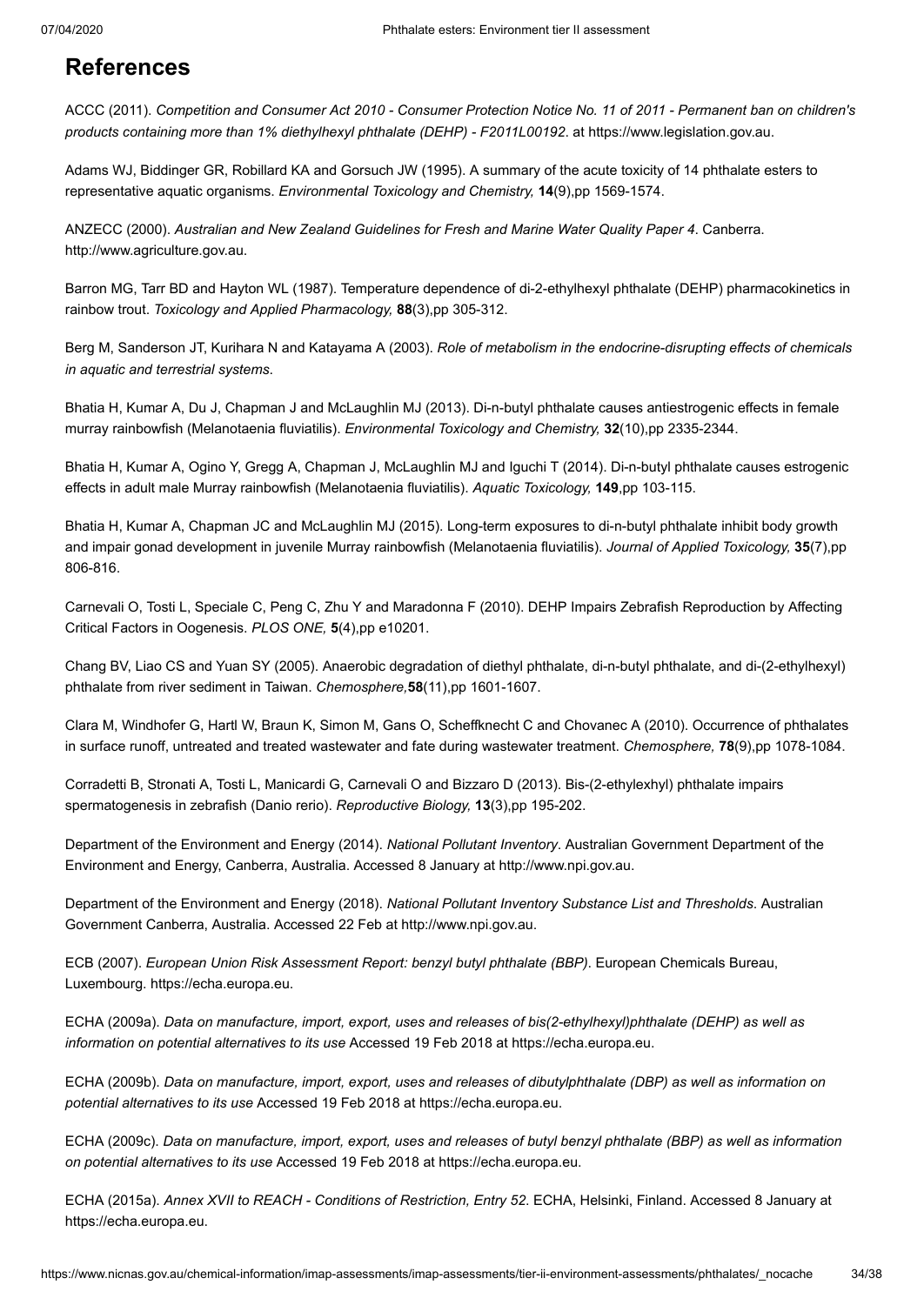<span id="page-34-9"></span>ECHA (2015b). *Annex XVII to REACH - Conditions of Restriction, Entry 51*. ECHA, Helsinki, Finland. Accessed 8 January at [https://echa.europa.eu](https://echa.europa.eu/documents/10162/0e5f0f56-f1c1-4c13-86d2-6ede98a1f85f).

<span id="page-34-11"></span>ECHA (2017a). *Registered substances*. Helsinki, Finland. Accessed 10 November at [https://echa.europa.eu.](https://echa.europa.eu/information-on-chemicals/registered-substances)

<span id="page-34-13"></span>ECHA (2017b). *Substance Evaluation - CoRAP*. European Chemicals Agency, Helsinki, Finland. Accessed 10 November at [https://echa.europa.eu](https://echa.europa.eu/information-on-chemicals/evaluation/community-rolling-action-plan/corap-table).

<span id="page-34-14"></span>ECHA (2017c). *PACT - RMOA and hazard assessment activities*. European Chemicals Agency, Helsinki, Finland. Accessed 10 November at [https://echa.europa.eu](https://echa.europa.eu/pact).

<span id="page-34-12"></span>ECHA (2017d). *Pre-registered substances*. European Chemicals Agency, Helsinki, Finland. Accessed 10 November at [https://echa.europa.eu](https://echa.europa.eu/information-on-chemicals/pre-registered-substances).

<span id="page-34-8"></span>ECHA (2017e). *Authorisation List*. European Chemicals Agency, Helsinki, Finland. Accessed 10 November at [https://echa.europa.eu](https://echa.europa.eu/authorisation-list).

<span id="page-34-7"></span>ECHA (2017f). *Candidate List of Substances of Very High Concern for Authorisation*. European Chemicals Agency, Helsinki, Finland. Accessed 10 November at [https://echa.europa.eu.](https://echa.europa.eu/candidate-list-table)

<span id="page-34-10"></span>ECHA (2017g). *Substances restricted under REACH (Annex XVII to REACH)*. European Chemicals Agency, Helsinki, Finland. Accessed 11 November at [https://echa.europa.eu](https://echa.europa.eu/substances-restricted-under-reach).

<span id="page-34-16"></span>Ejlertsson J, Alnervik M, Jonsson S and Svensson BH (1997). Influence of Water Solubility, Side-Chain Degradability, and Side-Chain Structure on the Degradation of Phthalic Acid Esters under Methanogenic Conditions. *Environmental Science & Technology,* **31**(10),pp 2761-2764.

<span id="page-34-6"></span>Environment Canada (2013). *Search Engine for the Results of DSL Categorisation*. Environment Canada, Gatineau, Quebec, Canada. Accessed 10 November 2017 at [http://www.ec.gc.ca.](http://www.ec.gc.ca/lcpe-cepa/default.asp?lang=En&n=5F213FA8-1&wsdoc=D031CB30-B31B-D54C-0E46-37E32D526A1F)

<span id="page-34-3"></span>Environment Canada and Health Canada (1993). *Priority Substances List Assessment Report - Di-n-Octyl Phthalate*. Government of Canada. Accessed 2 Feb at [https://www.canada.ca.](https://www.canada.ca/content/dam/hc-sc/migration/hc-sc/ewh-semt/alt_formats/hecs-sesc/pdf/pubs/contaminants/psl1-lsp1/dinoctylphthalate-phtalatedioctyle/octyl_phthalate-eng.pdf)

<span id="page-34-5"></span>Environment Canada and Health Canada (1994a). *Priority Substances List Assessment Report - Bis(2-ethylhexyl) Phthalate*. Government of Canada. Accessed 2 Feb at [https://www.canada.ca.](https://www.canada.ca/content/dam/hc-sc/migration/hc-sc/ewh-semt/alt_formats/hecs-sesc/pdf/pubs/contaminants/psl1-lsp1/dinoctylphthalate-phtalatedioctyle/octyl_phthalate-eng.pdf)

<span id="page-34-4"></span>Environment Canada and Health Canada (1994b). *Priority Substances List Assessment Report - Dibutyl Phthalate*. Government of Canada. Accessed 2 Feb at [https://www.canada.ca.](https://www.canada.ca/content/dam/hc-sc/migration/hc-sc/ewh-semt/alt_formats/hecs-sesc/pdf/pubs/contaminants/psl1-lsp1/dinoctylphthalate-phtalatedioctyle/octyl_phthalate-eng.pdf)

<span id="page-34-19"></span>EPHC (2009). *Environmental Risk Assessment Guidance Manual for Industrial Chemicals*. The Department of Environment, Canberra, Australia. Accessed 10 November at [http://www.nepc.gov.au](http://www.nepc.gov.au/resource/chemical-risk-assessment-guidance-manuals).

<span id="page-34-2"></span>European Commission (2017a). *Cosmetic ingredient database*. European Commission, Brussels, Belgium. Accessed 10 November at [http://ec.europa.eu](http://ec.europa.eu/growth/sectors/cosmetics/cosing).

<span id="page-34-1"></span>European Commission (2017b). *Cosmetic Ingredient Database, Article 15*. European Commission, Brussels, Belgium. Accessed 10 November at [http://ec.europa.eu.](http://ec.europa.eu/growth/tools-databases/cosing/index.cfm?fuseaction=search.results&annex_v2=Article%2015&search)

<span id="page-34-0"></span>European Commission (2017c). *Cosmetic Ingredient Database, Annex II*. European Commission, Brussels, Belgium. Accessed 10 November at [http://ec.europa.eu.](http://ec.europa.eu/growth/tools-databases/cosing/index.cfm?fuseaction=search.results&annex_v2=II&search)

<span id="page-34-15"></span>Gao D-W and Wen Z-D (2016). Phthalate esters in the environment: A critical review of their occurrence, biodegradation, and removal during wastewater treatment processes. *Science of The Total Environment,* **541**,pp 986-1001.

<span id="page-34-17"></span>Guo Y, Yang Y, Gao Y, Wang X and Zhou B (2015). The impact of long term exposure to phthalic acid esters on reproduction in Chinese rare minnow (Gobiocypris rarus). *Environmental Pollution,* **203**,pp 130-136.

<span id="page-34-18"></span>Harries JE, Runnalls T, Hill E, Harris CA, Maddix S, Sumpter JP and Tyler CR (2000). Development of a Reproductive Performance Test for Endocrine Disrupting Chemicals Using Pair-Breeding Fathead Minnows (Pimephales promelas). *Environmental Science & Technology,***34**(14),pp 3003-3011.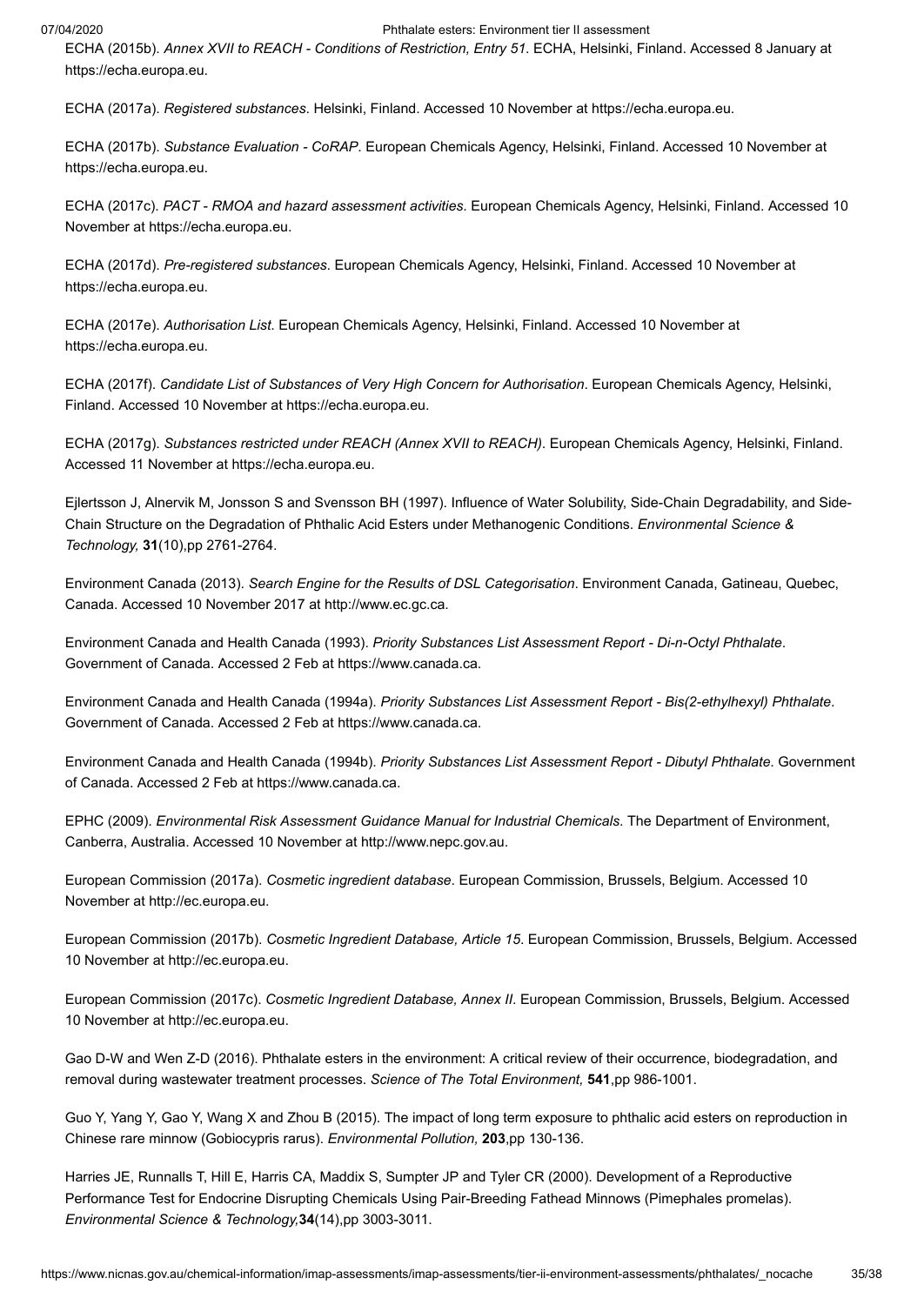<span id="page-35-5"></span>Health Canada (2015). *Cosmetic Ingredient Hotlist*. Health Canada, Ottawa, Canada. Accessed 10 November at [https://www.canada.ca](https://www.canada.ca/en/health-canada/services/consumer-product-safety/cosmetics/cosmetic-ingredient-hotlist-prohibited-restricted-ingredients/hotlist.html#L).

<span id="page-35-16"></span>Jonsson S and Baun A (2003). Toxicity of mono- and diesters of o-phthalic esters to a crustacean, a green alga, and a bacterium. *Environmental Toxicology and Chemistry,* **22**(12),pp 3037-3043.

<span id="page-35-12"></span>Kickham P, Otton SV, Moore MM, Ikonomou MG and Gobas FAPC (2012). Relationship between biodegradation and sorption of phthalate esters and their metabolites in natural sediments. *Environmental Toxicology and Chemistry,* **31**(8),pp 1730-1737.

<span id="page-35-10"></span>Kolarik B, Naydenov K, Larsson M, Bornehag C-G and Sundell J (2008). The Association between Phthalates in Dust and Allergic Diseases among Bulgarian Children. *Environmental Health Perspectives,* **116**(1),pp 98-103.

<span id="page-35-15"></span>Langdon K, Warne M and Kookana R (2010). Aquatic Hazard Assessment for Pharmaceuticals, Personal Care Products, and Endocrine-Disrupting Compounds from Biosolids-Amended Land. *Integrated Environmental Assessment and Management,* **6**(4),pp 663.

<span id="page-35-11"></span>Lertsirisopon R, Soda S, Sei K and Ike M (2009). Abiotic degradation of four phthalic acid esters in aqueous phase under natural sunlight irradiation. *Journal of Environmental Sciences,* **21**(3),pp 285-290.

<span id="page-35-0"></span>LMC (2013). *The OECD QSAR Toolbox for Grouping Chemicals into Categories*, v 3.1. Laboratory of Mathematical Chemistry, University "Prof. Dr. Assen Zlatarov", Burgas, Bulgaria. Available at [http://oasis-lmc.org](http://oasis-lmc.org/).

<span id="page-35-4"></span>Lorz PM, Towae FK, Enke W, Jäckh R, Bhargava N and Hillesheim W (2000). Phthalic Acid and Derivatives. In: ed. *Ullmann's Encyclopedia of Industrial Chemistry*. Wiley-VCH Verlag GmbH & Co. KGaA.

<span id="page-35-14"></span>Mackintosh CE, Maldonado J, Hongwu J, Hoover N, Chong A, Ikonomou MG and Gobas FA (2004). Distribution of phthalate esters in a marine aquatic food web: comparison to polychlorinated biphenyls. *Environ Sci Technol,* **38**(7),pp 2011-20.

<span id="page-35-13"></span>Madsen PL, Thyme JB, Henriksen K, Møldrup P and Roslev P (1999). Kinetics of Di-(2-ethylhexyl)phthalate Mineralization in Sludge-Amended Soil. *Environmental Science & Technology,* **33**(15),pp 2601-2606.

<span id="page-35-17"></span>Mankidy R, Wiseman S, Ma H and Giesy JP (2013). Biological impact of phthalates. *Toxicology Letters,* **217**(1),pp 50-58.

<span id="page-35-9"></span>Mersiowsky I, Weller M and Ejlertsson J (2001). Fate of Plasticised PVC Products under Landfill Conditions: A Laboratory-Scale Landfill Simulation Reactor Study. *Water Research,* **35**(13),pp 3063-3070.

<span id="page-35-7"></span>NHMRC (2011). *Australian Drinking Water Guidelines Paper 6 National Water Quality Management Strategy*. Canberra. [https://www.nhmrc.gov.au.](https://www.nhmrc.gov.au/_files_nhmrc/file/publications/nhmrc_adwg_6_version_3.4_final.pdf)

<span id="page-35-2"></span>NICNAS (2006). *Australian High Volume Industrial Chemical List*. National Industrial Chemicals Notification and Assessment Scheme, Sydney, Australia. [http://www.nicnas.gov.au.](http://www.nicnas.gov.au/__data/assets/pdf_file/0019/6661/NICNAS_AHVICL_2006_PDF.pdf)

<span id="page-35-18"></span>NICNAS (2008). *Phthalates hazard assessment reports and phthalate hazard compendium*. National Industrial Chemical Notification and Assessment Scheme, Sydney, NSW. Accessed 2 Feb at [https://www.nicnas.gov.au.](https://www.nicnas.gov.au/chemical-information/other-assessments/reports/phthalates-hazard-assessments)

<span id="page-35-19"></span>NICNAS (2015). *Priority Existing Chemical Assessment Report No. 40: Butyl benzyl phthalate*. Sydney, Australia.

<span id="page-35-20"></span>NICNAS (2017). *Inventory Multi-tiered Assessment and Prioritisation (IMAP) Framework*. National Industrial Chemicals Notification and Assessment Scheme, Sydney, Australia. Accessed 27 November at [https://www.nicnas.gov.au](https://www.nicnas.gov.au/chemical-information/imap-assessments).

<span id="page-35-1"></span>NICNAS (2018). *List of Priority Existing Chemical assessments*. National Industrial Chemical Notification and Assessment Scheme, Sydney, Australia. Accessed 21 Feb at [https://www.nicnas.gov.au.](https://www.nicnas.gov.au/chemical-information/pec-assessments)

<span id="page-35-6"></span>NITE (2017). *Japan CHEmicals Collaborative Knowledge Database (J-CHECK)*. National Institute of Technology and Evaluation, Tokyo, Japan. Accessed 6 July 2017 at [http://www.safe.nite.go.jp](http://www.safe.nite.go.jp/jcheck/search.action?request_locale=en).

<span id="page-35-3"></span>Nordic Council of Ministers (2016). *Substances in Preparations in Nordic Countries (SPIN)*. Chemical Group, Nordic Council of Ministers, Copenhagen, Denmark. Accessed 1 March at [http://www.spin2000.net](http://www.spin2000.net/spinmyphp).

<span id="page-35-8"></span>OECD (2017). *OECD Existing Chemicals Database*. Organisation for Economic Cooperation and Development, Paris, France. Accessed 10 November at [http://webnet.oecd.org](http://webnet.oecd.org/Hpv/UI/Search.aspx).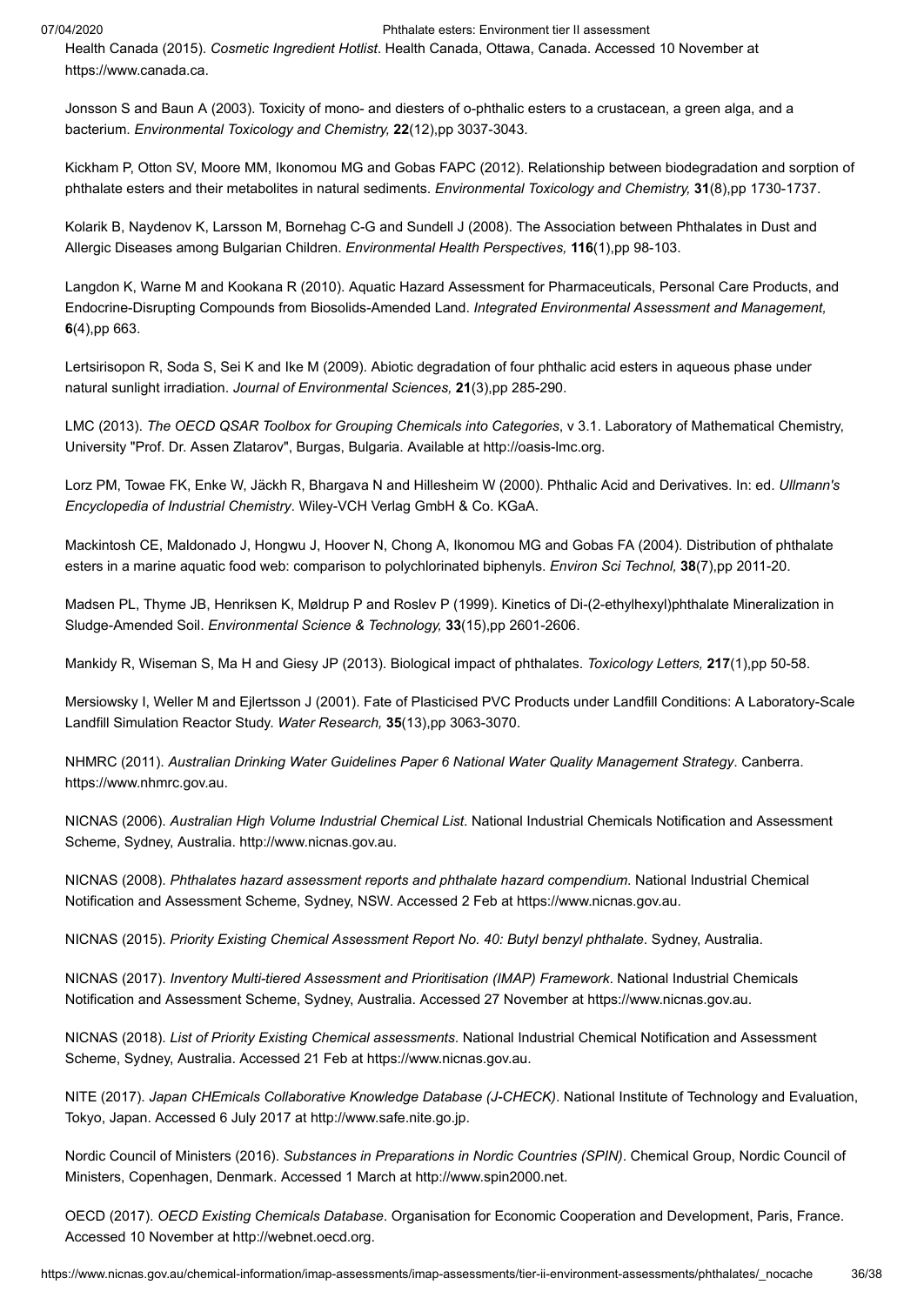<span id="page-36-18"></span>Parkerton TF and Konkel WJ (2000). Application of Quantitative Structure–Activity Relationships for Assessing the Aquatic Toxicity of Phthalate Esters. *Ecotoxicology and Environmental Safety,* **45**(1),pp 61-78.

<span id="page-36-15"></span>Peijnenburg WJGM and Struijs J (2006). Occurrence of phthalate esters in the environment of the Netherlands. *Ecotoxicology and Environmental Safety,* **63**(2),pp 204-215.

<span id="page-36-11"></span>Scholz N, Diefenbach R, Rademacher I and Linnemann D (1997). Biodegradation of DEHP, DBP, and DINP: Poorly Water Soluble and Widely Used Phthalate Plasticizers. *Bulletin of Environmental Contamination and Toxicology,* **58**(4),pp 527-534.

<span id="page-36-20"></span>Smith PN, Cobb GP, Godard-Codding C, Hoff D, McMurry ST, Rainwater TR and Reynolds KD (2007). Contaminant exposure in terrestrial vertebrates. *Environmental Pollution,* **150**(1),pp 41-64.

<span id="page-36-14"></span>Staples CA, Peterson DR, Parkerton TF and Adams WJ (1997). The environmental fate of phthalate esters: A literature review. *Chemosphere,* **35**(4),pp 667-749.

<span id="page-36-12"></span>Subba-Rao RV, Rubin HE and Alexander M (1982). Kinetics and Extent of Mineralization of Organic Chemicals at Trace Levels in Freshwater and Sewage. *Applied and Environmental Microbiology,* **43**(5),pp 1139-1150.

<span id="page-36-0"></span>Sugimoto R, Asanuma T and Uchikawa S (1986). *Crack-resistant poly(a-methylstyrene)*.

<span id="page-36-16"></span>Suzuki T, Yaguchi K, Suzuki S and Suga T (2001). Monitoring of Phthalic Acid Monoesters in River Water by Solid-Phase Extraction and GC-MS Determination. *Environmental Science & Technology,* **35**(18),pp 3757-3763.

<span id="page-36-13"></span>Tabak HH, Quave SA, Mashni CI and Barth EF (1981). Biodegradability Studies with Organic Priority Pollutant Compounds. *Journal (Water Pollution Control Federation),* **53**(10),pp 1503-1518.

<span id="page-36-17"></span>Tan BLL, Hawker DW, Müller JF, Leusch FDL, Tremblay LA and Chapman HF (2007). Comprehensive study of endocrine disrupting compounds using grab and passive sampling at selected wastewater treatment plants in South East Queensland, Australia. *Environment International,* **33**(5),pp 654-669.

<span id="page-36-3"></span>Therapeutic Goods Administration (2017). *Poisons Standard October 2017*. Canberra, Australia. [https://www.legislation.gov.au.](https://www.legislation.gov.au/Details/F2017L01285)

<span id="page-36-1"></span>Thomsen M, Carlsen L and Hvidt S (2001). Solubilities and surface activities of phthalates investigated by surface tension measurements. *Environmental Toxicology and Chemistry,* **20**(1),pp 127-132.

<span id="page-36-10"></span>Thornton J (2002). *Environmental Impacts of Polyvinyl Chloride Building Materials*. Washington D.C. [https://healthybuilding.net](https://healthybuilding.net/uploads/files/environmental-impacts-of-polyvinyl-chloride-building-materials.pdf).

<span id="page-36-21"></span>UNECE (2009). *Globally Harmonised System of Classification and Labelling of Chemicals (GHS), 3rd Revised Edition*. United Nations Economic Commission for Europe, Geneva, Switzerland. Accessed 10 November 2017 at [http://www.unece.org](http://www.unece.org/trans/danger/publi/ghs/ghs_rev03/03files_e.html)

<span id="page-36-5"></span>UNEP (1987). *The Montreal Protocol on Substances that Deplete the Ozone Layer*. United Nations Environment Programme, Ozone Secretariat, Nairobi, Kenya. Accessed July at [http://ozone.unep.org.](http://ozone.unep.org/)

<span id="page-36-4"></span>UNEP (2001). *The Stockholm Convention on Persistent Organic Pollutants*. United Nations Environment Programme Secretariat of the Stockholm Convention, Châtelaine, Switzerland. Accessed 10 November 2017 at [http://www.pops.int.](http://www.pops.int/)

<span id="page-36-6"></span>UNEP & FAO (1998). *The Rotterdam Convention on the Prior Informed Consent procedure for Certain Hazardous Chemicals and Pesticides in International Trade*. United Nations Environment Programme and Food and Agriculture Organization of the United Nations, Châtelaine, Switzerland. Accessed 30 March 2016 at [http://www.pic.int](http://www.pic.int/).

<span id="page-36-2"></span>US EPA (2008). *Estimation Programs Interface (EPI) Suite<sup>TM</sup> for Microsoft Windows®, v 4.10. United States Environmental* Protection Agency, Washington DC, USA. Available at [https://www.epa.gov](https://www.epa.gov/tsca-screening-tools/epi-suitetm-estimation-program-interface).

<span id="page-36-7"></span>US EPA (2012). *Phthalates Action Plan*. Washington DC, USA. Accessed 27 Feb 2018 at [https://www.epa.gov.](https://www.epa.gov/sites/production/files/2015-09/documents/phthalates_actionplan_revised_2012-03-14.pdf)

<span id="page-36-9"></span>US EPA (2018a). *Toxics Release Inventory Program - Listed Chemicals*. Accessed 27 Feb at [https://www.epa.gov](https://www.epa.gov/toxics-release-inventory-tri-program/tri-listed-chemicals).

<span id="page-36-8"></span>US EPA (2018b). *ChemView*. Accessed 27 Feb at [https://chemview.epa.gov](https://chemview.epa.gov/chemview).

<span id="page-36-19"></span>Wang X, Yang Y, Zhang L, Ma Y, Han J, Yang L and Zhou B (2013). Endocrine disruption by di-(2-ethylhexyl)-phthalate in Chinese rare minnow (Gobiocypris rarus). *Environmental Toxicology and Chemistry,* **32**(8),pp 1846-1854.